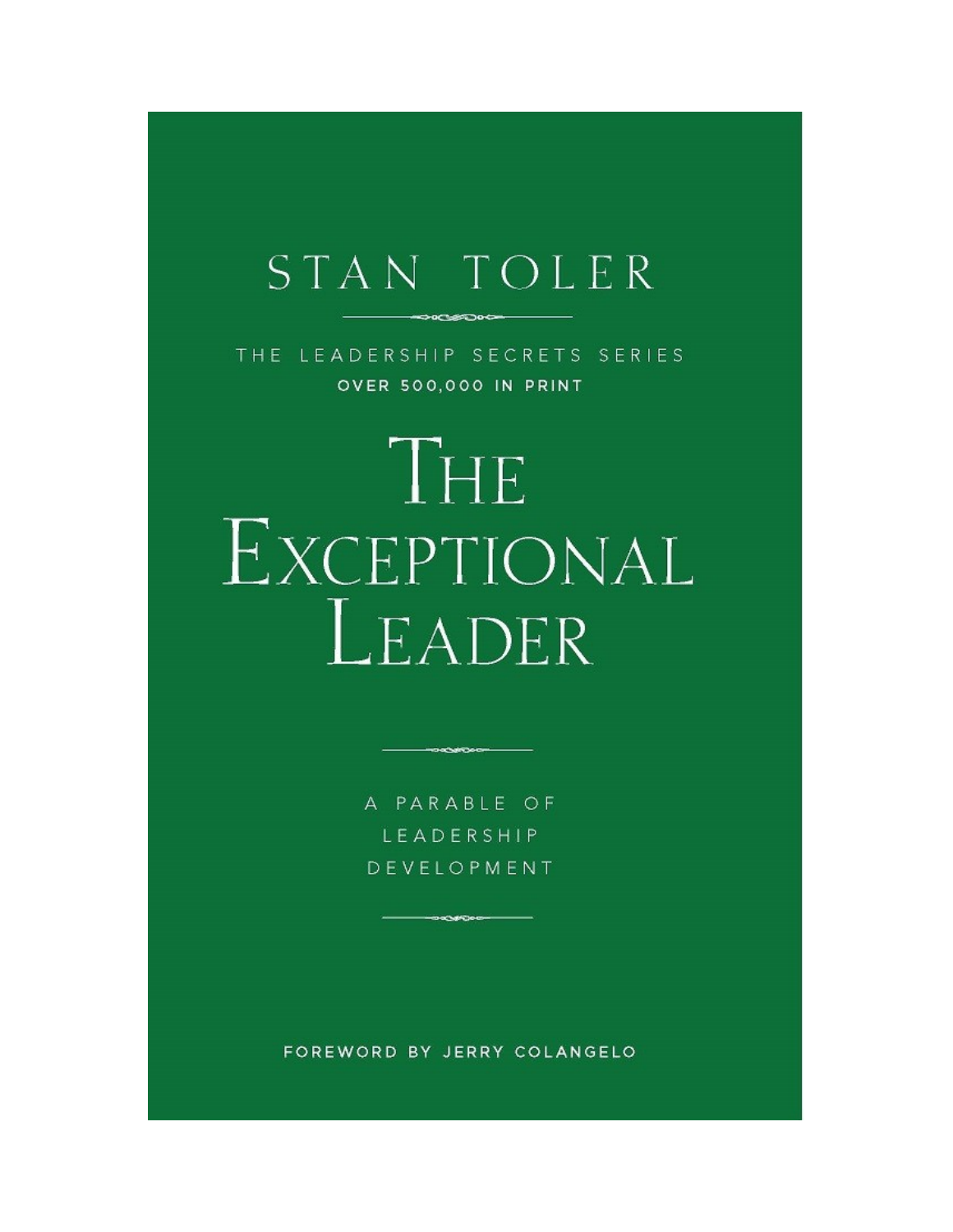# <span id="page-1-0"></span>**The Exceptional Leader**

A parable of leadership development

Stan Toler

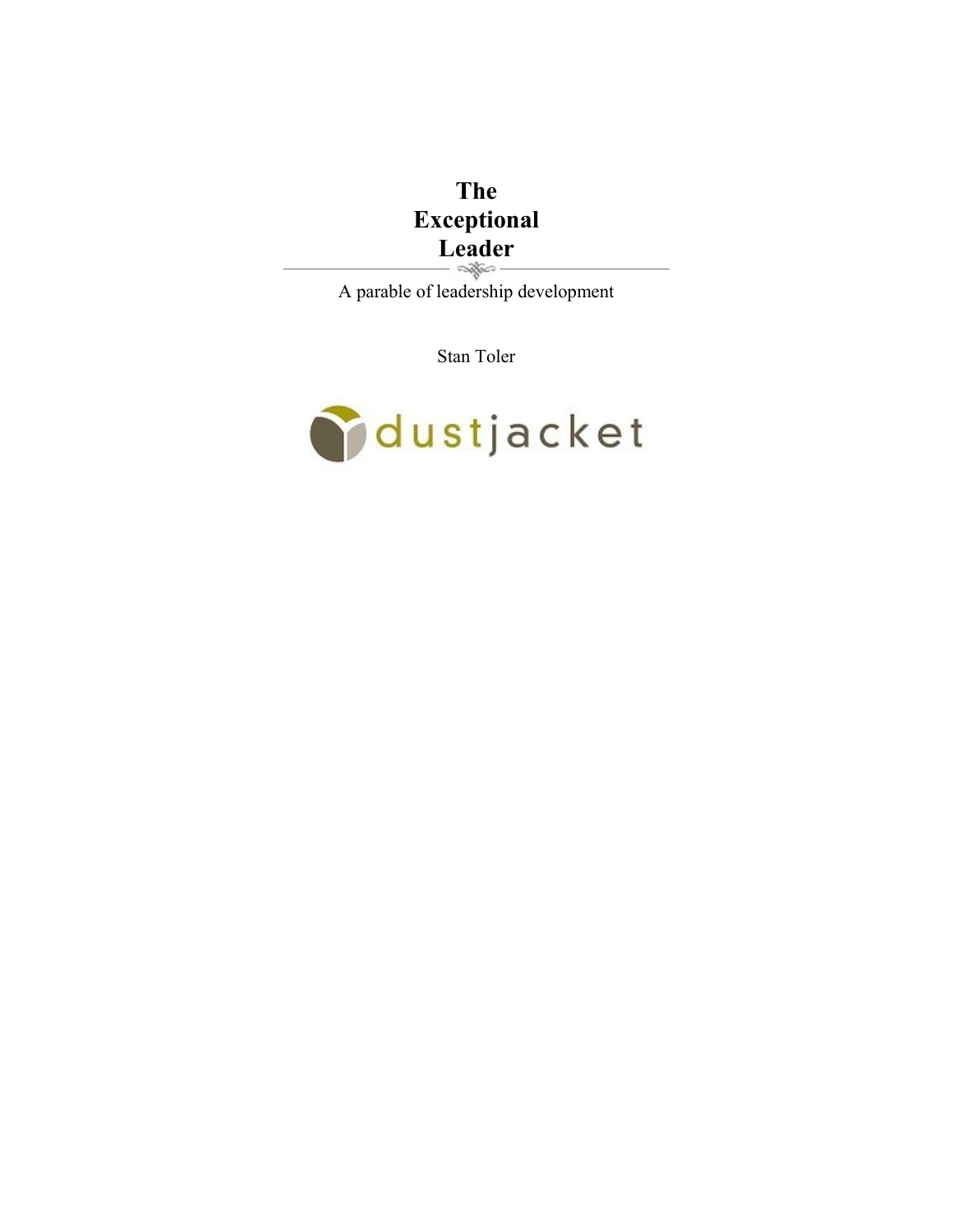<span id="page-2-0"></span>Copyright © (2004, 2010, 2014) 2015 by DustJacket Press DustJacket Press PO Box 721243 Oklahoma City, Oklahoma 73172 www.dustjacket.com ISBN [978-1-943140-70-1](https://www.myidentifiers.com/myaccount_manageisbns_titlereg?isbn=978-1-943140-70-1&icon_type=pending)

All rights reserved. No part of this publication may be reproduced, stored in a retrieval system, or transmitted in any form or by any means—for example, electronic, photocopy, recording—without the prior written permission of the publisher. The only exception is brief quotations in printed reviews.

The characters and events in this book are fictional, and any resemblance to actual persons or events is coincidental.

Cover Design: Kevin Williamson Interior Design: Sharon Page

Scripture quotations are taken from the Holy Bible, New International Version® (NIV®). Copyright © 1973, 1978, 1984, 2011 by Biblica, Inc.™ Used by permission. All rights reserved worldwide.

Library of Congress Control Number: 2014945498

The Internet addresses, email addresses, and phone numbers in this book are accurate at the time of publication. They are provided as a resource. DustJacket Press does not endorse them or vouch for their content or permanence.

Digitally Published by DustJacket Press at Smashwords

#### **Smashwords Edition, License Notes**

This eBook is licensed for your personal enjoyment only. This eBook may not be re-sold or given away to other people. If you would like to share this book with another person, please purchase an additional copy for each person you share it with. If you're reading this book and did not purchase it, or it was not purchased for your use only, then you should return to Smashwords.com and purchase your own copy. Thank you for respecting the hard work of this author.

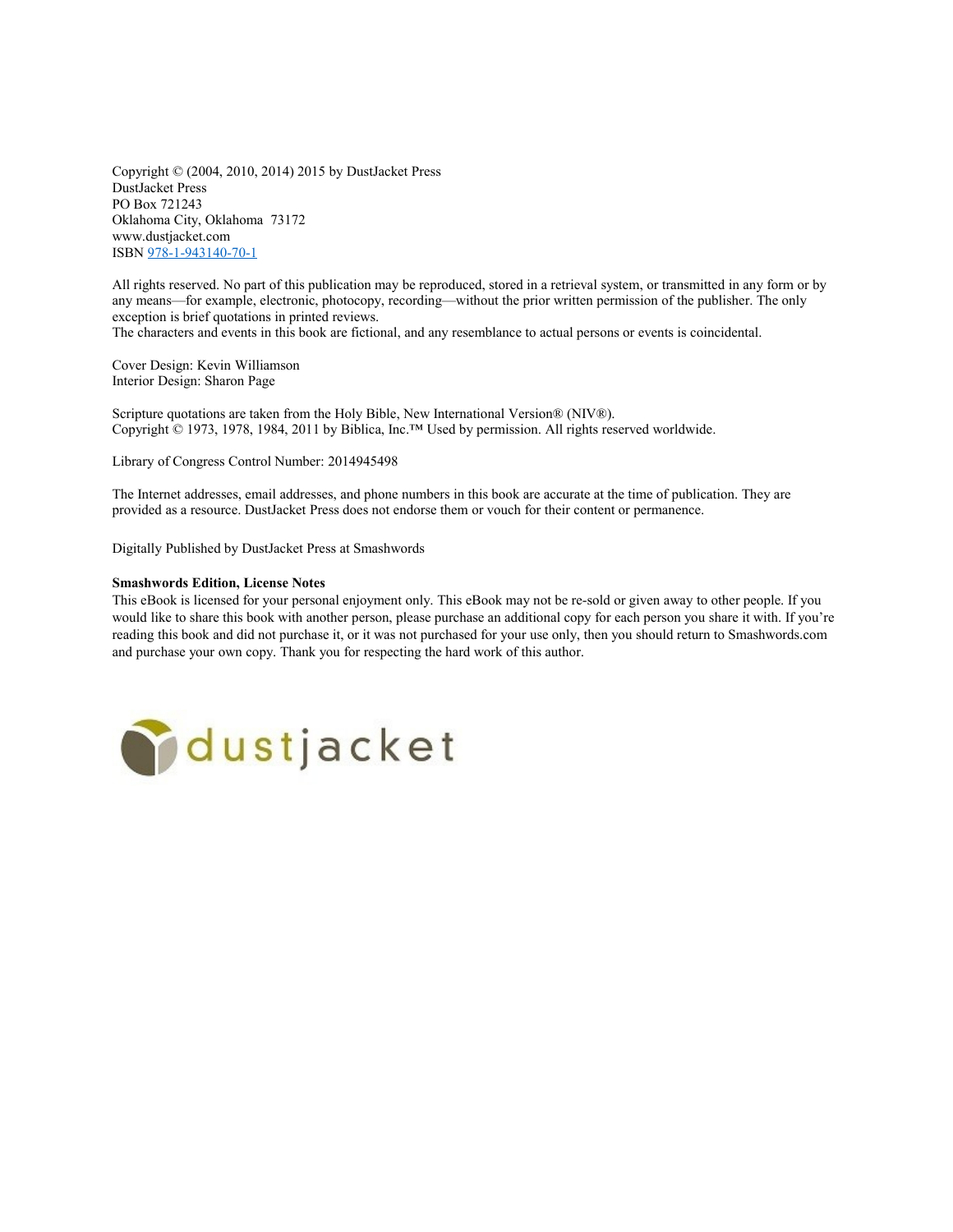# **CONTENTS**

**[Cover](#page-0-0)** [Title page](#page-1-0) [Copyrights page](#page-2-0) [Foreword by Jerry Colangelo](#page-4-0) **[Acknowledgments](#page-5-0)** [Introduction](#page-6-0)  [1. The Leader's Mentor: Learning to Look for Logjams](#page-7-0) 2. The Leader's Mind: Learning to Put On the Right Hat [3. The Leader's Motivation: Learning to Ignite Imagination and Communicate Passion](#page-18-0) [4. The Leader's Method: Learning to Help Your People Succeed](#page-24-0) [5. The Leader's Model: Learning How to Get Integrity from Your People](#page-30-0) [6. The Leader's Mission: Learning to Lead as a Whole Person](#page-35-0) [7. The Leader's Message: Learning Where to Look for Answers](#page-41-0) [Final Word](#page-41-0) [About the Author](#page-44-0)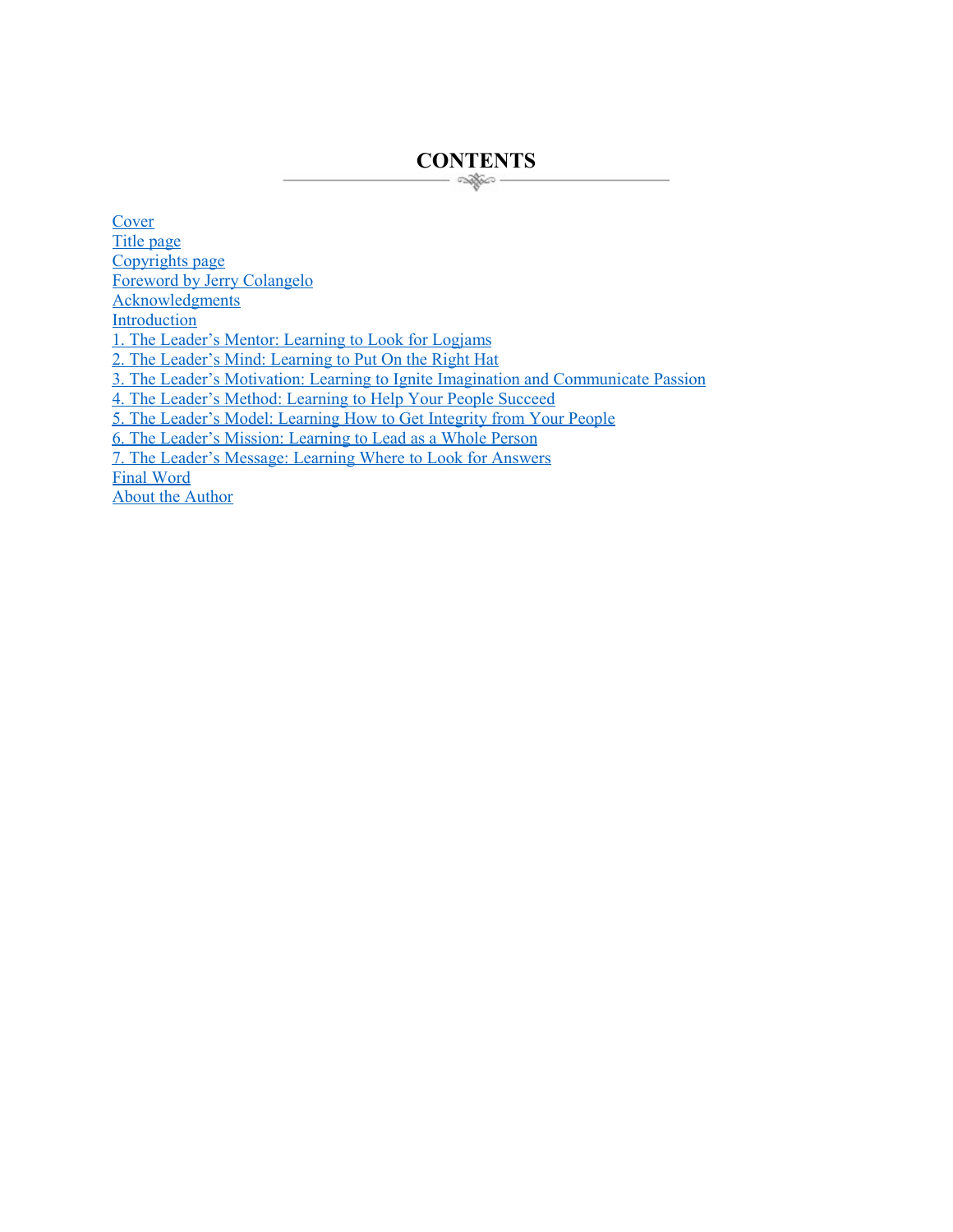# <span id="page-4-0"></span>**FOREWORD**

*LEADING* is tough work, as anyone who has tried it for as long as I have knows. It is even more difficult to lead well. To become an exceptional leader is one of the greatest goals in life, so let your influence be one of excellence and lasting impact. Being involved in the professional sports business for many years now, I've had the opportunity to meet some very talented individuals. But big salaries, lofty roles, and glamorous publicity aren't what makes a person great. Making an enduring mark with your life is more a matter of character and spirit than anything else. The big playmakers in life are the ones who help the rest of us aim toward a unified goal.

That's what leadership is all about. This is a must-read book for twenty-first-century leaders who want to lead with both soul and talent. Its narrative format makes it an easy read for busy people.

Leadership is more difficult and more in demand today than ever before. Yesterday's methods and mind-sets are insufficient. I encourage you to savor the thoughts you're about to read. Don't just ingest them like fast food; let them marinate in your mind and soul. They have the capacity to help you be your best and to raise the level of your leadership to new heights.

> *Jerry Colangelo Director of USA Basketball*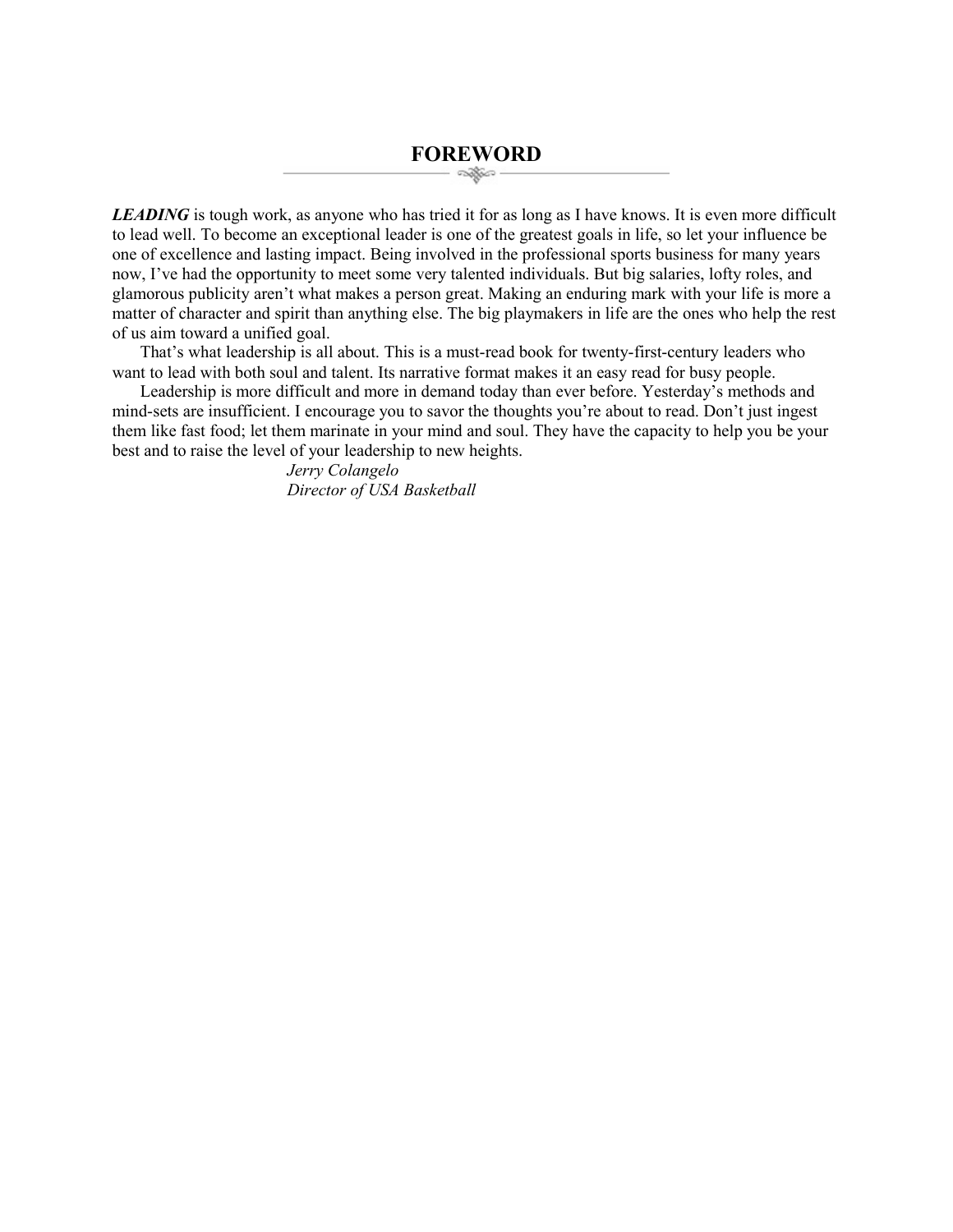# <span id="page-5-0"></span>ACKNOWLEDGMENTS

Special thanks to Deloris Leonard, Pat Diamond, and Gina Grate.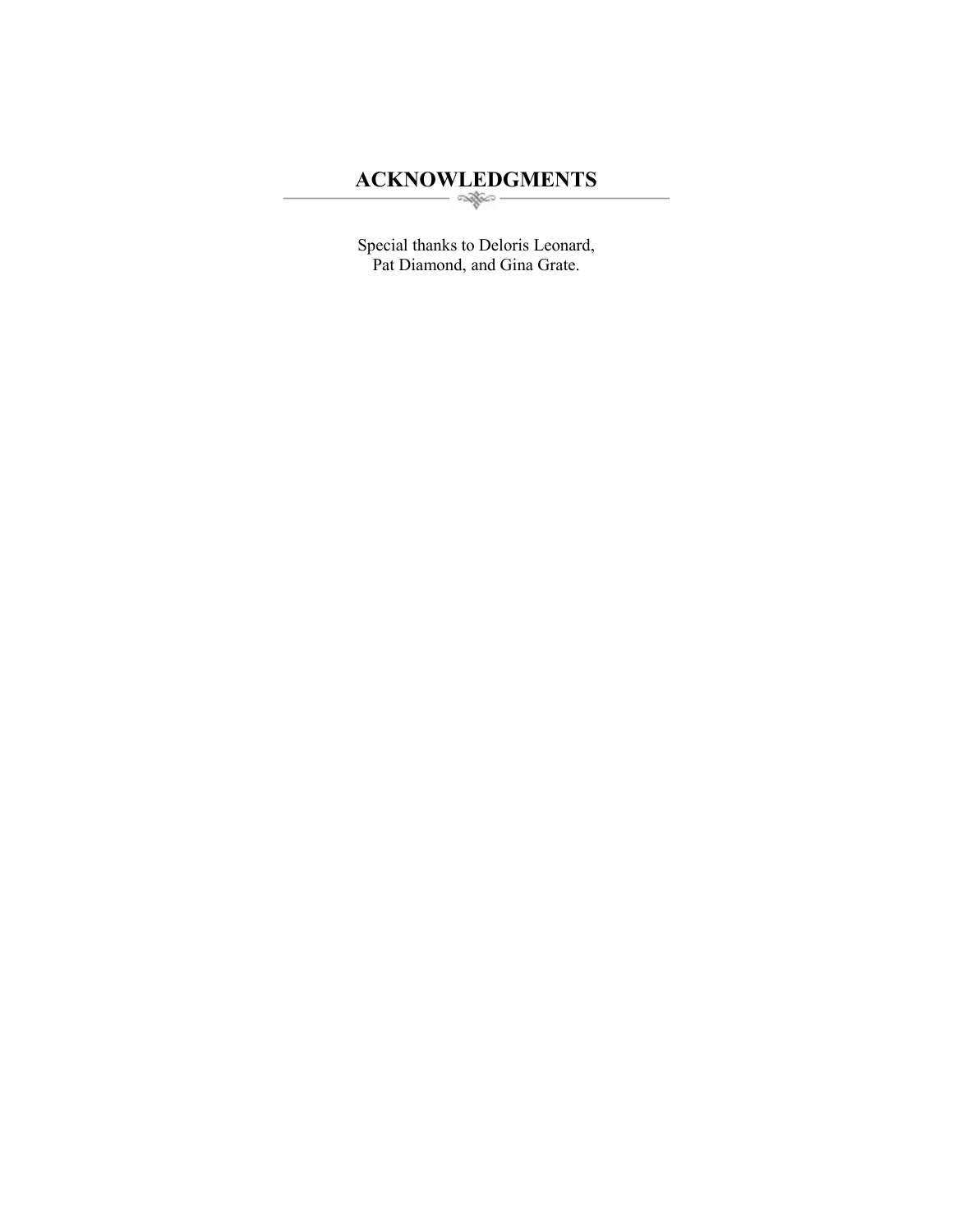# <span id="page-6-0"></span>**INTRODUCTION**

**WHETHER** you're in ministry, business, politics, education, or community service, people are talking not only about the need for more leaders but also the need for better leaders. The rapid rate of change at the dawn of the twenty-first century has created a need for those who will lead at a higher dimension. Mere mental or physical manipulation doesn't cut it anymore; organizations and societies have evolved beyond traditional modes of influence. People want more. Effective leaders in today's world draw from five leadership realms, creating a synergy for change and organizational vitality. Throughout history many great leaders have led this way: with their heads, hearts, and souls. In today's world, this kind of leading is not optional if we are to be effective.

Many of us are intimidated by these gleaming, breathing leadership icons. Yet the principles by which they lead are within the grasp of most of us. For the roles that heaven calls us to fill, we have been given the ability to succeed.

This book tells the story of a contemporary sage who mentors a young leader who is in over his head. You are encouraged to eavesdrop on their beachside conversations and to capitalize on the journaling of Tim, as he processes the main points of effective leading from his mentor, Paul.

*Stan Toler*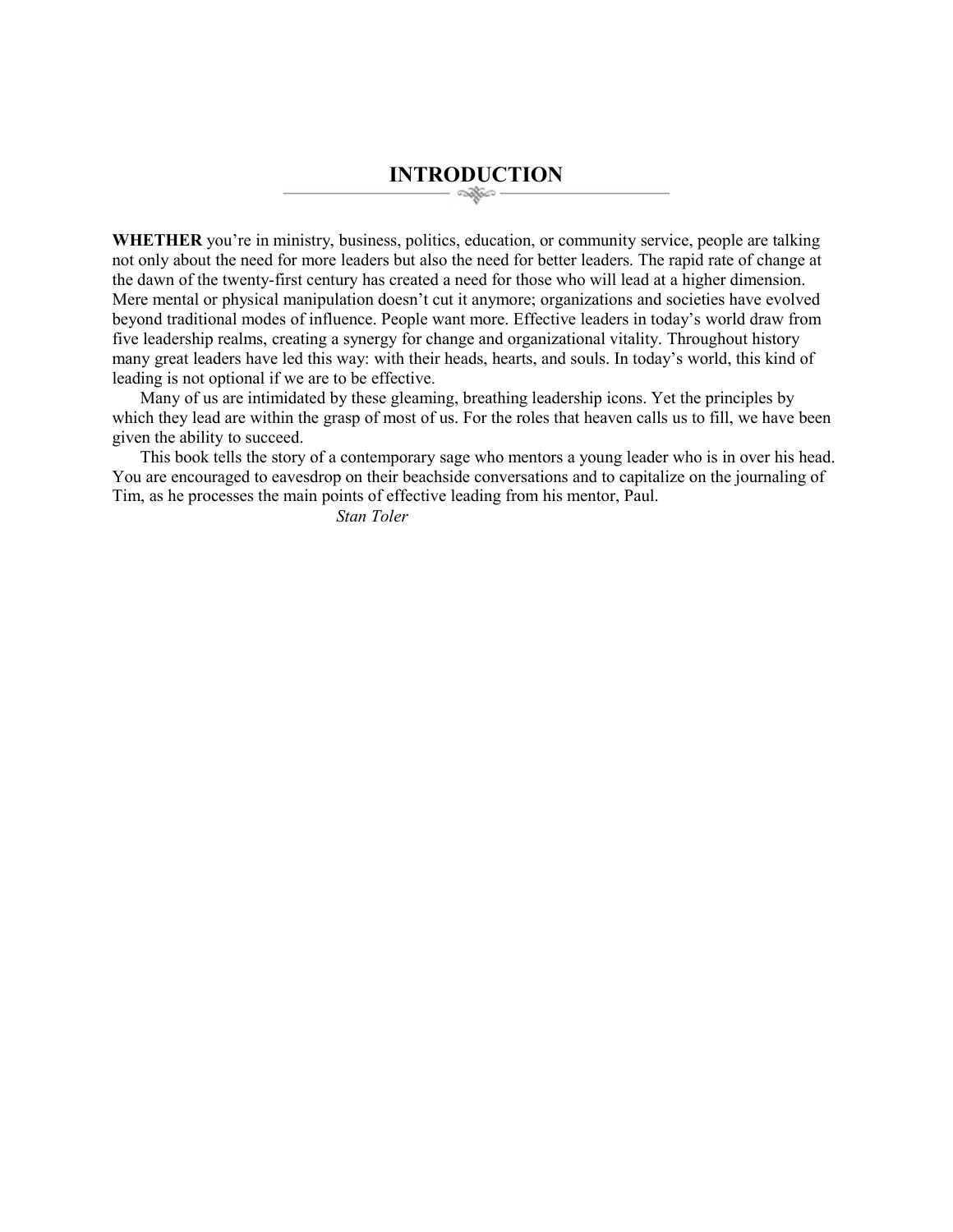# CHAPTER 1 **THE LEADER'S MENTOR**

<span id="page-7-0"></span>*Learning to Look for Logjams*

**TIM** strolled down the long, empty beach, almost oblivious to the squawking seagulls, crashing waves, and misty morning breeze. His head swirled with concerns about work. Months ago, Tim had been selected as an up-and-coming leader within his organization. He had been promoted beyond his years, which initially gave him an incredible sense of exhilaration. Now, things did not seem to be going so well. What began as a dream was becoming a bit of a nightmare. He didn't know what to do about the doldrums that had infiltrated his department. Notes he had written in his daily journal reminded him that things were not sailing along the way he had envisioned. The excitement of his people was fading, and no matter what changes and incentives he introduced, nothing seemed to make much difference. Although he would never admit it to his superiors or to those he led, Tim was beginning to doubt himself. Why had he been promoted to a place where he was unable to excel?

Every weekend for the last month, Tim had brought his wife and sons to the beach. His stress and long hours at work were taking a toll on his family, but at the beach, everyone enjoyed the surroundings and playing in the surf. The bustle of downtown San Diego and business centers of south Orange County, though just minutes away on the freeway, seemed far from this Carlsbad beach house. Tim's friend had given him a great off-season deal on the rent, and Tim welcomed the escape from the pressures of work and life. Even though it was temporary, it sure felt good for now.

While his wife and kids slept, Tim got up early, poured a mug of coffee, and walked surfside. Even Southern California beaches, packed in the summer, are practically empty during winter Saturday mornings. His walks lasted anywhere from 30 minutes to a couple of hours, depending on how much thinking got done. *Why was his organization stuck under his leadership? Why didn't God give him the wisdom he needed and requested to be a better leader? Why do people always ask why when they are in a pickle? And why does God seem silent when you ask why questions?*

Maybe heaven wasn't interested in the practical matters of life—like being an effective leader.Church, spirituality, and Scripture seemed far removed from the relevance of work and business.

*Maybe God doesn't really offer solutions for everyday problems—maybe inner peace and hope are all I can expect*, thought Tim. But lately, he had felt that peace and hope were scarce. Perplexing thoughts had stolen the joy he experienced at the beginning of a new challenge. It seemed his emotions were like the tide: ebbing and flowing.

As Tim rounded the bend of the shore on his way back to the house, he spotted an old man sitting on the deck of a beachside cottage. He had seen the white-haired man a few times, and they generally exchanged nods, waves, or a brief hello. On previous days with the tide coming in, it was difficult to hear each other over the crashing waves. But today, Tim thought he should extend his friendship a little further. As he came closer to the man's house, Tim mustered a smile and waved. "Good morning!" he shouted.

"It sure is," the man responded. "Nothing beats an early walk on the beach to clear your thoughts."

The man's disarming smile and penetrating eyes drew Tim over to the stairs leading up to the deck. "Yeah, it beats a therapist's couch," Tim answered. "My family and I are renting my friend's house down the beach. We'll be driving up from the city the next few weekends."

"Forgive me for being straightforward," the old man said, "but what do you think about when you stroll on the sand?"

"Oh, you know, just work stuff."

"How are things going in your work?" the man inquired.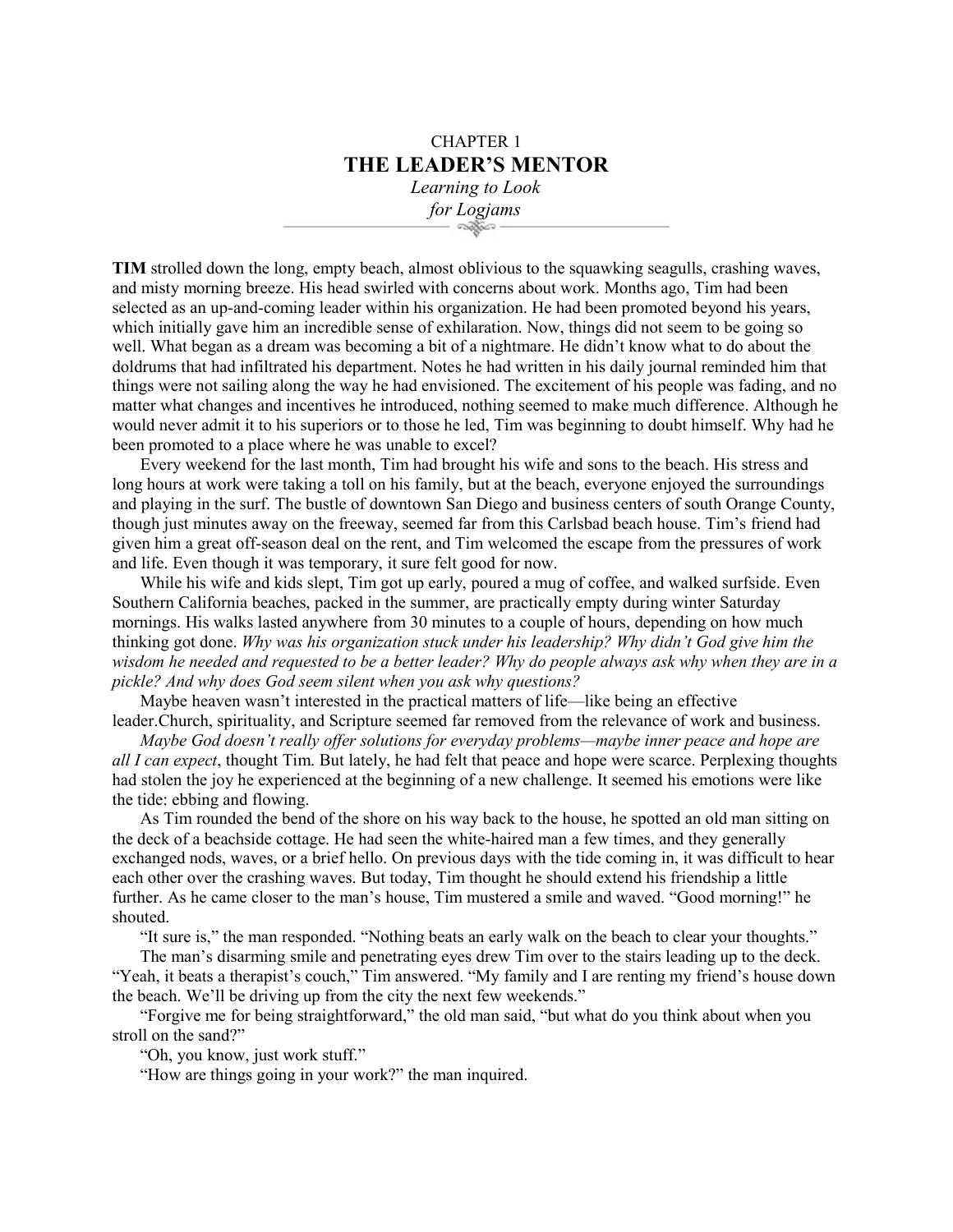"Well, to be honest, things have been better. I received a promotion a few months ago; but lately, I just haven't been cutting it, I guess." Tim surprised himself for going beyond the usual "I'm fine" response with the stranger.

"Ah, that's the challenge of leadership, isn't it?" the old man said.

Tim climbed the stairs as if invited to come up to the deck. "How do you know I'm a leader?" he asked.

"Have a seat," the man said, motioning to one of the cushioned wooden deck chairs. "My name is Paul." He stood up slowly and extended his hand.

"Hi, I'm Tim," the younger man responded and sat down.

"I thought you might be a leader because I've worked with leaders for most of my life and, frankly, I'm pretty familiar with the look I see on your face," Paul said, his eyes twinkling.

"So I'm not alone in my misery, huh?"

Paul laughed loudly. "Oh, every generation thinks it's the first to go through the problems leaders always experience: perplexing situations, self-doubt, dealing with people and with frustrations when things don't go as planned." Paul leaned forward in his chair. "Plus the thrill of making a difference, of seeing your influence motivate people to accomplish what they could not do without your leadership."

Usually, Tim would have been irritated by Paul's assumption about his situation, but for some reason, he wasn't this time. The old man's nonthreatening style intrigued him.

"So, what did you do for a living," Tim asked, "assuming you're retired?"

"I'm very much retired," Paul answered. "Most of my life I did one thing: I led." Paul leaned back in his chair. "First it was in the military, then politics, business, and eventually community and nonprofit groups. The last couple of decades, I've been a consultant to organizations wanting to develop their leadership. I've worked in large and small environments—both entrepreneurial and institutional settings. Leadership is pretty generic, though. The same principles apply to most groups."

"Wow, that's impressive," Tim said. "Maybe I could pick your brain a little."

"I'd love it. And you don't have to worry—I'm retired, so I won't charge you the big bucks I used to get for my input," Paul said with a smile, leaning forward and tapping Tim on the knee.

Tim grinned. "So even though you don't know my specific situation, you believe that I'm wrestling with something that's not all that unusual?"

"I'm not dismissing your concerns, and I don't claim to know your particular circumstances, but over the years I've observed that the problems of leading are common. Leadership is a natural process."

"Leadership is natural?" Tim asked. "What do you mean? It seems to me that leading is about going against the tide, bucking the trend, and it requires a lot of effort."

Paul reached into a wicker basket beside his chair on the deck. He pulled out a seashell and tossed it out on the beach. "That shell fell all by itself, didn't it? I threw it, but the laws of nature—in this instance gravity—took over. Leadership often happens naturally. No matter where you go in history or civilization, you will see leadership happening. It is a natural social process in response to a personal need. Our creator instilled this need within people along with the capacity for cooperation to help them accomplish tasks together. We didn't invent leadership, and we don't have to force it. People want to be led well."

# CONSOLO A LEADER DOESN'T HAVE TO CREATE LEADERSHIP. THE FORCES OF NATURE STRIVE TO LET LEADERSHIP HAPPEN . **BOOT**

Tim stroked his jaw as he tried to digest Paul's theory of leadership. "So if it's a law of nature, why are there so many books and seminars about leadership? And why am I having such a difficult time doing my job, if it's natural?"

"I suppose it's the same reason you go to classes to prepare for natural childbirth," Paul said. "Natural does not mean effortless— or even easy. Birth, DNA replication, and photosynthesis are natural but incredibly complex processes. Diamonds are created naturally, but only after years of intense geologic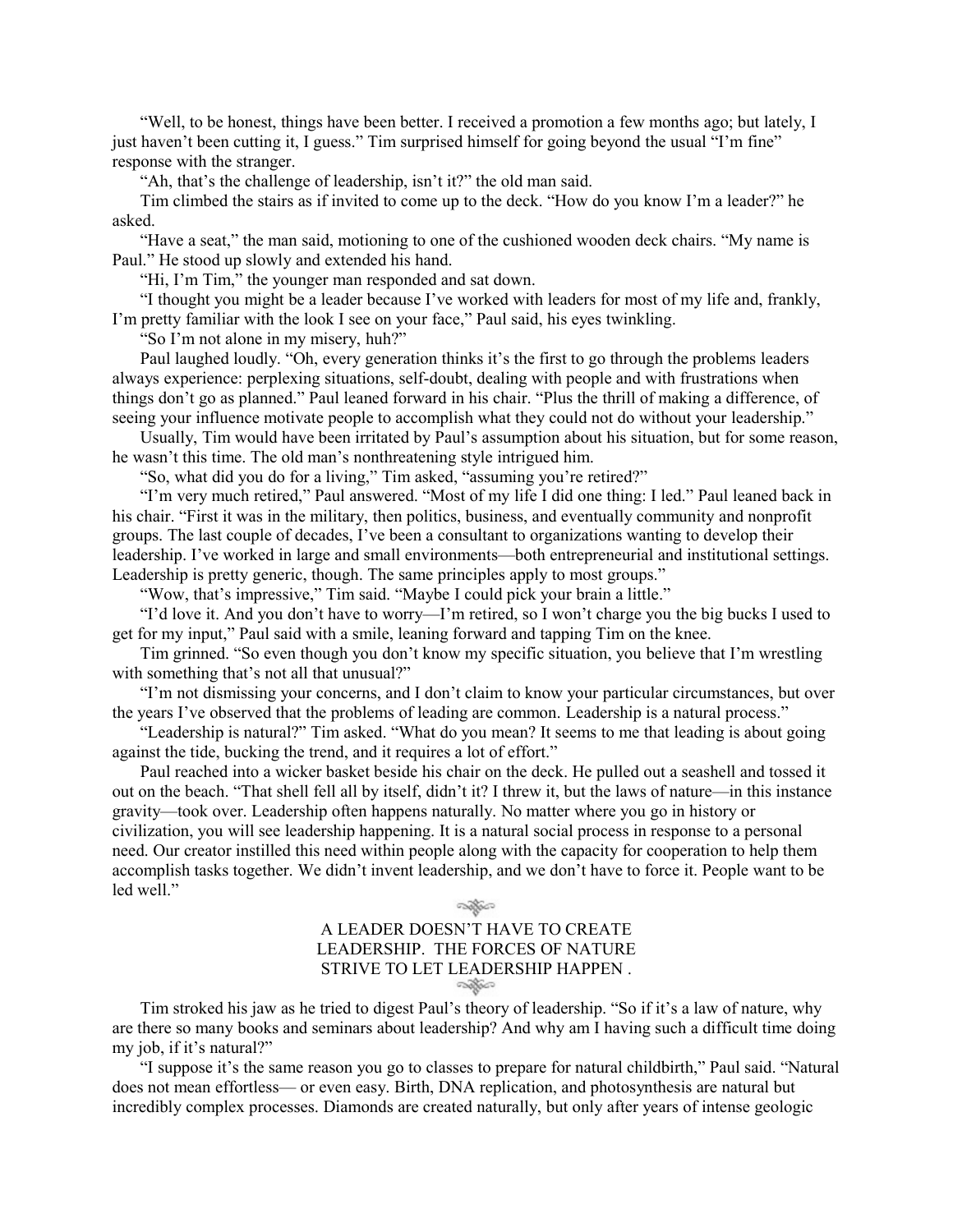pressure. Waves are natural, but they can wreck ships, demolish homes, and tumble surfers like leaves in autumn winds."

"I'm still not sure I understand how leadership is natural," Tim said.

"Let me put it another way," Paul explained. "I have a friend, John, who was a lumberjack in Oregon. John frequently compares leadership with logging. In the old days, they cut down the trees and floated the logs on the river to the sawmill. The flow of the river did the work of hundreds of trucks. Sometimes, though, the logs would get stuck. Instead of going with the flow, they began piling up in long, compacted areas; you know—logjams. Experienced, skillful loggers could look at a jam and identify which logs were causing the problem. They walked out to those specific logs and moved them, which allowed the river to do its work to free the logs to float downstream. A primary job of a capable leader is to see where leadership is getting jammed and to free up the process. A leader doesn't have to create leadership. You're not doing something unnatural when you lead. The forces of nature strive to let leadership happen."

"Wow, that's a lot different from how I've thought about it. So if it's natural, why does it seem like there are so many problems that go along with leading?"

"Well, leading isn't easy; but then, neither is lumberjacking— even when things go smoothly. The perceived problem is that many organizations are undergoing stress and that the complexity of leading today is greater than in the past; but the basic tenets of leadership remain the same."

"So, are the logs people, metaphorically?" Tim asked.

"No, the logs represent leadership issues, and the lumberjacks are the leaders. When leaders lead well, they get a lot of credit for doing very little, because leadership is a natural process. It's when leadership gets stuck that leaders are needed. They earn their accolades when they recognize the snags and do something about them," Paul explained.

"Hmm," Tim mused. "Thinking about leadership as a natural process is a whole different twist on things. I wonder where the logjams are among my workers and in their schedules and job assignments."

"Now you're getting it," Paul said. "I gather you're a quick learner. If we let leadership just happen instead of trying to make it or force it, our problems become far more strategic, less power oriented and manipulative. Allowing leadership to flow naturally opens your eyes to new ways of getting out of the way."

"So when you consulted on leadership, did you focus on the way logs flow in the river, or did you look at the loggers?"

"Ah, good question," Paul affirmed. "The key lies in training the loggers to understand the flow and to know where and how to find the hindrances."

Tim sat silently as he thought about Paul's ideas. "You seem pretty confident about these things."

"I hope I don't seem smug. I guess it's just that I've been a student of leadership for most of my life, and I've also observed the same logjams occurring over and over. The old 80/20 rule works here as well as anywhere. If you take care of the most common 20 percent of the problems, you'll remedy 80 percent of the snags,"

Paul explained. "The leader-ship sinks when it runs into organizational icebergs. Like the *Titanic*, leadership accidents happen more by what you don't see than what you do. What often gets blamed as the cause really isn't the problem when you look closely. Symptoms can be confused with causes, fruit with root. It's what we don't see that often gets at the problem."

"So what are those 20-percent issues?" Tim inquired.

Paul reached back down into the basket beside his chair and pulled a starfish from his seashore collection. "I remember a few years ago, you could find starfish all over this beach. Now, they've all but disappeared." Paul handed the starfish to Tim. "The typical starfish has five arms, giving the appearance of a five-point star. Leadership typically gets hung up in at least one or more of the same five areas."

"What areas are those?"

"Curious, aren't you?" Paul said, smiling. "I like that. Tell you what, Tim, if you agree to meet me here for a couple hours the next few Saturday mornings, I'd be happy to share with you what I've learned over the years."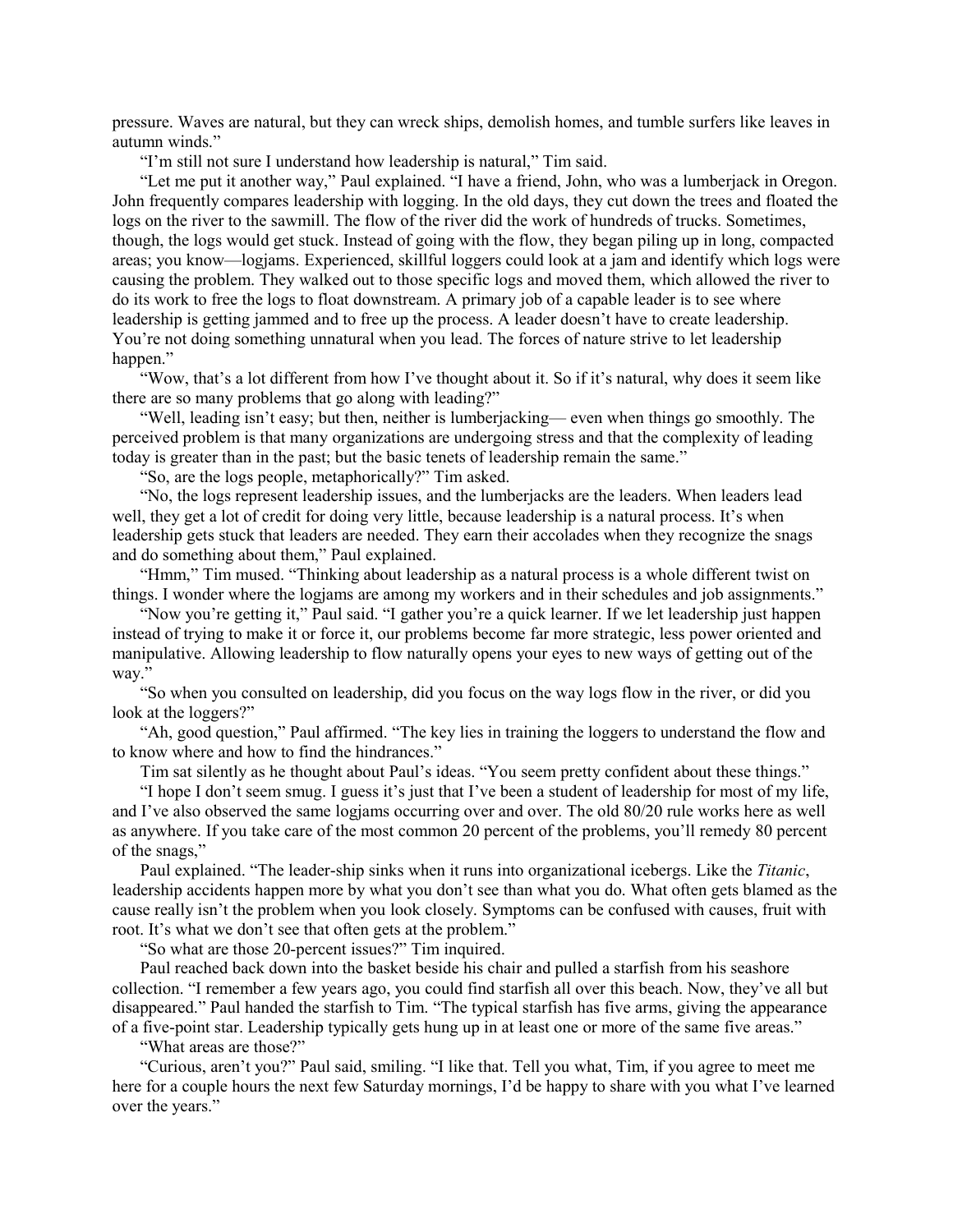"I would really appreciate it," Tim said. "It's as if you've read my mind. I've been thinking a lot about my leadership at work. I feel like I'm kind of stuck. I'd love to get your advice if you have the time."

"As you know, time is life, Tim; it's all we have. What we do with our limited amount of time is what makes the difference. My time is at a premium lately, but I would love to spend time talking with you when you come up here on the weekends."

"I'm grateful for the offer, Paul," Tim said.

"All right, it's a deal. Meet me here, Saturday mornings at eight o'clock. No contracts, just a handshake."

Tim stood up and extended his hand to his stately new mentor.

"Excuse me for not standing," Paul said. "My legs aren't what they used to be." He took Tim's hand and shook it firmly.

"Paul, you're a godsend. I'll look forward to our meeting next week," Tim said.

"You never know what you'll find along the beach," Paul responded.

"Have faith, my friend."

Waving good-bye, Tim continued his walk down the beach, stepping more lightly than before. Finally, he had discovered a leadership mentor.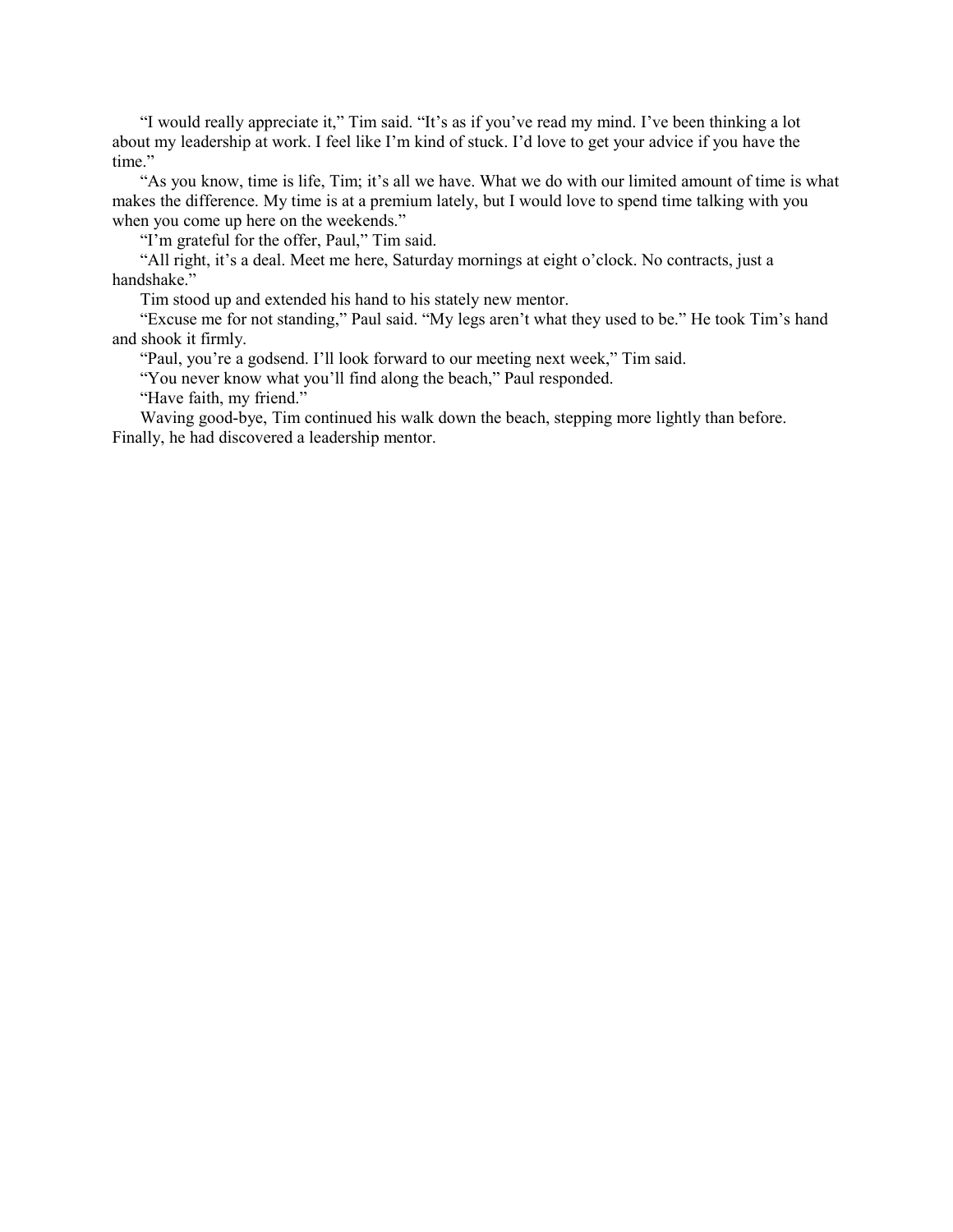# CHAPTER 2 **THE LEADER'S MIND**

<span id="page-11-0"></span>*Learning to Put On the Right Hat*

**THE** next week dragged for Tim. Several times he caught himself anticipating the upcoming meeting with his newfound mentor. Sharing struggles with team members or superiors was too precarious. He appreciated this unique opportunity. How lucky to have run into such a resource! On Friday evening, Tim's family made the commute to the beach house. Saturday morning, Tim was up at dawn and reversed his usual sequence. He took a brief walk first and then grabbed his coffee as he headed up the beach toward

Paul's cottage. Paul watched his approach with a smile and said, "Good morning," as Tim walked up to the deck.

"It's a great morning," Tim responded, climbing the steps.

"I was hoping you would take me up on my offer. Sometimes we get cold feet or buyer's remorse after cramming one more commitment into our bulging lives."

"Not at all," Tim said. "I've been looking forward to talking with you." He sat down beside the white-haired man. "Things haven't changed much at work."

Paul shook his head slightly. "As leaders, we know that the best condition for change is, unfortunately, pain. Actually, you're probably in the best state of mind to gather some new insights."

"I kept the starfish you gave me last week," Tim said. "I kept it on my desk at work, wondering what the five points of the star represented. It's an intriguing idea that leadership is a natural process, and my job is to identify the logjams and solve big problems with only a little effort."

"Bravo, Tim. You've remembered the earlier meeting well! When I was teaching leadership at the university, I always wondered how much students were taking home and how much went in the garbage as they left the room."

"I'm all ears," Tim said, taking a small tablet from his pocket. "I thought I might take some notes, if that's okay."

"That's fine," Paul said, adjusting his posture. "A five-star hotel or a movie that gets five stars is the ultimate. We want to pursue excellence in leading, so we'll pretend each appendage of the starfish represents one star of an exceptional leader. Today we'll talk about the first point of the star. A fivearmed starfish makes this easy to visualize if you hold it vertically. The arm pointing up is a symbol of a leader's head, his mind. That's the first area we have to explore when a leadership logjam occurs."

Tim looked up, his eyebrows slightly raised. "What do you mean, 'a leader's mind'? I thought we were talking about organizations getting stuck. You know, where people plug the process."

"I said we would talk about fixing the 20 percent of problems that create 80 percent of the challenges in leadership," Paul explained. "That means we have to focus on the leader, because it is the leader who is the primary catalyst for the social process we call leadership. Like the lumberjack, the leader must be the one to identify the logjams. Unlike the lumberjack, many of a leader's logjams occur within."

"But my team's problems are not in my head," Tim blurted out.

"People who want to catalyze leadership need to understand the mind of a leader. They must understand basic organizational health and structure. When a leader fails to think like a leader, that person will stare at the collision of logs without a clue as to which ones are causing the jam. The mind of a leader is akin to the steering wheel of a car, helping to direct and to guide the organization."

"So when leadership fails, it's because the leader doesn't understand how organizations function," Tim summarized.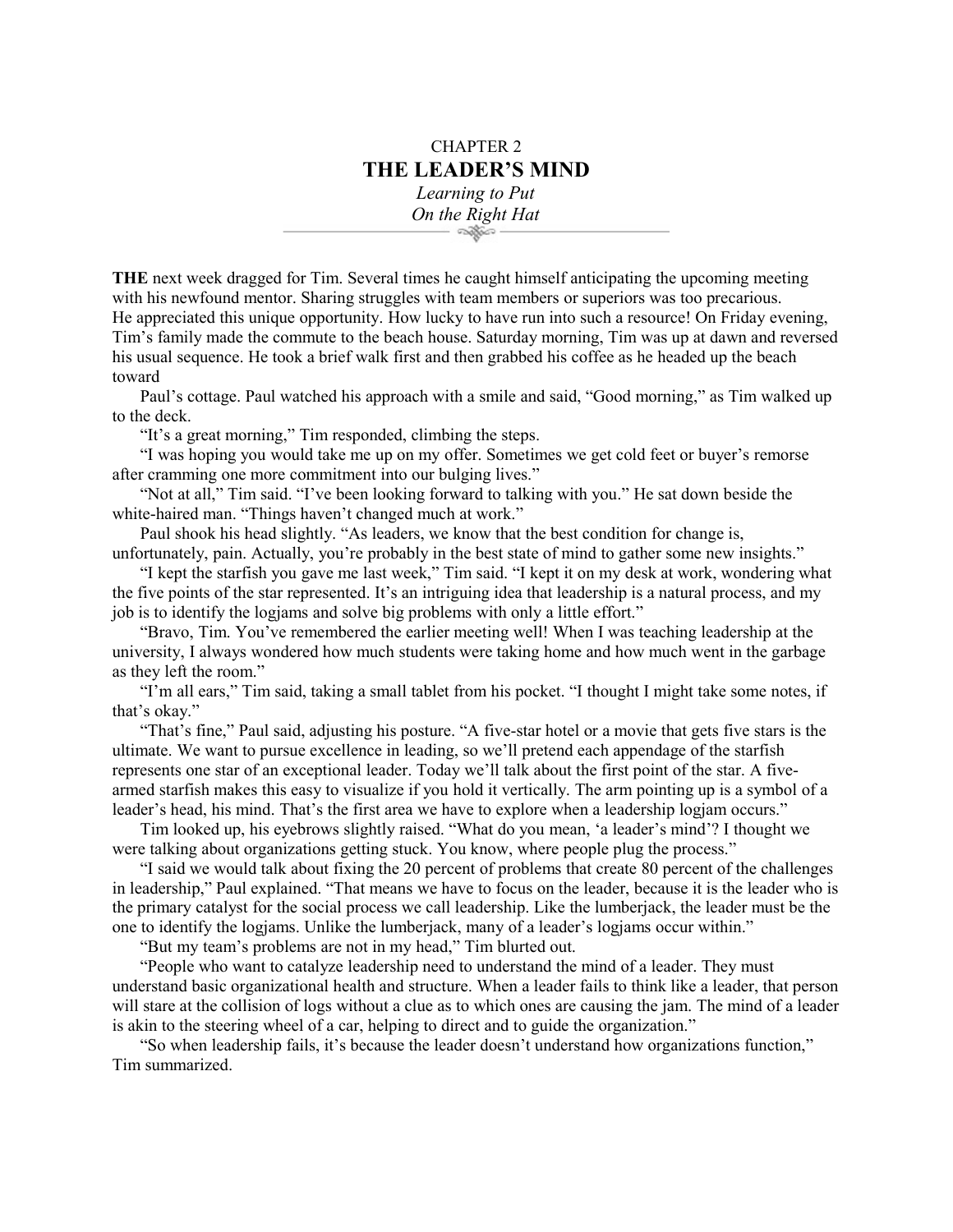"Well, that's part of it. Certainly, the leadership process goes beyond the leader and is rarely as simplistic as a single issue. But of the five points of the star, we have to start with the obvious—how a leader thinks."

"So, how do you gain this knowledge and these thinking skills?"

"Obviously, experience is the best teacher. Other tools include books, seminars, DVDs, consultants, and mentoring; but knowledge only goes so far if you're not wired to lead."

"So I take it, you don't think everyone can become a superior leader," Tim said.

"No, I don't. All of us can learn the basics of how leadership works, and we can lead effectively in certain contexts. We can discover disciplines necessary in leading, such as communication, strategic planning, and people skills; but aptitude is required to lead with excellence," Paul explained.

Tim looked up from his notes. "Then why do so many resources and speakers imply that anyone can lead?"

"It's the way we've been taught," Paul said with a laugh. "This is a land of opportunity. It's unacceptable to tell people they can't become whatever they want to become in such a free nation. But we set up people to fail when we encourage them to think that way. The motivators who tell us that everyone can lead mean well, but they end up de-motivating listeners who fail in their attempts to lead and then wrestle with why they feel so inadequate. They think, *If everyone can lead, then why can't I?* Besides, the high pay and perks of leadership entices those who are ambitious to covet the title of leader. With so many people and books talking about the subject right now, we pressure people into trying to be what they aren't. Unfortunately, this causes those who are not leaders to think they're second-class people. Nothing could be further from the truth. You need exceptional followers as well as exceptional leaders."

"So," Tim hesitated, "how do I know if I'm a leader?"

"My gut tells me you are, but based on the little I know about you, I can't be sure. One way to identify leaders is to look at their past roles, when there was very little structure, to see if peers looked to them for solutions and direction—such as in grade school, high school, church groups, and community involvement. You can usually see leadership aptitudes early in a person's life. Blossoming can happen later in life, but the leader's potential usually shows up in similar sorts of appointments in roles at work, in church, and in the community."

"So you think leaders are born?" Tim asked.

"Well, of course leaders are born; everyone is born," Paul said, chuckling at his own joke. "Probably the biggest myth in the business world is that *position* makes a person a leader. If a person gets elected or appointed and is given a new title, we assume some miraculous event takes place that endues the person with the ability to lead. That's a joke! Position no more makes you a leader than sitting in a forest makes you a tree. The tension comes when we expect leader behaviors from people in leadership roles but don't get them because these people don't think like leaders."

"How does one think like a leader?" Tim asked.

"Like I said, aptitude is the start. Researchers have actually proven that we all have gifts—specific areas of talent and strength our creator gave us in the womb. Our brain's neurological connections in the areas related to our inborn talents are like highways.

Elsewhere we have the equivalent of cow paths. That's what makes some people great at sports, some at speaking, some at sales, some at construction, and others at leading.

"Aptitudes come in varying degrees. For instance, our word *talent* comes from a Bible story in which a talent was several pounds of gold. Three business managers each received different amounts of gold to invest. In this parable, one received one talent of gold, another got two talents, and the third received five talents. Each manager was evaluated on his own investment potential, not on anyone else's allotment. Many of our potentials—our talents—are God-given and blueprinted at birth. This represents capacity. Assuming that people have a capacity to lead, it must be developed and expanded. That's the benefit of reading the many fine books available on leadership, 360-degree analyses, mentoring, and education." Paul leaned back in his chair, allowing Tim to process the information he had shared.

"Wait a minute. Are you saying a true leader has all the solutions already in mind to fix the organization?" Tim asked.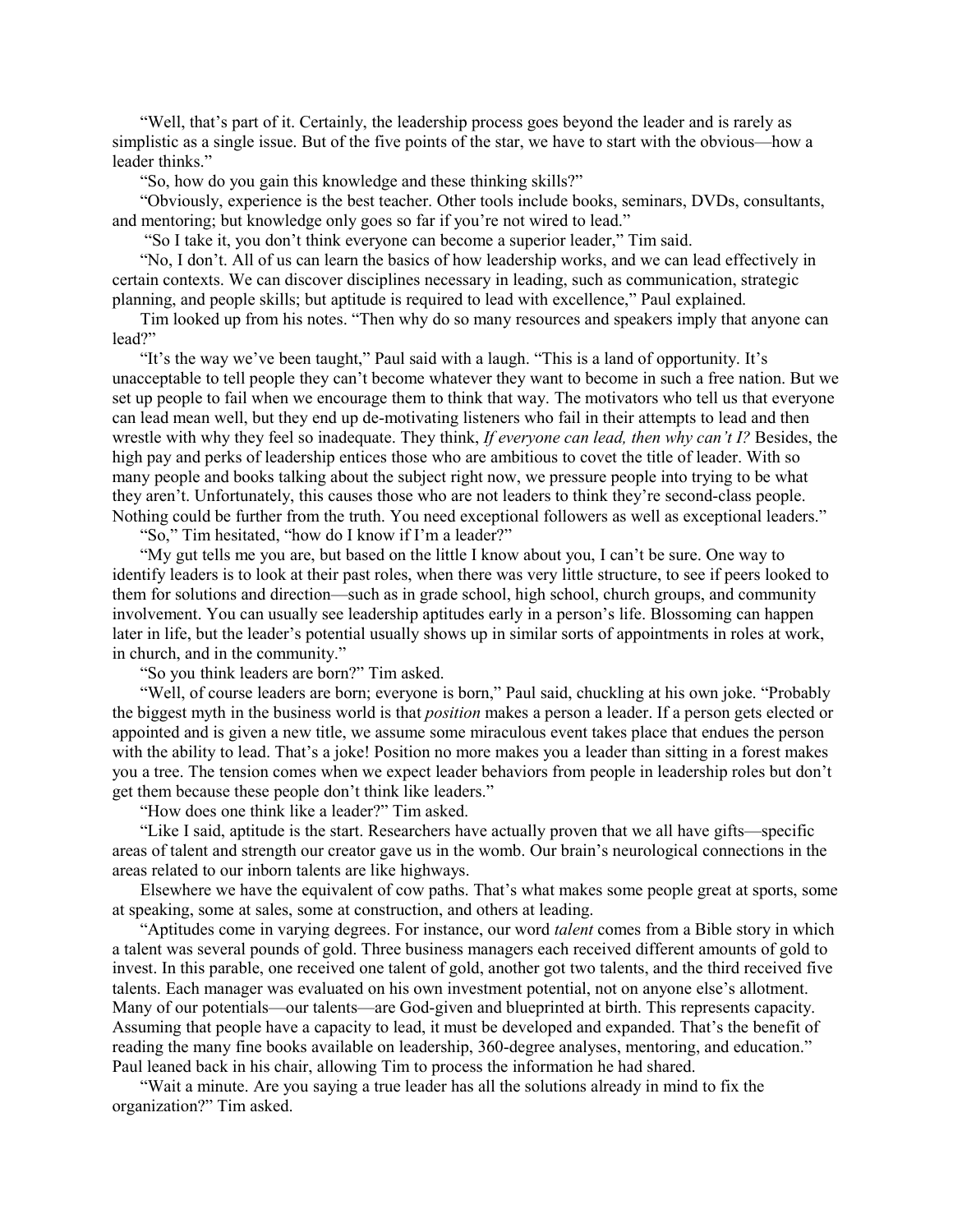"Oh, my, no. I'm saying that a leader has the acumen to recognize when something is happening. Most people who are gifted as leaders *underestimate* the importance of the role leaders play within society. As a result, they take their own development far too haphazardly. They don't network sufficiently, read enough, or push themselves enough to stay on the cutting edge. Effective leaders are usually the first to recognize when there's a problem, whether it is a statistical decline, conflict in the ranks, or satisfaction with the status quo.

"Usually, leaders start immediately to investigate the cause of the problem. If they don't find it, they gather the team to look deeper or hire a consultant to turn over a few rocks. A leader doesn't have to know all the answers; none of us does. But he or she must be able to recognize when and where organizations get stuck and what must happen to identify the problem and develop a solution."

"Hmmm," Tim said. "I was kind of expecting a recipe for fixing organizational malfunctions."

"If a cookbook like that existed, most of us would be millionaires. But bear in mind that leadership is an art, not a science. The best artists have natural inclinations, but they discipline themselves to learn their arts and develop their talent. The first and obvious area where organizations get stuck is in the leader's mind. When a person doesn't think like a leader, all sorts of problems occur. You can meddle here and there with peripheral logs, but others just keep stacking up. Ironically, the solution isn't in the water; it's in finding the logger who knows what he's doing."

"Wow, that current took me a different direction than I thought,"

Tim said, smiling at his pun. "What should I do to think more like a leader, in order to see the logjams in my organization?"

"First, become best friends with the business management section in your local bookstore. Learn to discern the difference between books on managing and those on leading. The latter is what you'll want to read most. Enroll in a leadership class or attend a seminar or workshop. Best of all, buddy up to someone who is respected as a leader from whom you can glean thoughts and who will serve as a backboard to bounce off ideas."

"With all due respect, Paul, it seems easy to say, 'think like a leader,'" Tim said.

"There are no easy answers," Paul said. "If you want to run a four-minute mile, you won't achieve it in six easy steps. You're going to have to run, pump iron, and push yourself through the pain. No one person can download all you need to know about developing a leader's mind. But I can tell you: not thinking like a leader is one of the five most common areas that cause organizations to get jammed. My job is to point you in the right direction. You have to do the work yourself."

"It seems to me that if you think like a leader, that would be all you need to succeed," Tim said.

"Ah, that's where conventional wisdom stops. But, good or bad, right or wrong, that's only the starting point. Even talented, savvy, mentally sharp leaders err in other areas, which have to do with the other points of the star we'll discuss over the next few Saturdays."

Like old friends, they talked for nearly three hours. Afterwards, Tim trudged up the beach to his house. His mind buzzed with more questions than when he had arrived at Paul's earlier that morning. But at the same time, he felt he was making real mental progress toward becoming the leader he desperately wanted to be. During the week, he expanded his notes into a new section in his journal, "Shells from the Mentor's Basket." The entries from that first week looked like this:

# SHELLS FROM THE MENTOR'S BASKET

#### **Shell 1: Be a Backseat Leader**

What do you do if you discover that you don't have a natural inclination to lead, but you're in a role where you are expected to lead? NWhat if you have an inclination to lead, but those around you are higher-octane types? Or what if you are a natural leader and desire to influence a situation but do not have the time or resources to lead? The solution is backseat leading. We've all been influenced by people in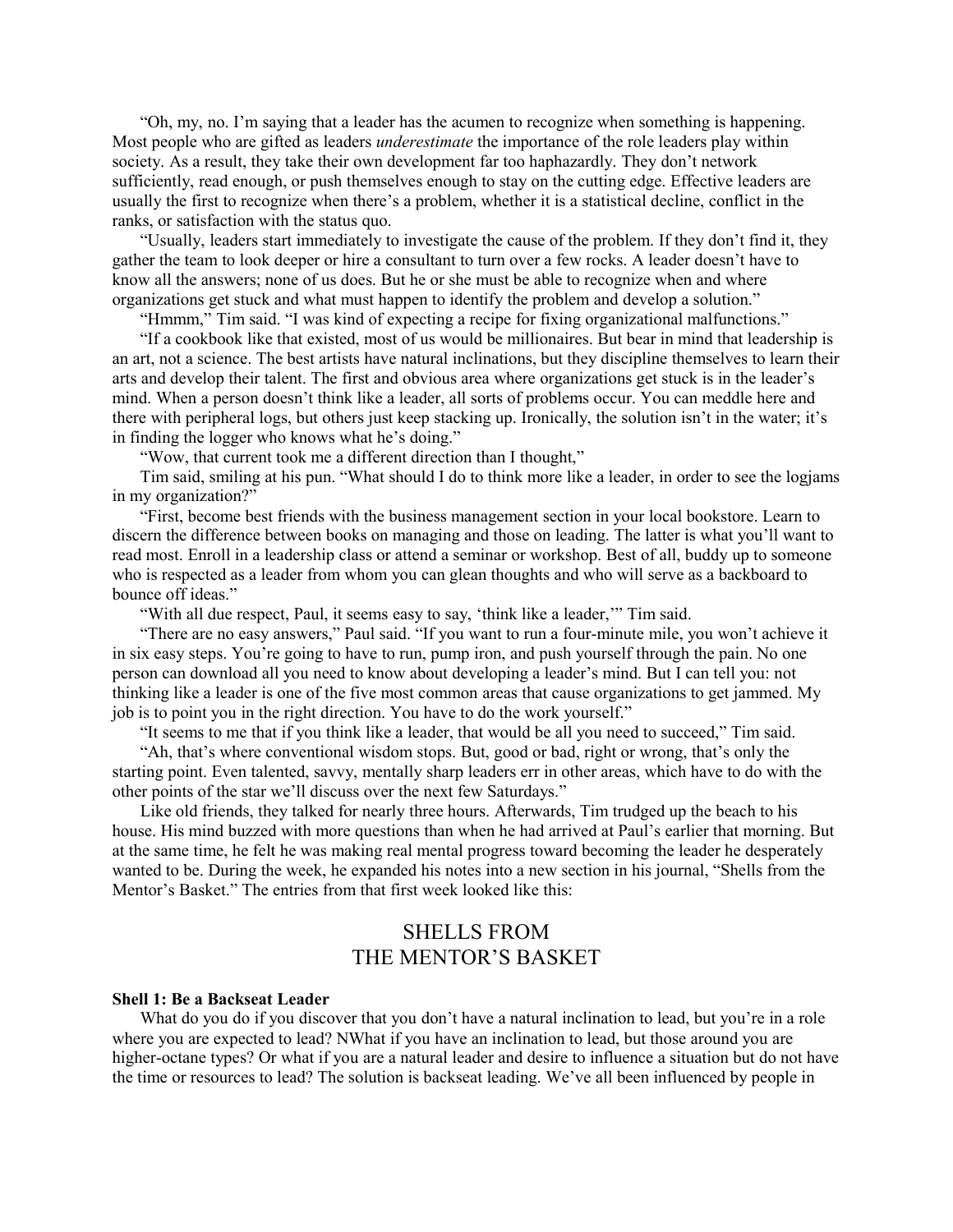our cars who provide input while we drive. We call them backseat drivers. We hold the steering wheel; but their comments, gasps, or information changes our direction and speed.

Business investors tell us how to make a profit using other people's money (OPM). Backseat leaders understand how to get things done by using other people's influence (OPI).

The following four questions must be answered by all leaders, regardless of the type of organization they lead:

- 1. *Who are the influencers?* These people may have formal or informal roles. A formal role usually involves a position, title, or organizational clout. Informal influence pertains to natural leadership aptitudes outside of official roles.
- 2. *What are the power resources?* People gain influence through a variety of means. These often vary in source and intensity from situation to situation and person to person. Recognize who has what influence within an organization: position (formal role/authority), charisma (charm/personality), expertise (achievements/experience), network (whom you know), information (what you know), or resources (wealth/strength/ weapons).
- 3. *Who are the gatekeepers?* These are the people who are not necessarily leaders in and of themselves, but they have the ability to influence the influencers. They may be assistants, secretaries, friends, family members, or respected peers of the influencers. Sometimes you can access gatekeepers more easily than leaders. No one makes decisions in a vacuum; we are all influenced by others around us, even if we're not led by them.
- 4. *What are you trying to accomplish?* If you are not both clear and confident about what you want to see happen in the organization, you will probably have a difficult time communicating effectively. Passion and clarity are key elements to effective vision casting. Having an idea about how the leader feels and thinks about this same idea will greatly encourage the process.

Once you have identified these four factors, you can begin the backseat leading process. Always make connections with the influencers, directly if possible. If you cannot access them or if it would be detrimental to the outcome (because they do not trust, respect, or like you), then develop a relationship with a gatekeeper. When you have established a relationship, tell your story, opinion, concern, improvement, idea, or burden. Let the influencer or gatekeeper know how much you need his or her help.

History is full of scenarios where the people pulling the power switches were guided from the backseat; so don't underestimate the backseat's potential, so long as you are not concerned about gaining personal limelight.

## **Shell 2: Become a Learner**

Assuming you are wired to lead, your duty is to diligently hone your skills, whether your capacity is small, medium, or large. Leadership gets logjammed when leaders are not challenged. The best leaders in any field practice, rehearse, read, learn, assess, consult, and converse with other leaders. The human mind is an incredibly creative mechanism. The brain tends to pursue what is placed before it—good or bad. Our subconscious never sleeps. When we provide healthy brain food for our minds, our thoughts are activated to help us realize our potential.

Here is a quick assessment for an effective leader-workout regimen:

- 1. *What resources on leadership are you availing yourself of today?* Inquire of respected leaders what they are reading. Go online and examine leadership styles, read blogs of successful leaders and examine their skills and philosophies, get into online groups that take leadership development seriously to develop your own leadership skills. Don't get stuck in the land of what used to be. Keep abreast of changes in our culture and trends that affect your organization. What worked yesterday may not work tomorrow. If you don't keep up, your organization may be left behind.
- 2. *When did you last attend a conference to refine your leadership abilities?* If it has been more than a year, what are you waiting for? Keep the saw sharpened. Immersion in a live workshop or seminar on the same topic as a book or DVD will help you glean different ideas. A focused seminar will help you greatly. Plus, it will give you a break from mundane work issues. Being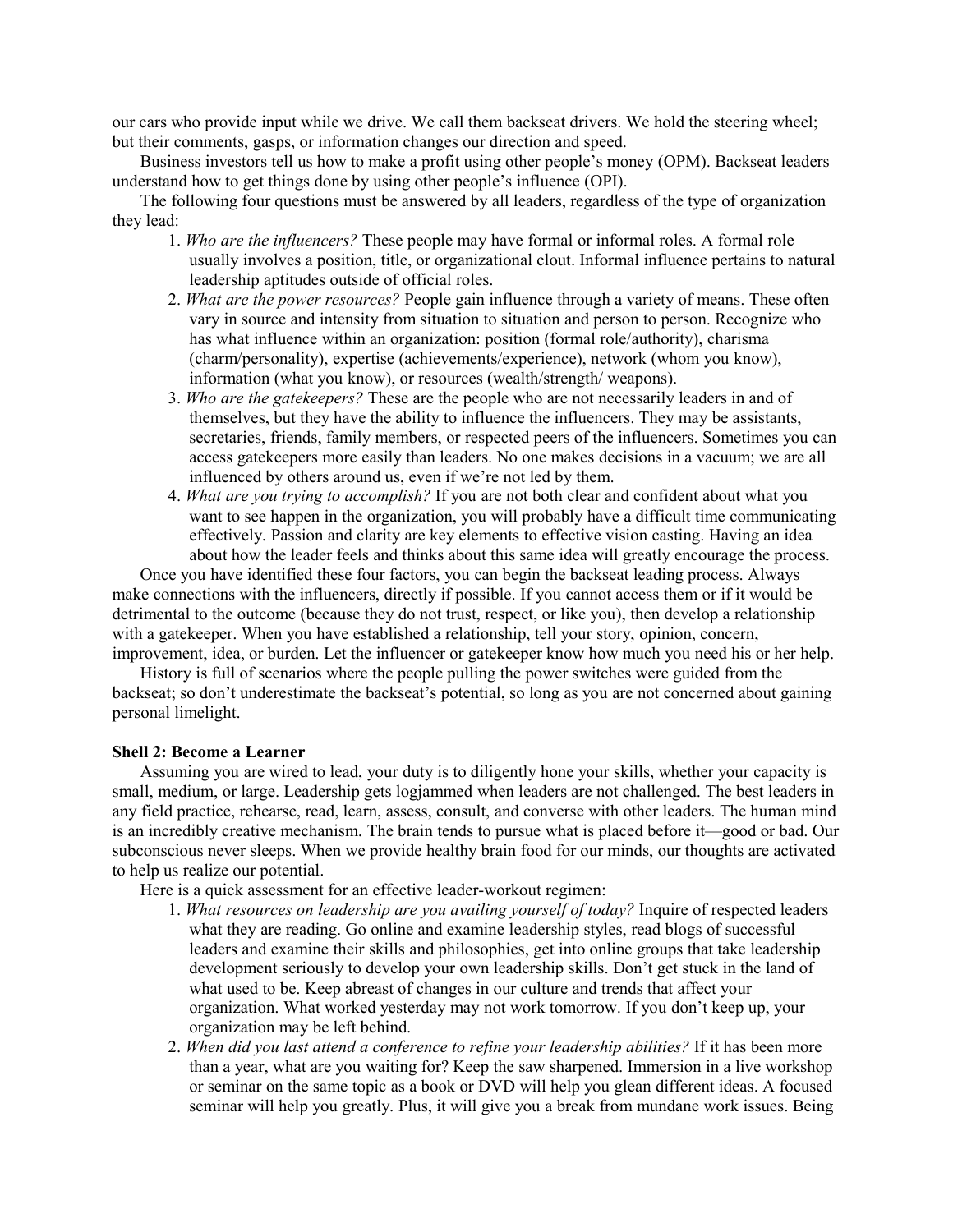around people learning the same things also provides invaluable interaction through give-andtake dialogue.

- 3. *When is the last time you did a measurable assessment on your team?* If the answer is more than one year, you are overdue and possibly in denial. There are a plethora of instruments available for purchase. Annual evaluation in this area is invaluable.
- 4. *What type of mentoring program do you have in place?* Leaders who talk shop with each other improve thinking and glean ideas. Mentoring primarily has to do with relating to someone who has more experience, who gives us more than we give them. Never underestimate the potential of talking shop and hanging out with people who are going through similar situations. Pretending to be able to do it on our own is naïve and shortsighted. It is dangerous to put off finding a mentor. Remember, mentors become fewer as we grow older.

## **Shell 3: Develop an Awesome Team**

The growth process is hindered when leaders fail to develop their teams. In general, leaders who choose to work solo versus utilizing the abilities of the team set themselves up for failure. It is a proven fact that people working together consistently outperform even highly skilled individuals.

A great leader once asked a roomful of leaders, "How many of you have deadwood on your staff?" Many hands went up among just as many chuckles. The noted leader asked, "Were they that way when you hired them, or did you make them that way?" Too many leaders blame the members of their team for not achieving personal excellence. Exceptional leaders assemble and *develop* effective teams.

- 1. *Pick good players.* Always staff beyond your strengths. Surrounding yourself with people who are your clones only makes your weaknesses more profound. Find people who can accomplish what needs to be done in your organization. Treat them well in terms of pay, affirmation, resources, and freedom. Do not be intimidated by hiring people who are smarter than you are. The excellence of the people you recruit and develop will reflect on your leadership.
- 2. *Direct traffic flow*. The difference between the present status and the future objective will significantly impact time, direction, and strategy. You cannot effectively know where you want to go until you know where you are now. A leader must point the team in the right direction. When you order an airline ticket online, you have to provide the place of departure as well as the city of destination. Knowing both of these allows the team to focus on the *how* and *where* of the organizational flow. Most people need to be pointed in the right direction.
- 3. *Recruit leaders*. If you want the organization to grow, stay on the lookout for qualified leaders and enlist them for the team. How do you pick those with influencing gifts and leadership aptitudes? Interview the person. Discover if there were childhood experiences of being the team captain, student-body president, or head bagger at the grocery store. Most leaders emerge early and provide indicators that they have potential. Observe how others look at the person. Do they seek out the person for input and opinions? Do they talk about the person when he or she is not present, noticing his or her absence in a positive way? Does the individual have a recent history of effective leading?

#### **Shell 4: Do Not Just Manage—Lead!**

Leading, managing, and administering are all supervisory roles that require making decisions that influence the effectiveness of an organization. Generally, people in supervisory roles get stuck in the managing rut when they should be leading. A flower in a cornfield is a weed, because it is not what you are trying to grow. Leadership is not good management, and management is not good leadership.

These are distinct yet necessary organizational processes. Bananas and apples are different from each other, but both are valuable members of the fruit family. If we are managing when we should be leading, we are lessening the effectiveness of the organization. These are, however, not black-and-white roles, and they often overlap from minute to minute, depending on the situation. That is why leading is such an art. Effective leaders discern when leading is called for and respond appropriately.

and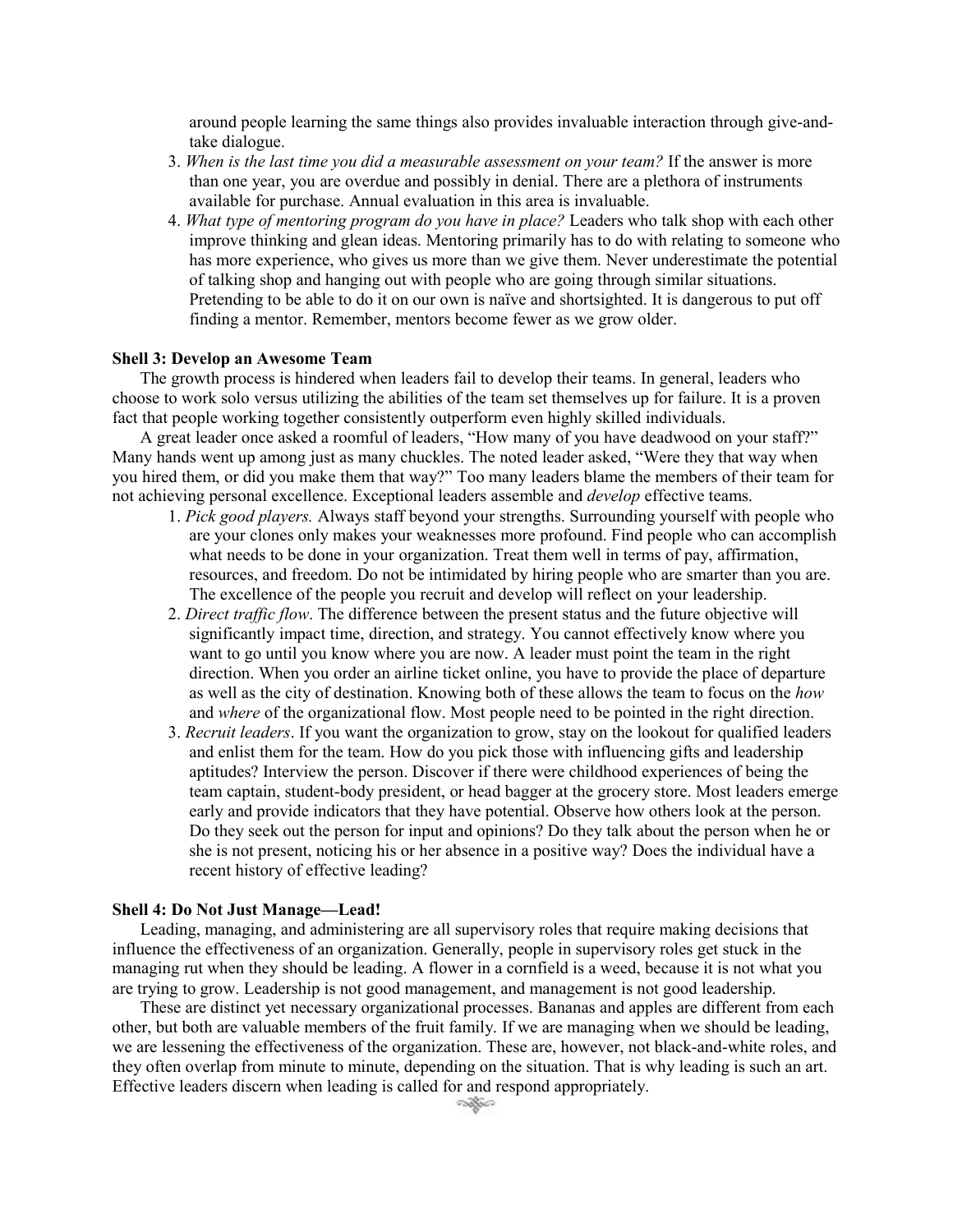# MANAGING SEEKS TO PERPETUATE THE ORGANIZATION WHILE PROMOTING STABILITY. LEADING SEEKS TO EXPAND AND DEVELOP AN ORGANIZATION.

We need to discriminate between leadership situations and non-leadership situations. The most commonly confused supervision tasks are leading and managing.

Managing seeks to perpetuate the organization while promoting stability. Leading seeks to expand and develop an organization.

Managing has to do with the maintenance of internal systems and programs within an organization. Leading is about changing an organization to respond better to the external influences on the work environment.

Managing incorporates goals, specific policies, and detailed plans for achievement. Leading focuses on mission, vision, and values.

Managing is primarily left-brain oriented. Leading strikes a balance between the left- and rightbrain hemispheres.

Managing focuses on the *how*. Leading focuses on the *what* and *why*.

Many people assume they can learn to lead by shadowing a leader and watching what a leader does during the course of a day, week, month, or year. Unfortunately, that is insufficient, because much of what a leader does is not leading. People who lead also manage, teach, promote, and market non-leader tasks.

Here are some questions that reflect leadership characteristics and can help reveal situations that require leading:

- 1. Does the matter at hand involve other leaders and influencers within the organization?
- 2. Does the situation require vision to be communicated?
- 3. Will policies and procedures be established that will significantly impact the future of the organization?
- 4. Will today's decision significantly influence the organizational culture?
- 5. Is it time for significant change in the organization?

Excellent leading involves making sure that effective management is in place, but it differs in nature and process from the role of management. If both leading and managing are being executed effectively, there is a healthy but dynamic tension between the two. They are oriented differently, but each is needed if the organization is to thrive. Too much of one without the other is not good over the long haul.

#### **Shell 5: Wear the Right Hat**

Exceptional leaders are able to evaluate and respond to a variety of situations that require very different leadership styles. Most leaders are limited to one or two styles of leading. Their dilemma is that an organization or team will eventually outgrow their limited response abilities.

Organizations vacillate in the type of leading they require, just as individuals need varying styles of leading within the organization. All leading is not the same. For example, if you respond too passively to situations that demand heavy-handed attention, people will lose respect for you and dismiss your influence. Follower insecurity disallows cohesive leadership. A leader who cannot respond effectively in a crisis will lose the faith of followers. Conversely, if you try to assume too much control in situations where mere facilitation is required, it will be like crushing a rose in your clenched fist. You will lose your best talent because colleagues will either flee or turn dormant out of fear of confrontation.

Here are four leadership hats, each effective in certain types of situations:

1. *General/Foreman:* This is a required hat when people are floundering. In these situations, time is of the essence, and team members need direct, specific instruction as to what is expected of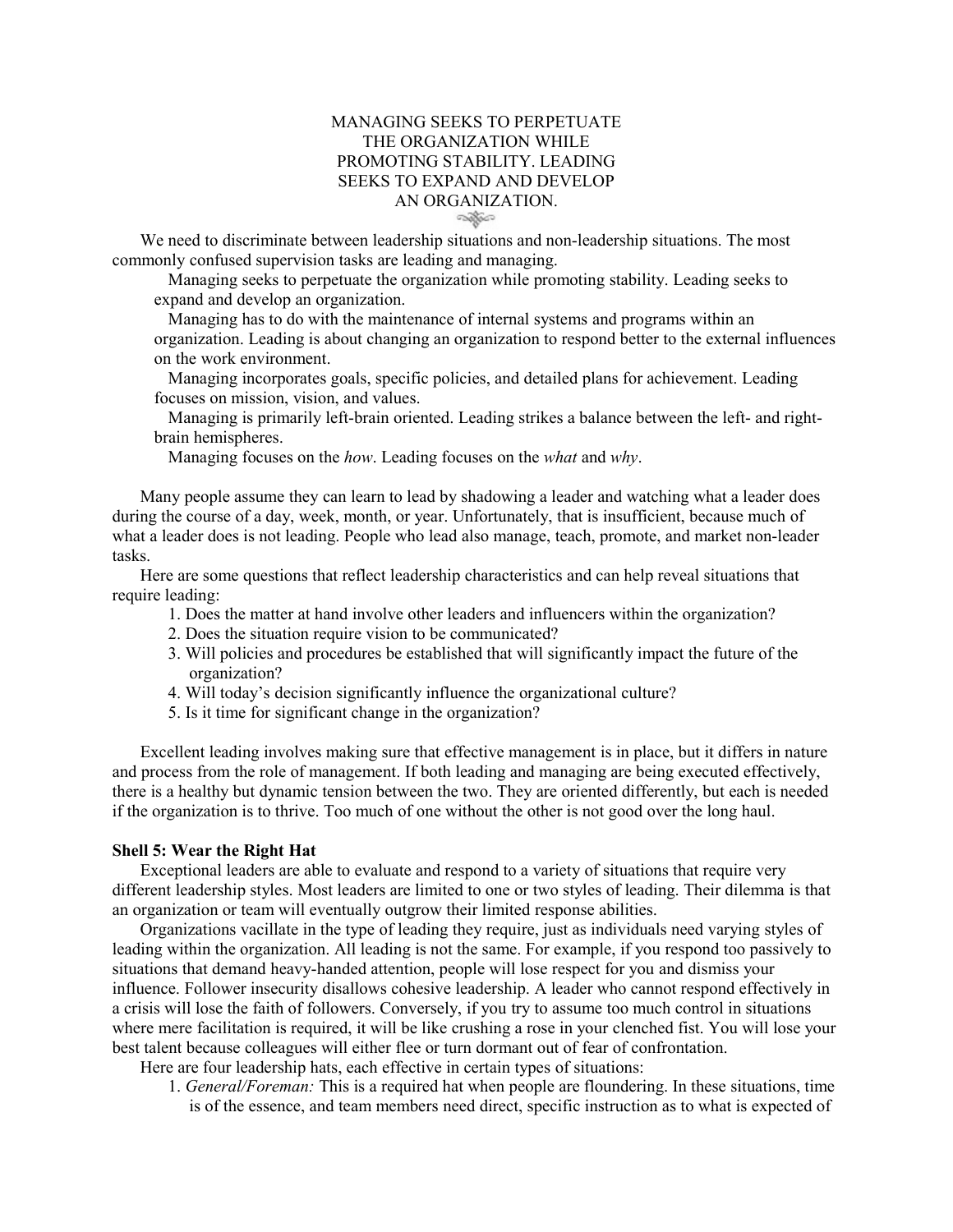them. Times of crisis or acute lack of motivation require us to provide an easily identifiable presence within our organization. While you do not have to be mean to provide assertive leading, you do need to convey an attitude of urgency along with ample communication. If you appear overly relational or laid-back, people will not rise to the occasion.

- 2. *Coach:* When people are somewhat motivated, but lack information or direction, your role is that of a coach. You do not need to be as confrontational or assertive as a general/ foreman, because people on the team desire to be involved. Pushing the team may be necessary from an inspirational standpoint, but knowing strategies, implementing plans, and arranging players according to their strengths and abilities will raise the perceived competence of you as the leader and, subsequently, the players' respect for you.
- 3. *Team Captain:* Unlike a coach, team captains lead from within the game and are respected as peer leaders more than they are as top-down influencers. When people are generally competent, experienced, informed, and motivated, a leader must respond differently in order to be effective. A less assertive approach does not mean that the leader is out of touch with what is happening. This type of leader is more proactive in development, planning, and training. Encouraging team spirit and group accomplishment becomes the dominant theme of meetings.
- 4. *Friendly Expert:* If team members are highly competent and motivated, the leader's job is primarily one of facilitation. Some refer to these groups as leaderless groups, but that is a misnomer. Sometimes, an outsider would not be able to identify who the leader is because in meetings and interactions, this leader is more passive and more of a listener and observer. This does not mean that the friendly expert does not speak up and interact if needed; the role is more like a consultant or informed peer than an authoritarian leader. Being too strong or opinionated at this level will crush leadership and render the leader obsolete.

Effective leaders will at times feel schizophrenic if they need to change leadership styles several times within the course of any given day, depending on the meeting, the conditions of the situation, and with whom they are interacting. Obviously, if you are limited to one or two styles of leading, you will reduce your ability to lead effectively in situations that lie outside of these appropriate styles, and leadership will be restricted. In effect, an inappropriate leadership style is the equivalent to pinching a water hose so that the water cannot flow freely from the nozzle.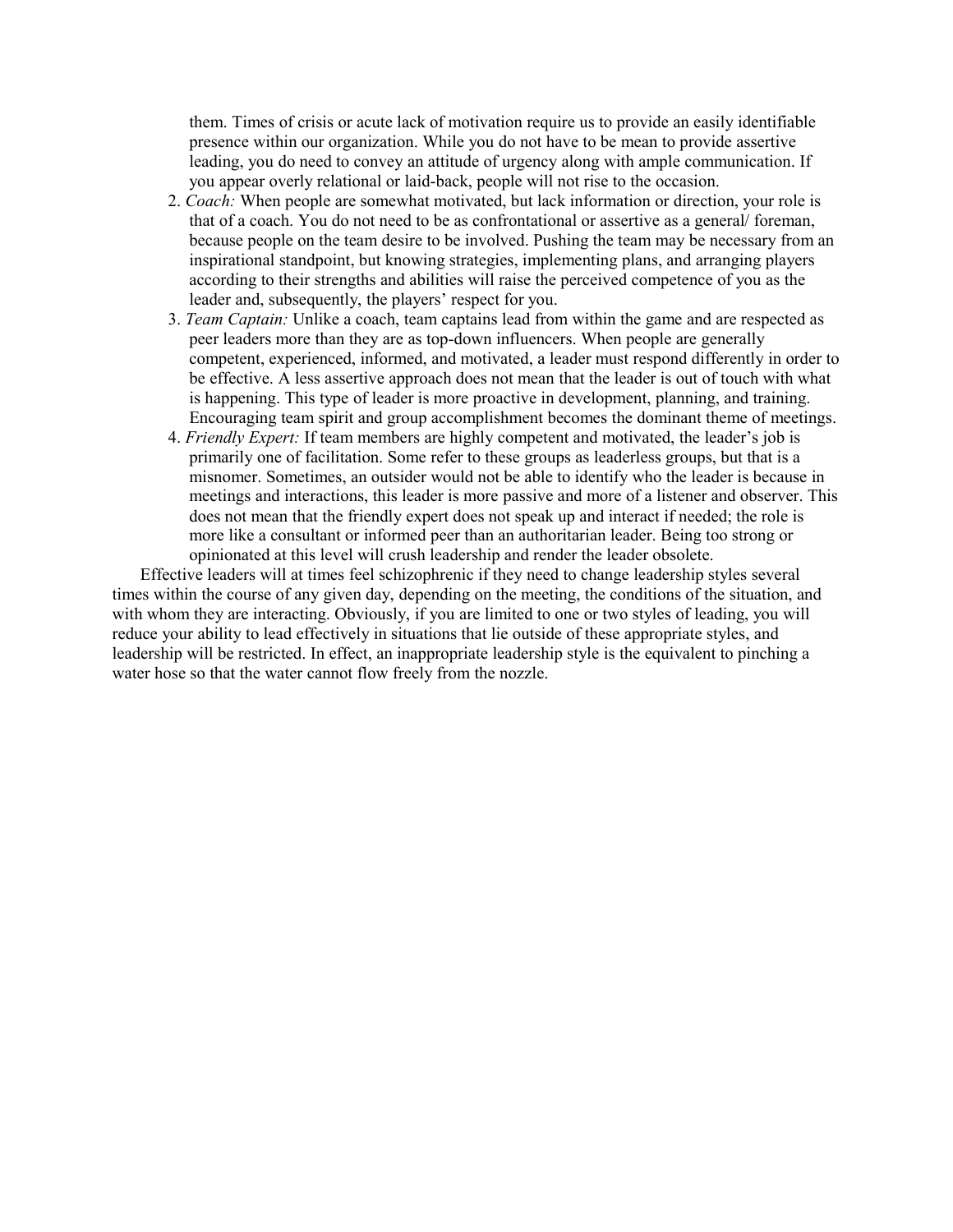# <span id="page-18-0"></span>CHAPTER 3 **THE LEADER'S MOTIVATION**

*Learning to Ignite Imagination and Communicate Passion*

**SO, HOW** was your week at work?" Paul asked, greeting Tim on the deck.

"Well, it was very intriguing, based on our last conversation," Tim replied. "I've tried to identify the influencers I know, what distinguishes leading from managing in my organization, and which hat to wear in different circumstances. I'm pretty jazzed about improving my understanding, and I've already purchased an interesting book and have found some excellent resources online."

"That's terrific," Paul observed. "Nothing is as gratifying to a mentor or teacher as to see a student taking action on new information."

"I'm a bit curious, though, to know what the other points of the star are. It seems to me, if you think like a leader and understand how organizations and teams operate, you're pretty much home," Tim said.

Paul smiled and looked up at the wall of the cottage. "I put a visual aid on the wall for us," he said, pointing to a large starfish hanging on the wall. "I thought that since we're using our friend as a symbol, we might want to keep him handy."

"I still have mine sitting on my desk at work," Tim replied.

Paul nodded his affirmation and continued, "Well, when leadership gets snagged, certainly the first place to look is at the organizational understanding and talent development of the leader. But that's just one point. If you want to be an exceptional leader, you need to know the other areas that are vital to effective leading."

Tim picked up his tablet. "Shoot," he said.

"Well, the second point of the star has to do with a leader's heart," Paul said. "The heart has to do with the emotion, passion, and motivation that drives a leader. If the head is equivalent to the steering wheel of a car, the heart is like the engine."

"Why is heart so important to leading?" Tim asked.

"Primarily, it's because leadership is a social art and leaders are about influencing people. By nature, people are motivated by the making emotional decisions far more often than logical and cerebral ones."

"How do you spell cerebral?" Tim said, smiling at his tablet.

"I just say it; I don't spell it," Paul responded with a smile. "For example, what's the difference between a vision and a goal?"

"Well, I suppose a goal has to do with setting a hopeful objective, something you want to achieve. A vision is more of an overarching idea of what you want to accomplish."

"That's a great answer. I wouldn't disagree. But the biggest difference between a vision and a goal is one word: passion. A goal is like a dehydrated vision. It tells you intellectually what you want to accomplish, but it does not exude emotion or drive. Therefore, it's not contagious."

"So, could two people try to accomplish the same thing, but one person pursue it as a goal and another as a vision?" Tim asked.

"Sure. Traditional definitions distinguish a vision from a goal in terms of specificity, exactness, and planning. A vision involves the big picture, while a goal is more defined. When JFK announced to America he wanted NASA to put a man on the moon, that was a vision. The president said it in such a way that it ignited the hearts and imaginations of the American public. This in turn resulted in goal setting, budgeting, focused planning, and ultimately a man on the moon. And when Martin Luther King, Jr., gave his 'I Have a Dream' speech, he communicated passion and electrified listeners. A professor teaching a class about the need to have ethnic equality might have said the same thing, but one spoke vision, the other a goal or principle. When Billy Graham stood up to talk to people about their need for God, his message was simple, but the intensity with which he said it made listeners want to come forward and make a commitment at the end of the service."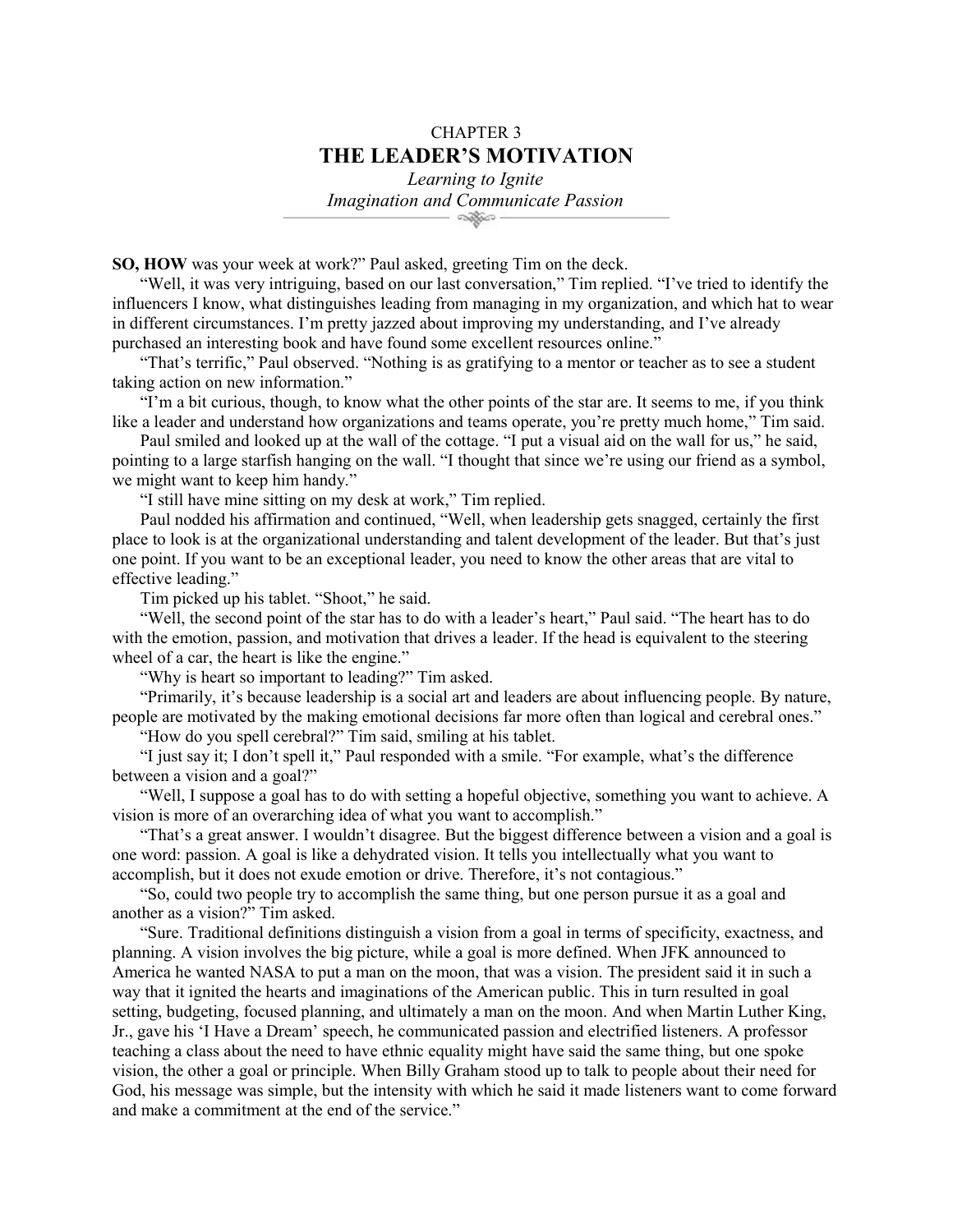"I think I see the difference," Tim admitted. "But aren't you talking about communication and publicspeaking skills more than leadership?"

 "Nearly all effective leaders have effective communication skills," Paul said. "It's a fact: A leader can be persuasive without being visionary, but a leader cannot be visionary without being persuasive. Both passion and content are vital for effective leading. Vision poorly communicated is flat! People respond to passionate leadership!"

"I've heard a lot of people in roles of authority talk about vision casting, but when they spoke, everyone pretty much yawned. What makes the difference?" asked Tim.

"Heart," answered Paul. "The leader has to believe what he or she is proposing. There is very little to gain when people propose something they don't really believe. Once, a renowned atheist was seen walking to hear the popular preacher John Wesley. His friend said, 'I thought you didn't believe in God.' The atheist responded, 'I don't. But John Wesley sure does.' Tim, I can't tell you enough how important the elements of passion and enthusiasm play within effective leadership."

"I suppose that's why when a leader loses heart, everyone is demotivated,"

Tim said.

"I take it you've seen that firsthand," Paul said. "The leader is in charge of the thermostat. The leader sets the temperature of the room, and that is primarily a heart issue."

"But how do you *do* heart stuff?" Tim said. "We're talking about an intangible. You can't just do passion or create emotion."

"Well, it begins by being conscious of the importance of passion and heart. But it also means you legitimately have a vision and feel compelled to promote it. Most people do not have strong visions themselves. They rely heavily on others to help them develop a vision plan. When a leader fails to provide the motivation for the task at hand, then other priorities will take the place and consume the energies of would-be followers."

"But what about people who are passionate about things that they don't know how to achieve?" Tim asked.

Paul spoke with wisdom, "That's where the mind and heart come together. If you're all foam and no substance, you'll raise emotions but not commitment. It goes back to having a leader's mind. The *how* follows the *what, why*, and *when*. The human mind is incredibly creative. We tend to discover the solutions after we have determined the destination and have bought into the possibilities. Leaders are not intimidated by the *hows*. They don't have to have all the solutions beforehand. Passion will ignite the creativity within people, but you had better have some sort of plan to pursue the dream. Otherwise, people will eventually dismiss you as a hotair salesman."

Tim leaned back in his chair and asked, "I hear what you're saying about passion, but is there a single way to engage all people?"

"Yes, there is," Paul said. "The single way to light the fire in everyone is to ignite their individual passions." The old man smiled.

Tim knew he had been had. "Oh great, how do you discover each potential leader's unique interest?"

"That's the task of the leader," Paul said. "You can gather the majority around a single, overarching team vision, but the glue that holds it all together involves helping individuals find fulfillment within the organization."

"That seems like a *mind* matter, not a *heart* matter," Tim suggested, "finding people's talents and aligning them to the right roles."

"We're talking about more than strengths and talents. We're talking about the heart and motivations of people. This often coincides with, but usually transcends, mere talents and abilities. When people see how their personal goals and dreams can be accomplished through the corporate dream and vision, they will commit."

"So what does that have to do with a leader's motivation?" Tim asked.

"Simple. Far too many leaders hamstring themselves because they are self-centered. At the heart of the problem is their motivation. Often, they think more about achieving their own goals, instead of considering the hopes, dreams, and motivations of those they serve," Paul explained.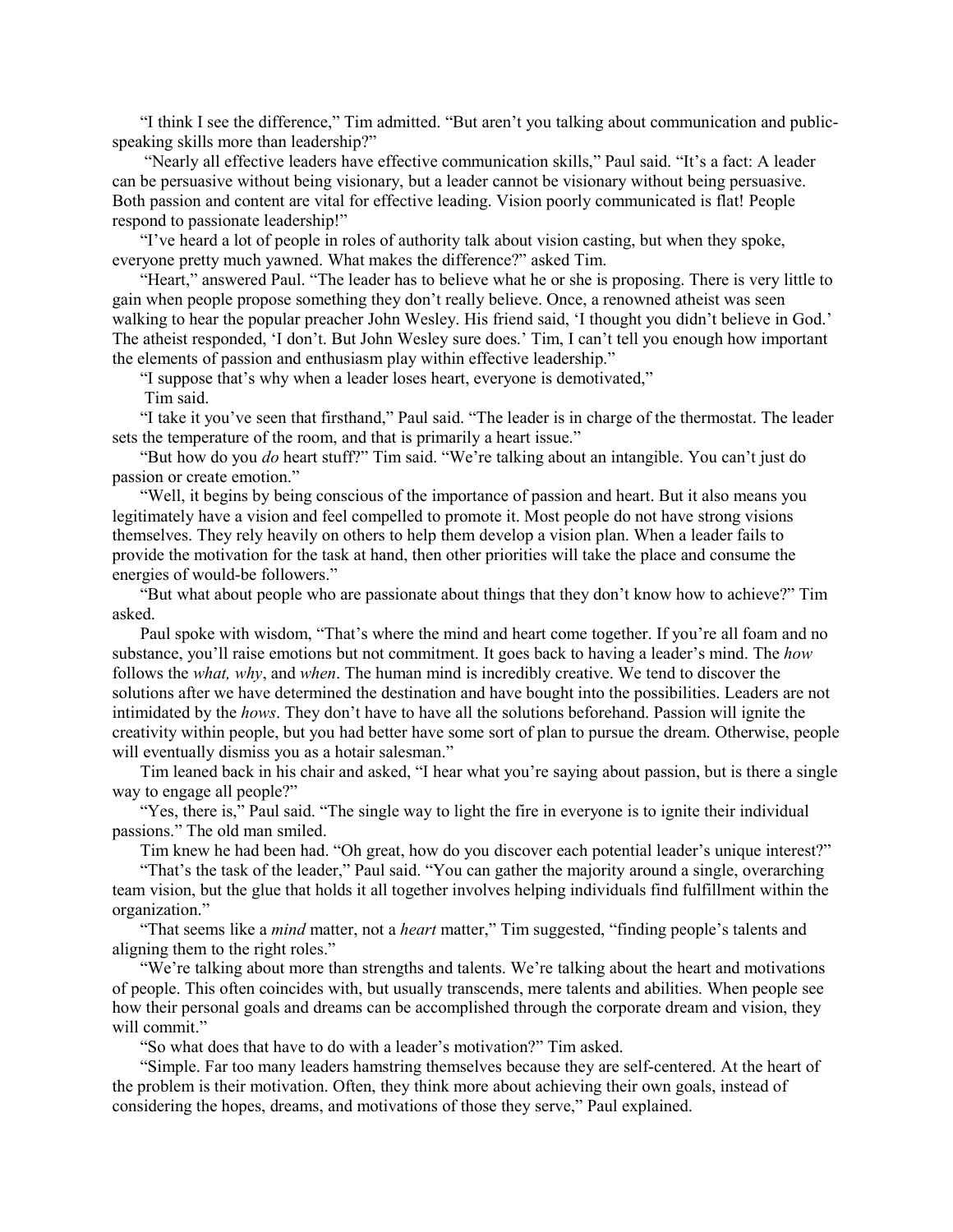"Ouch," Tim said. "And I thought that leadership problems simply stemmed from organizational and environmental issues."

"A leader's heart has to do with his or her personal drive and motivation. There is nothing wrong with enjoying success and fulfillment as by-products, but when a leader is motivated primarily by selfish goals, others will not be motivated to follow. They will intentionally or unintentionally sabotage the outcome when they believe the leader does not have the team's best interest at heart."

Tim sat silently staring out at the ocean waves. Paul seemed content to let Tim think for a while. Finally, Tim took a breath and responded, "I hear you saying that leaders can experience logjam related to both of these issues—passionately communicating vision and seeing beyond personal motivations and drives."

"That's a good summary," said Paul.

Tim quizzed, "Why don't we hear much about heart stuff?"

"I'm not sure," Paul admitted. "One reason is because it's so intangible. We like to write and talk about leadership in terms of tangibles, to-do lists, and logical issues. Real people, however, are basically emotional creations, making small and big decisions based on feelings. I think another reason we hear little about heart stuff is because it is intimidating. It forces leaders to face things within themselves that they may not want to confront, and it's uncomfortable."

"I understand what you're saying," Tim said. "I've relied too much on my logical, intellectual approach to leading. I have grossly underestimated the importance of heart and passion in how I lead others. Yet I myself enjoy being in groups where the leader is motivated and personally committed to serving people and accomplishing the task."

"Serving people. That's what it's about, isn't it?" Paul replied, watching Tim closely.

 "I guess," Tim said. "People want to know that the leader is committed to their best interests and is available to help them reach their personal goals on the way to achieving group objectives. When I sense that a leader is self-serving and just using me for his ego, I get turned off."

"So, turn up the thermostat. Focus more on the hearts of people than their heads."

The hours passed before they knew it, and the session ended quickly. With his heart swirling with positive hope, a highly motivated Tim marched down the beach to mull over his thoughts.

# SHELLS FROM THE MENTOR'S BASKET

# **Shell 1: Provide Clear, Sensory Vision to Ignite the Soul**

People think in terms of pictures, not words. Merely stating a goal is not enough to garner the support and emotional stamina necessary to endure the challenges of any significant task. Storytellers have long understood the power of a well-told story to ignite their listeners' emotions. Great communicators throughout history have implemented the practice of including anecdotes and stories in their speeches. Jesus commonly used parables, metaphors, and allegories to communicate principles. The leader must paint a mental picture of the preferred outcome if people are going to grasp the vision. If the vision is not clear in the leader's mind, it becomes a thick fog bank in everyone else's mind.

Effective leaders never assume an idea is clear to others. Presume a certain degree of mental haze. Communication tools such as repetition, variety of message, and attention to message design are essential. Effective communication is not easy; it's an art.

Asking people to articulate what they perceive the vision to be can be a disconcerting but helpful practice. How many times do we talk to people and presume they understand what we are saying only to discover that we were on completely different frequencies? Until proven otherwise, assume people do not have a clear signal.

Imagine conditions, circumstances, and emotions if we do not pursue and accomplish the vision. Establishing a worst-case scenario if we lose can be effective too, because we presume things will continue as they have. A group's perceived need for change often begins with the fear of failure. A proper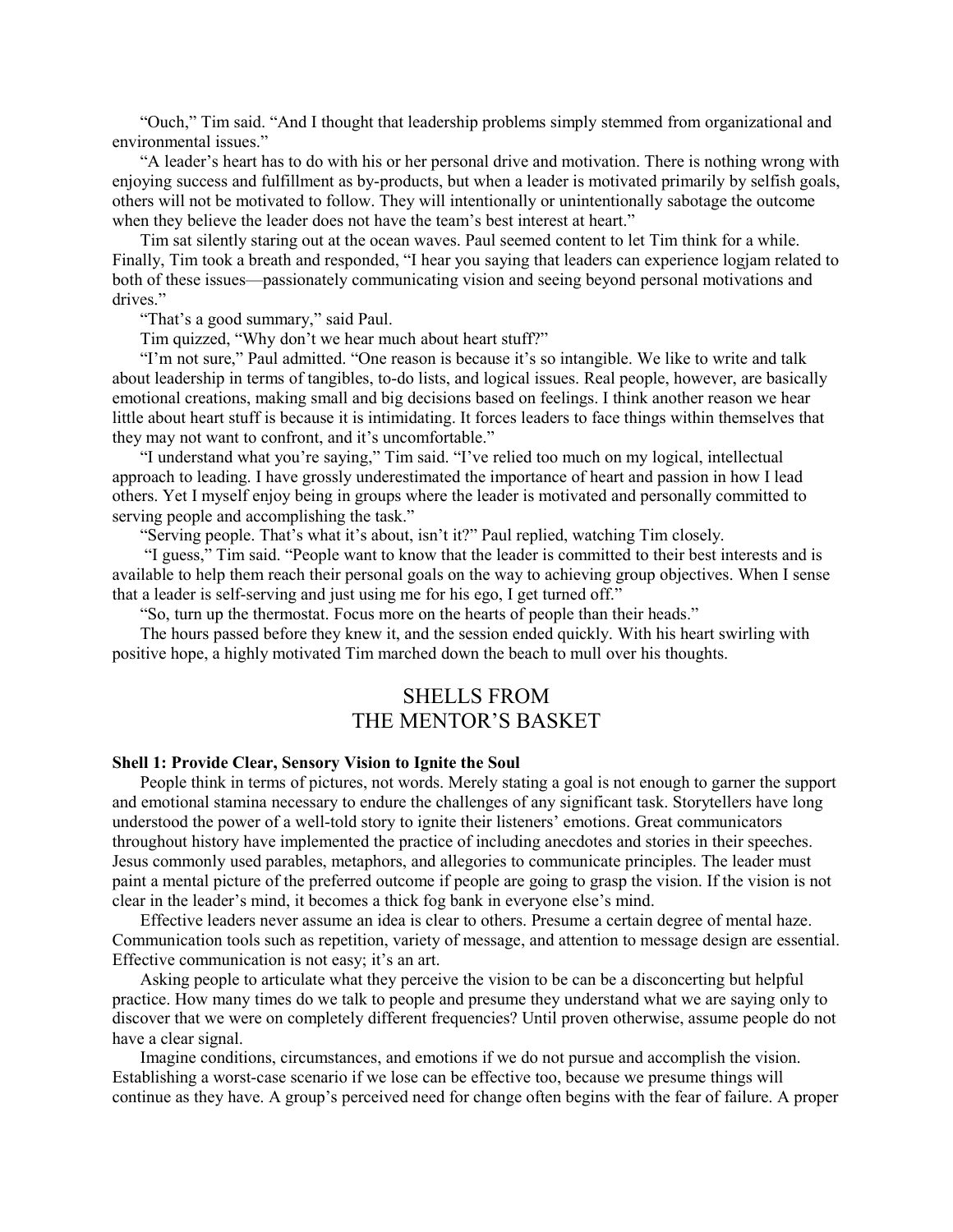gloom report is not the end goal of a vision cast, but it may be the necessary soil preparation for people to respond to a solution. Far too often leaders try to sell solutions instead of problems. Adults rarely accept a solution to a problem they don't believe exists.

Communicators start with the audience, not the message. Who are you trying to convince? Do they need to be dissuaded first? Are they negative, neutral, or mildly enthusiastic? The ability to read an audience is a prerequisite for good communication. Everyone listening has different motivations and something to gain or lose from the proposal. Talk to people to gather a sense of their direction; but don't rely on surveys to determine whether or not to pursue a dream. People who rely on surveys to establish visions are *not* leaders. They are wannabe influencers who coined the slogan, "If people lead, the leaders will follow." Vision begins in the minds of leaders but addresses the interests in followers and encourages them to action.

People need vision specifics. Everyone is motivated about something. Every leader must first believe people want to be inspired by the mandate, and all they need is the opportunity to see, understand, and experience the vision in advance.

#### **Shell 2: Always Answer the Questions Why and When**

*Why* really means, Is it important? *When* really means, Is it urgent? *Importance* and *urgency* are the two most crucial issues in the life of a vision. In this age, with so many options available, we must be quick to respond to questions.

Visions cost something. They require time, energy, talent, and money. Meetings, tasks, communication, conflict management, and other resources are consumed by worthy visions. A dream that costs nothing is, for all practical purposes, useless, and it will rarely garner the commitment we desire.

People need to be reminded of the *why* of paying the price and of the importance of investing their valuable time in pursuit of the vision. If we do not establish and reestablish the value of a vision, people will begin to devalue it. One of the most difficult tasks of any effective leader is to be redundant. Yes, redundant! Never assume people remember why they are doing what they're doing. The reason many people have lost their zeal, whether in work or in church, is that they have forgotten why they do what they do. Robotic business behaviors and mindless religious traditions reflect a lost sense of purpose.

Just because *you* deem something important is not enough to motivate most people. Urgency is the accelerator. Most people would agree that exercise, proper eating, and doctor checkups are important. But only when you call 911 for chest pain, are rushed to the emergency room, and are told by the doctor, "The tests show that if you don't start exercising and eating right, you're going to meet your maker soon," are you apt to make some changes. Time is of the essence. If people can put on the back burner an important task for the sake of a more urgent matter, they will. Excellent leaders motivate followers with a sense of urgency and passion.

*Why* and *when* matters are the necessities of effective vision casting. History is full of examples of good leaders who could have been great had they been able to communicate the importance and urgency of a vision. If our vision is understood as important and urgent, then we can expect people to rise to the occasion—to interrupt their busy lives for the sake of the cause.

#### **Shell 3: Do Not Be Afraid to Take a Calculated Risk**

There are risk takers and risk reducers in this life. Risk takers come in two types: groupers and nongroupers. Non-groupers are individualists who do everything by themselves, whether it is bungee jumping, day trading, or inventing. Groupers are leaders who take the risk of asking for help—leaders who understand the project is too big to achieve alone. Groupers want to share the excitement as well as the rewards of accomplishing the dream with a team.

Risk is the price tag of a dream; every vision requires an investment of time, money, and energy in order to tap into the latent potential around us. The word *potential* is like a new gold mine—it shows promise but is yet untried, has possibilities but must be pursued. "Some assembly required" is on the box of every vision. What most leaders fail to understand is that the accomplishment of the vision is really anticlimactic. Hope is found in the pursuing of the dream created by the anticipation of something good.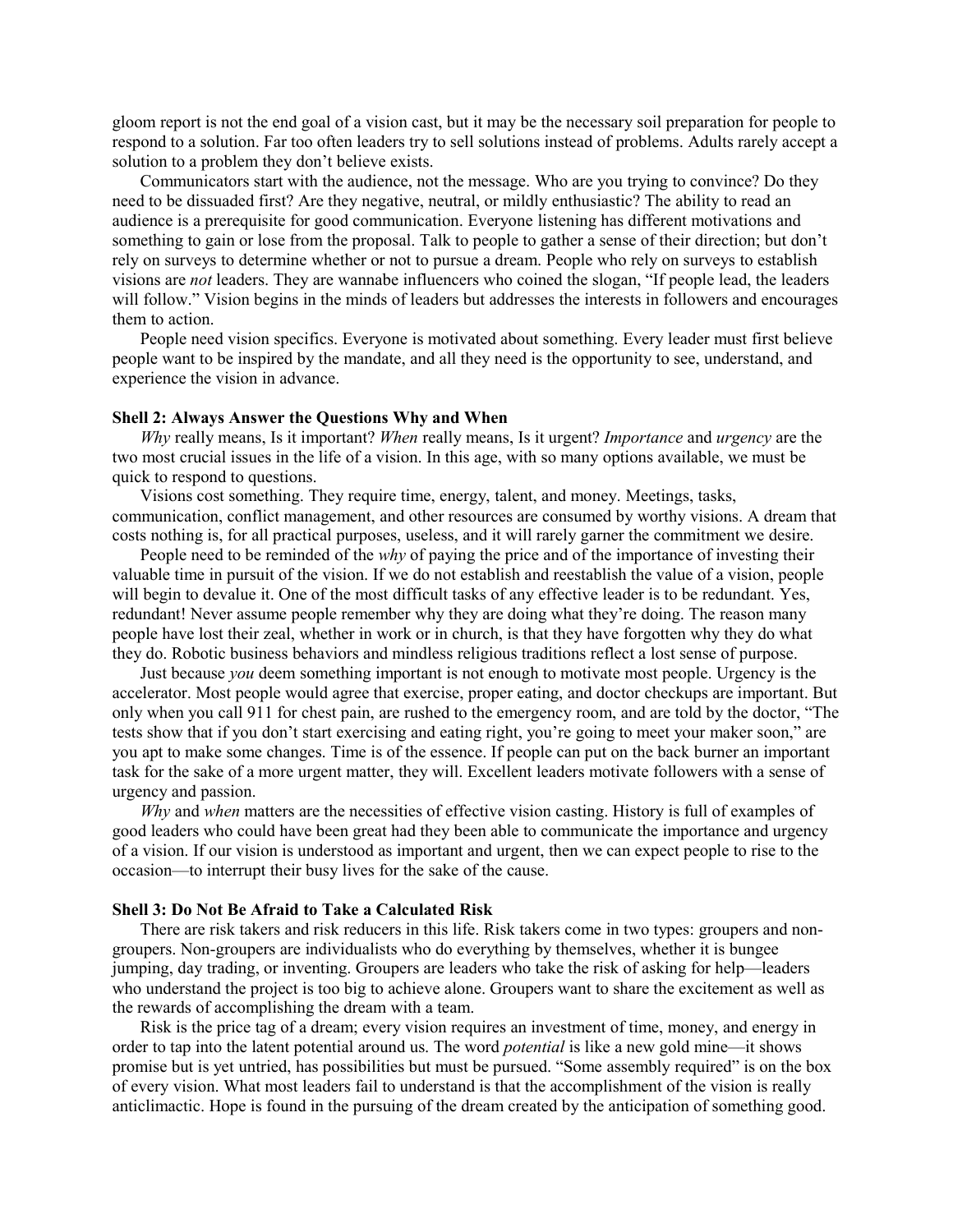People need hope to live happily. Leaders are purveyors of hope. They manufacture hope by helping people see that something good will happen through teamwork.

Exceptional leaders are good melon thumpers. When seasoned fruit buyers examine a melon, they will thump it with their index finger. The sound of the thump lets the buyer know whether it is green, overly ripe, or just right. Leaders thump ideas and situations to see if they are ripe for investment—even when they cannot see any fruit yet. Upon finding a situation with potential, they gather people and resources to pursue the potential locked inside. This is done by communicating a vision of the preferred future. The leader describes the ripeness of the situation and helps potential followers see, smell, and taste the fruit, even before it is in hand.

While most people look on the outside and have a difficult time seeing what can be, leaders are endowed with the gift of seeing what the future *could be*.

During his 1968 presidential campaign, Robert F. Kennedy remarked, "Some men look at things as they are and ask 'Why?' I look at things as they might be and say 'Why not?'" Just as sculptors see the final work of art inside the block of marble and remove the extra to unleash it, leaders foresee the possibilities in a situation or idea and pursue them. To the non-leader, seeing is believing. To the leader, believing is seeing.

There is a direct proportion in the amount of risk taken and the amount of payoff possible. The banking system is a good illustration of this. The lowest risk, safest place to put your money is in a federally insured savings account. The higher the risk, the less safe is the money; but it pays a higher dividend if successful. Very little in life is guaranteed. If you want to achieve much, you must take risks to gain the reward. The exception is when you reach the point of diminishing returns, when more investment quickly dissipates in unaltered productivity. Like pouring milk into an already full glass, excess will spill out and be lost. Remember, there is a fine line between being foolish and being full of faith.

#### **Shell 4: Sacrifice in Order to Raise the Level of Commitment**

Commitment opportunities are a dime a dozen these days. We are inundated with invitations to watch, read, or purchase things. When we feel overwhelmed with information, it is called information overload. We shut down and block out all further messages. In a similar fashion, when potential followers are overwhelmed with opportunities to participate in various projects and leadership situations, they can easily shut down due to overload.

What makes vision stand out among the rest of the messages going on around us? How can a leader emerge from a blurry field of others? Perhaps more than anything, people want to know how committed a leader is to a specific dream. They're questioning, *If this is such a great vision, are you willing to sacrifice for it? If you're asking me to expend my limited resources, what is your investment?* Leaders must be willing to consider the personal cost before they ask others to join them. When an escape route is clearly marked, and it's obvious the leader has few assets committed, it's almost impossible to empower a vision.

When the salesman sells Toyotas but drives a Honda, be suspicious. Nothing sells a blood drive better than seeing the leader donating blood. Like it or not, all leaders are in sales. They sell the intangibles of dreams and things to become. They deal in future options, recognizing that faith must be backed with personal sacrifice. Every potential buyer asks the same question, "What's in it for me?" If a leader is unable to answer this question effectively, there will be few purchasers of the dream.

When you hear a person say "But people just don't want to commit these days," chances are you are listening to an uncommitted leader. There is no such thing as an unmotivated person. We all make commitments in life, prioritizing what we deem is valuable. The leader's responsibility is to help others reprioritize their commitments and keep them motivated.

The single best way to get people to pursue the vision is for the leader to willingly sacrifice. The greatest motivational example of this was Jesus, whose crucifixion became the symbol for generations of followers. Just prior to the crucifixion, most of His disciples ran away in fear—one denying Him publicly three times. After the crucifixion, 11 of the 12 died as martyrs, resulting in the fastest growing movement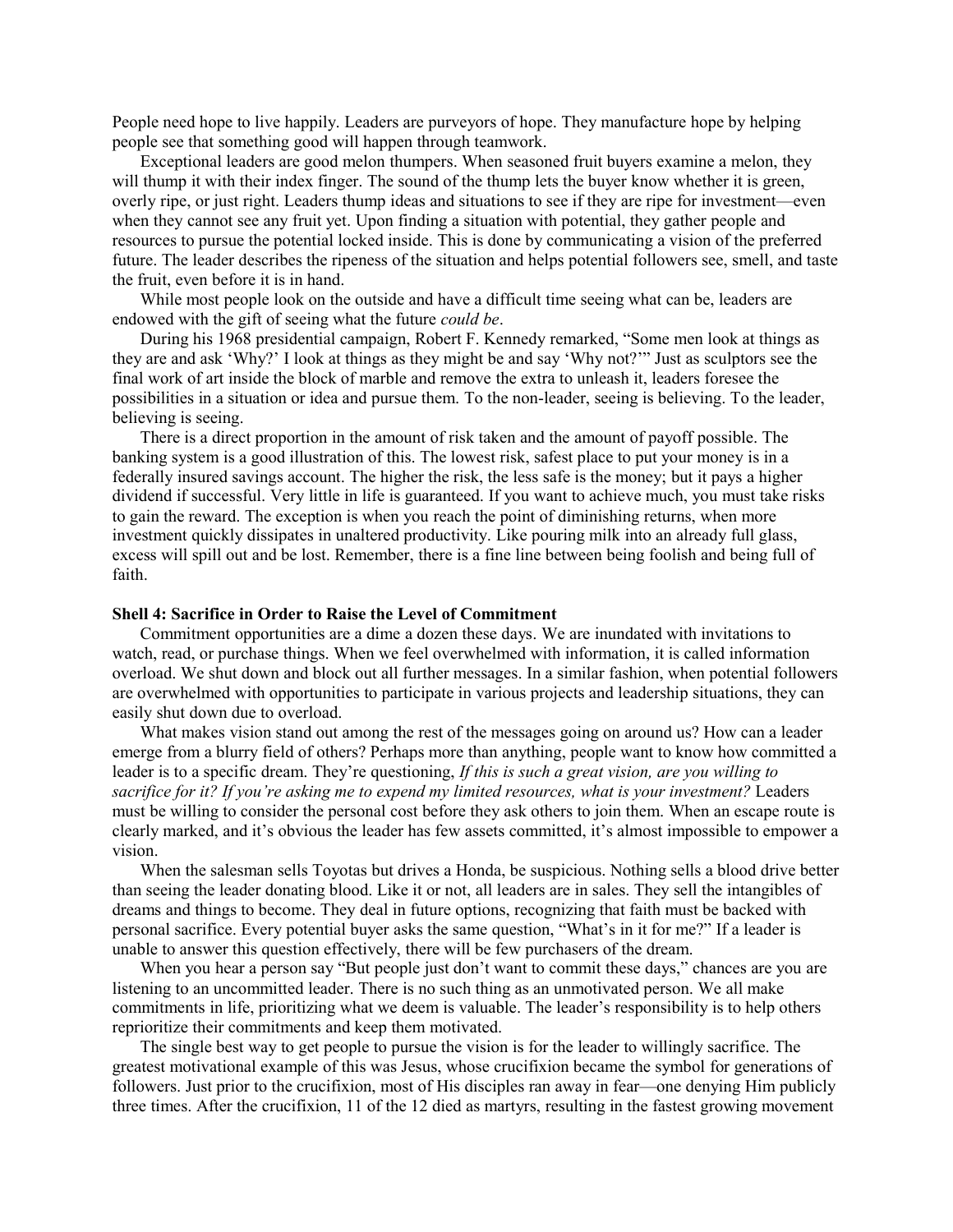in history. Leaders must be willing to die for the vision if they are going to have the power to engage the commitment of others. Effective leaders continuously convey the importance and demonstrate the sort of sacrifice they desire.

#### **Shell 5: Make the Connection to Emotions**

Emotions are the front porch of the soul. That is why music and singing are an integral part of worship services. While emotion is at times misperceived as spirituality, rarely will we be moved spiritually without deeply stirred feelings. We are most apt to make spiritual commitments when we have been touched emotionally. Few make a connection with God on a purely intellectual basis. Leading, like spirituality, needs to be fueled by passion. Touch the intellect, and you move part of the person; touch the soul, and you move the entire person. The soul represents the center of gravity of our personhood. Each life shifts in emotion, action, and prioritization with the center.

Of the two primary tools of persuasion, *logos* (logic) and *pathos* (passion/emotion), the greatest by far is pathos. When communicating vision, utilize the five senses whenever possible. Visual aids, graphics, music, textures to touch, aromas to smell, and interactive environments to experience all lend themselves to dream catching. Leaders employ reminders that symbolize something intangible. Color, lighting, sound, and pictures communicate emotion.

Even the most left-brained, prove-it-to-me, non-emotive person you know has soft spots: children, close friends, parents, memories, fond experiences, hobbies. Do not be intimidated by the pseudosophistication among the self-important. These are but smoke screens, protecting a heart that yearns for meaning, love, and purpose. Address the need for meaningful destiny and significance, both of which are basic to human nature. Leaders are about raising people to heights they may have only imagined in daydreams and childhood aspirations.

CONSOLO A GOOD LEADER CAN RAISE PEOPLE TO HEIGHTS THEY MAY HAVE ONLY IMAGINED IN DAYDREAMS AND CHILDHOOD ASPIRATIONS .

No matter how well you know the subject or how passionate you are about your dream, you must understand what motivates the people you lead. What's their hot button? What makes them laugh, cry, or get angry? What lights up their eyes? Addressing these issues and tying them to the vision are what trigger the emotion switch.

Leaders often overemphasize mass communication and underutilize dealing with influencers one-onone. Leaders unwilling to sell the dream face-to-face, one-on-one, will always leave leadership resources on the table. "Ask and it will be given to you" is a very viable rule regarding leaders. To assume that people will initiate interest, volunteer from impersonal communication, and make commitments from broadcast advertisements is a shortcut to failure. Even in the world of social media, nothing beats the personal touch. People of influence are often inundated with messages to the masses. Never underestimate the timeless, risky practice of personally asking people to buy into the dream. Effective leaders appeal to the positive emotions of the people they lead.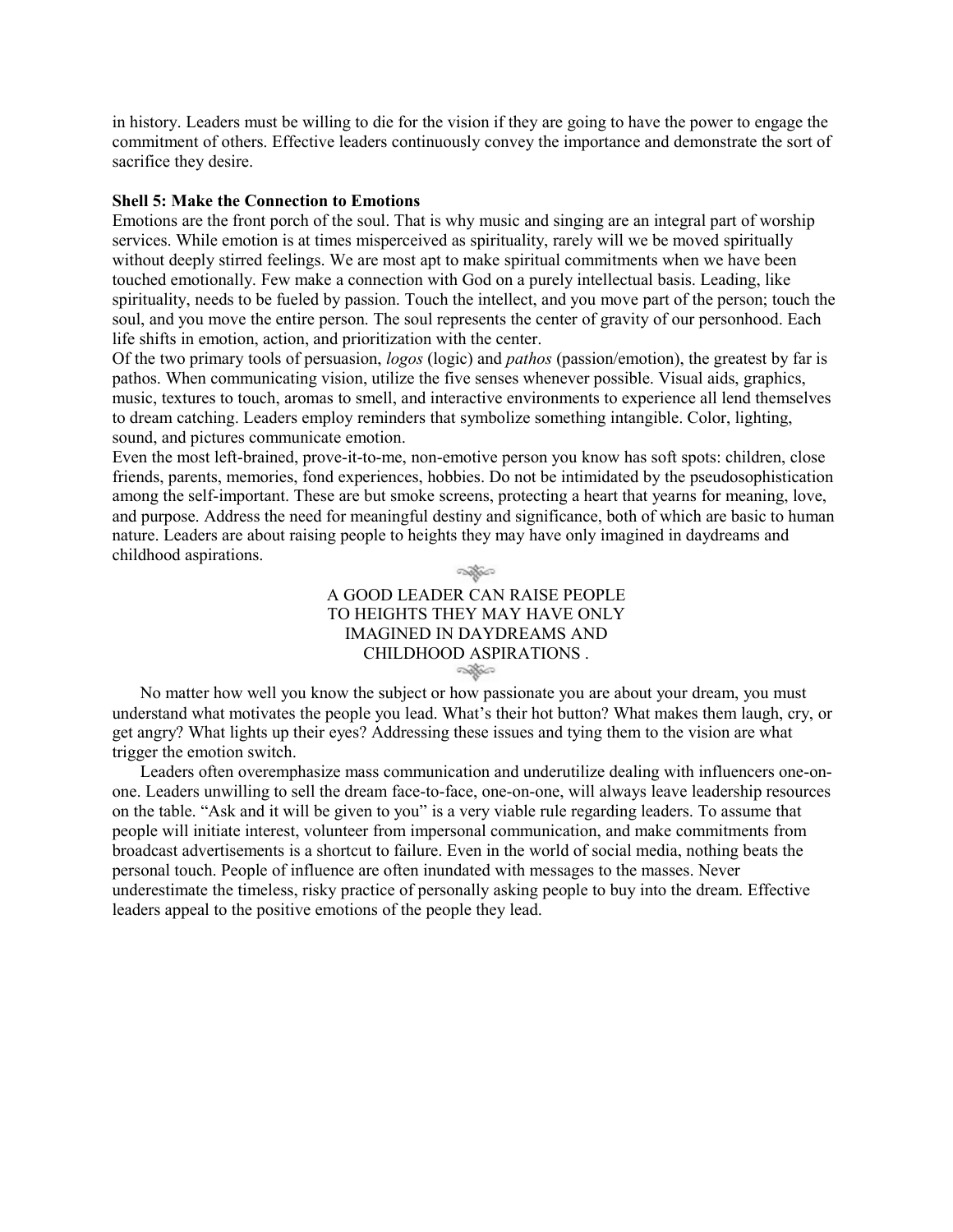# CHAPTER 4 **THE LEADER'S METHOD**

*Learning to Help Your People Succeed*

<span id="page-24-0"></span>**WITH** his wife and kids honoring prior commitments, Tim found himself alone at the beach house for the weekend. He could use some time alone, and he also wanted to keep his next appointment with Paul. Besides, the alone time gave him the opportunity to catch up on some planning and to contemplate the leadership lessons he was learning and striving to activate.

Before meeting with his mentor, Tim took a long walk. Finally arriving at the beach cottage, Tim yelled, "It's a great day, Paul!"

"Hello, my friend," Paul said with a friendly wave. "I see you're holding me to my word about our meetings. You're far too punctual for a day off."

"I don't want to miss a minute of our time together," Tim said, climbing the stairs from the sand to the deck where Paul waited.

"Whenever I get here, you're already sitting outside. Do you spend a lot of time enjoying the ocean?"

"I've seen better health in my days," Paul explained. "I enjoy the early mornings to converse with God and enjoy the beauty of His creation. Learned that from a wise guy in Ecclesiastes, but I've had a hard time applying it until recently. Doctor says I need to slow down a bit and enjoy my life."

"Are you okay?" Tim asked.

"Oh, just the normal growing-old stuff. The spirit is willing, but the flesh is weak."

For the first time, Tim was beginning to realize Paul's health might be failing. Paul rarely got out of his chair.

"Well, I'm game to learn about the third point of the star," Tim said. "I've been consciously working on putting more heart into my leading, as well as assessing my own motives and drive."

Paul replied, "That's great. Obviously, I can *introduce* you to the five key points in five weeks, but it's going to take you longer to implement them in your context and work environment. Since time is of the essence, let's look at the third main arena that separates exceptional leaders from wannabes." Paul looked at the large starfish hanging on the wall and continued, "The third area that frequently logjams leadership is people. Leadership often gets hamstrung by relationships because people can often be a grind. The method you use to lead people is so important."

"Okay, that makes sense. How do leaders get out of sync with people, and how can it be prevented?" Tim asked.

"It's true, some people get out of sync in terms of their relationships with each other. The most prominent problems, though, have to do with a leader's basic people skills," Paul explained.

Tim looked up. "So help me understand this one more time. When you talk about reducing 80 percent of the most common problems within leadership, you're talking about leader problems as opposed to organizational matters."

"I'm afraid so," Paul answered. "I'm not trying to imply that leaders are everything or that even superior leaders don't run into roadblocks and impossible complexities, but we're talking sheer percentages. What I've seen time after time is that leaders themselves clog the natural leadership development process when they fail to employ some basic people skills."

"But I haven't met many leaders who are great with relationships,"

Tim said. "I mean, if they are too people oriented, it seems they don't get as much done."

"Old school leadership might concur. Crisis management might agree. But for long-term effectiveness in these complex times, superior people skills are needed. The challenge of a leader is to stay evenly balanced between being and doing. If you are too people oriented, you'll never get to the work at hand, and you'll frustrate your more talented people who want to feel fulfilled by using their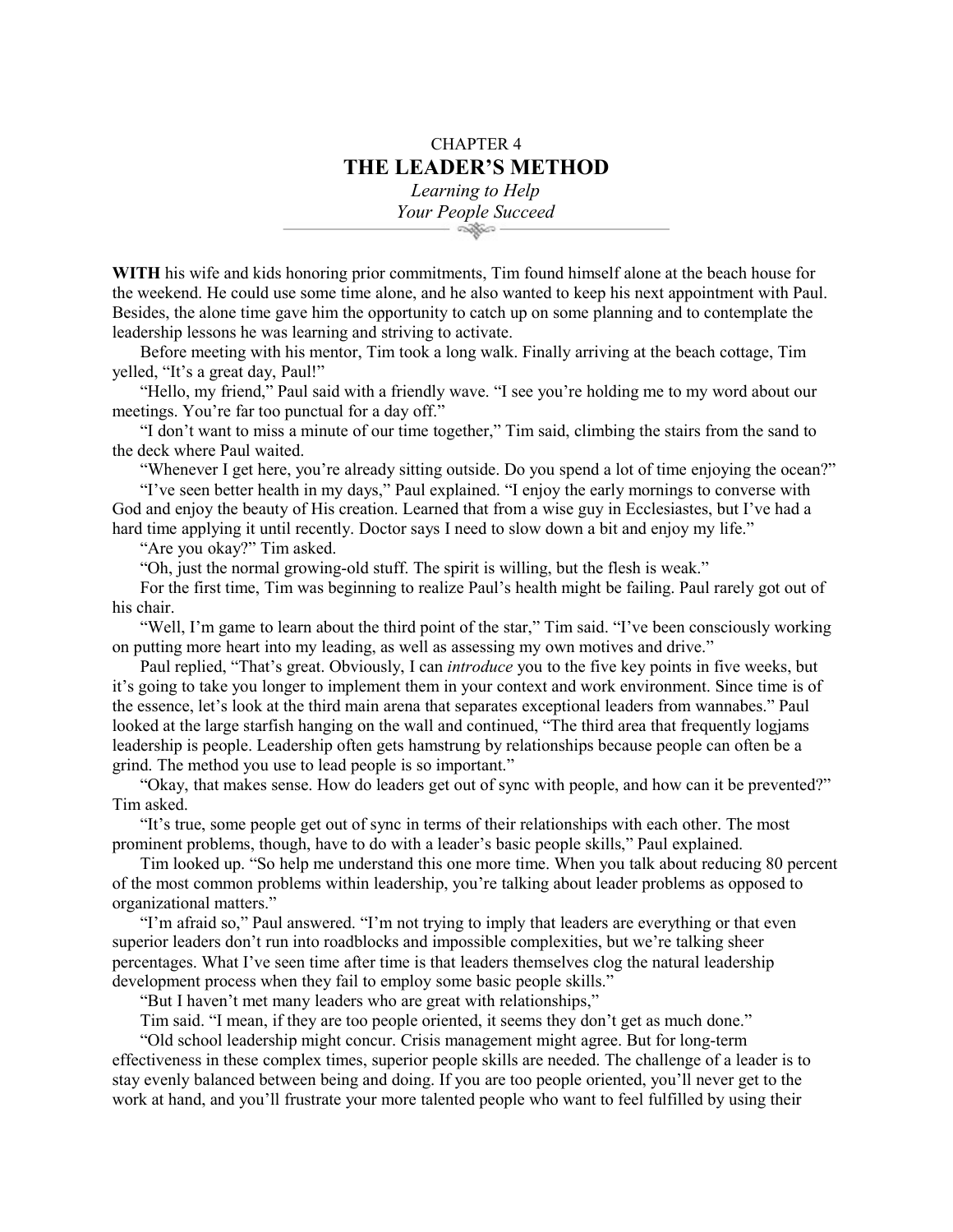energies toward an intended outcome. On the other hand, if you load up too much on task, you'll alienate people."

"Seems to me that most leaders err in being too task driven,"b Tim offered.

"I agree," Paul concluded.

"Specifically, what areas do I need to work on or look out for in my people orientation?" Tim asked. "Well, a common hitch is in aligning people's strengths with organizational needs and roles. Never underestimate the importance of talent. Having willing people with good hearts is nice, but it doesn't guarantee tasks will be accomplished.

"The first step is to look at the talent pool and analyze the attitude, disposition, and experience you have available. Superior leaders are those who align people with places that match their strengths and minimize their weaknesses. Actually, that's what Peter Drucker, a well-known author and speaker about management and leadership, suggested as the main purpose of an organization. If you have great people in the wrong places, you'll clog up the organization. You can't solely rely on human resources, luck, or anyone else to carry the primary burden for this responsibility. Larger organizations have to delegate this task, but primary picks are always leader burdens."

"What else?" Tim asked.

"In step number two, leaders must provide time and a safe environment for people to process innovations. Since leaders are about change, they often misunderstand how people respond to change. Most people need adequate time and information to adjust to most change in life. When an organization incorporates improvements, however, many leaders misread the emotional response of their people with regard to change. They assume people have bad attitudes, are negative, or even are subversive to a leader's authority. Identifying the normal issues that arise when change is happening is healthy," Paul explained. "I'm following you. I've encountered attitude problems at work. Recently, we've been going through significant changes and I have been frustrated with people who didn't seem to catch on to what we are doing. Looking back, I believe I may have alienated some of my people," Tim said.

"It can happen if we forget to love our people as much as our work. The truth is, we need as many as possible rowing in the same direction in order to get the job done," Paul said.

"Tell me more," Tim exclaimed. Paul offered, "A leader's ability to confront will either make or break what the leader is trying to accomplish. Leaders who are afraid to confront actually damage the organization by allowing mediocre performance. The end result is that it demotivates the other team members, which, in turn, hurts productivity. You can't let below average or modest performance and attitudes continue for any length of time. If you need a lot of affirmation, you'd better surrender your role as leader. Of course, pretending that you don't need people and enjoying your confrontational role too much is just as unhealthy. Some leaders seem to take pleasure in intimidating people. Good communication skills bring the right balance and greatly enhance one's confrontational abilities."

"I don't like confronting," Tim said. "Sometimes, I lie awake at night when I know that the next morning I have to deal with someone at the office."

"Good," Paul said. "That probably means you are doing it better than most. Wrestling with the need to confront has a positive way of refining the motives, words, and attitude of the leader. But you can't allow people to be lazy or sloppy. When you confront honestly with compassion, people appreciate you more. When people are fearful, hurt, and angry, they will inevitably retard leadership."

"So leadership is reduced when the leader fails to effectively confront," Tim said.

"Absolutely," Paul replied.

"But what about the times when you don't have to confront? Besides the talent issue, what people skills are needed to enhance the flow of leadership?" Tim asked.

"I'm not exactly sure what you mean, but let me toss in a third step that might answer your question. Exceptional leaders are unique in that they have the ability to love people and encourage them to feel good about themselves and the organization. The best leaders are excellent lovers, you might say."

"Whew, maybe I should tell my wife," Tim said smiling. Paul chuckled. "You know what I mean. Just because you're a leader doesn't make you any more or less a human being. The same is true of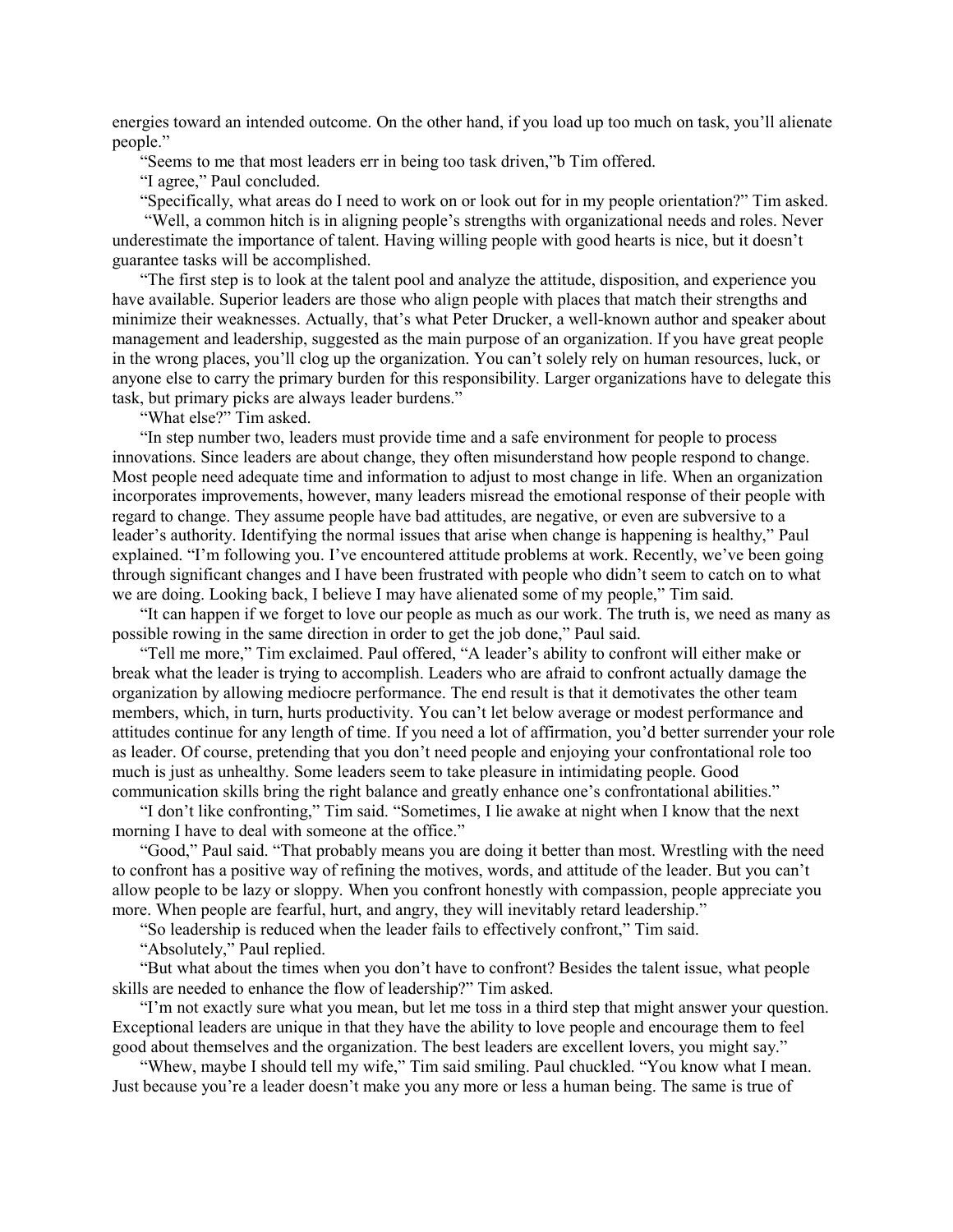followers. When leaders fail to understand that the motivating desire of every worker is self-esteem, the leader inevitably hampers the main goal, which is leading."

"But many organizations are so far away from implementing this value. How do they get things done?" Tim noted.

Paul replied, "Not easily. Look at their turnover. Examine the high cost of recruiting, training, and finding substitutes for sick leave as well as the reduced productivity of people who do not feel loved, respected, and valued. I like the term you used, 'value,' because that's what we're talking about. Our God-given value is at the core of who we are and what we desire in life. When leaders treat people like performers or boxes on a flowchart, productivity shuts down. Superior leaders understand the importance of affirmation, listening, esteem, and basic love."

"I guess you never get too old for love, do you?" Tim said.

"No, never, Tim. Not even at my age," Paul said. "People skills are the equivalent to the transmission in a car. Without them, you don't get very far, even if you have a steering wheel and an engine.

Through developing and maintaining positive relationships, you greatly enhance the natural flow of leadership. Leaders set the pace. They model what is and isn't important to an organization. People are the most important part of every organization."

The two men talked until noon and then parted company. Tim glowed from his new discoveries about leadership methods. Full of ideas and with his mind racing with ways to implement his ideas, Tim returned to his house along the beach.

# SHELLS FROM THE MENTOR'S BASKET

#### **Shell 1: Deal with Conflict As It Arises**

Leaders understand that their primary enemy is disunity, not differences. Effective leaders neither welcome nor run from conflict, but they respond to it appropriately as the need arises. Conflict is a celebration of the human spirit—the diversity of perceptions, experiences, gifts, and free will. So long as conflict can add to better understanding, heightened commitment, greater communication, thus problem solving, it should be embraced. Avoiding conflict in order to muffle any communication that isn't in complete agreement with you and ostracizing messengers bearing bad news are signs of unhealthy leadership. To enjoy conflict is neurotic. To hate it to the point of avoiding it at all costs is pathological in the other direction. Good leaders know the balance.

The reason we dread conflict is because we have heard about dismal outcomes. Like the Pavlovian response of a mistreated dog that flinches at the mere raising of a hand, people with negative conflict experiences wince at anything reflecting differences of opinion. Think about the following four ways to deal with conflict:

- 1. *Use excellent communication to avoid conflict.* The root of many differences of opinion is a lack of information. Making sure team members, especially decision makers, are kept in the loop is an important means of avoiding unnecessary conflicts. Team building—where people interact for community, relationship building, and even fun—goes a long way in avoiding tension points.
- 2. *Welcome the messenger of conflict.* People who deliver less than- positive messages should be esteemed and affirmed for their willingness to get involved. When leaders reject a person raising a conflict issue, they give the appearance of being closed-minded. This reflects poorly on the leader, and perception is vital to influence.
- 3. *Never allow conflict to smolder.* People will not approach a leader if they feel intimidated. Therefore, it is the leader's responsibility to initiate contact with those in conflict. To confront an organizational matter is what leaders are supposed to do. While you should not micromanage, you also should not let a small sliver become a big infection. Behave like an organizational doctor and address the situation.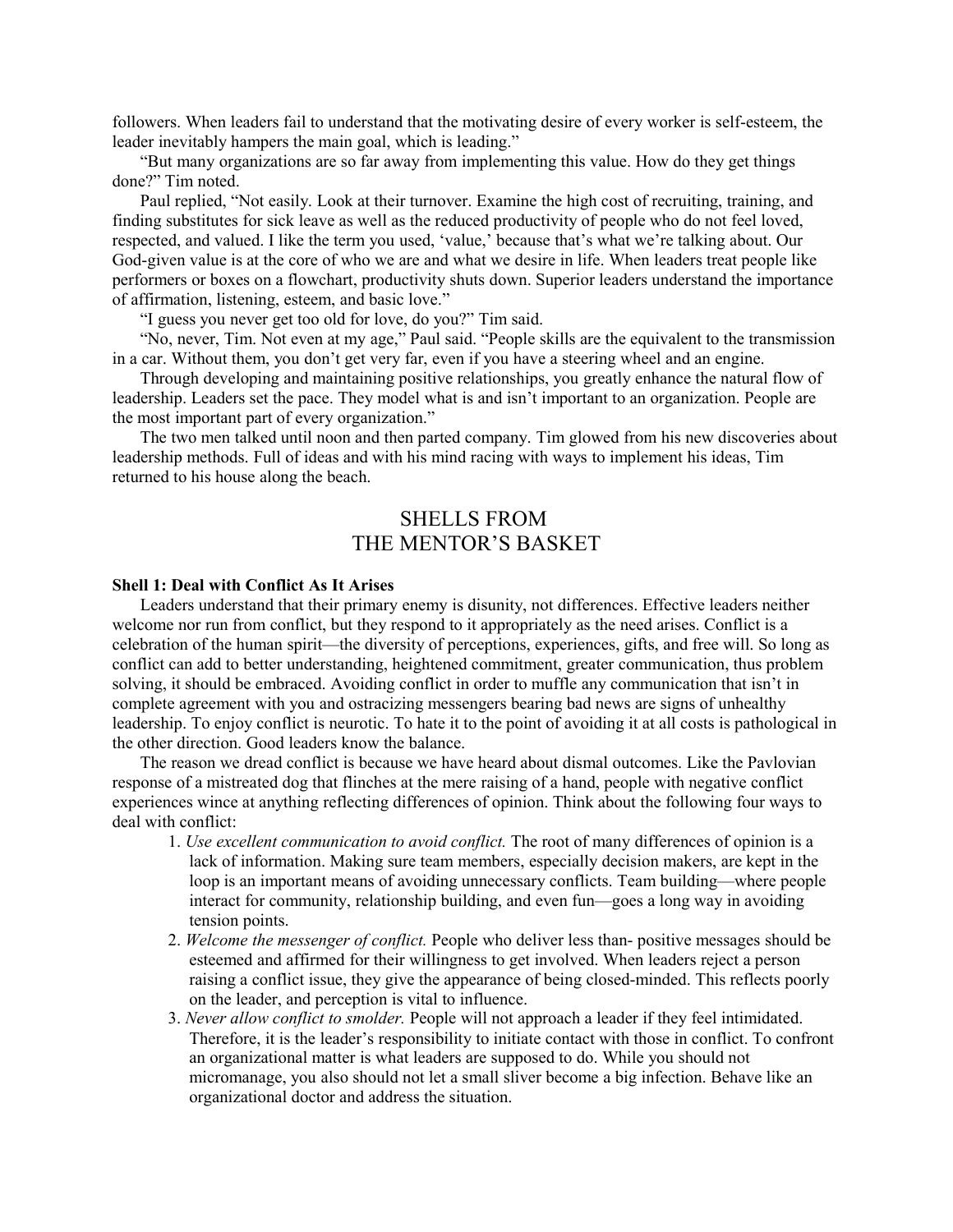4. *Respond to conflict appropriately.* You cannot shoot a fly with a bazooka, but neither do you place a Band-Aid on a life-threatening wound. Confront one-on-one. Listen. Ask questions. Withhold judgment. Request suggestions from the parties involved. Should you come to an impasse, include others in the process. Express appreciation to the person and always be gracious.

# **Shell 2: Let Your Servanthood Shine Through**

Leaders are in the people business. Were it not for people, leadership would not exist. Effective leaders do not think of themselves as CEOs, superiors, presidents, or chairpersons. Instead, they foster the image of a servant. They exist to help others. In the context of leadership, the tool for serving may not be a towel and basin, but rather the gift of influence. The ability to unify leadership is unique and is vital to the success of an organization. Churches, businesses, and communities needing to experience change require leaders who will assist people in their journey to vision fulfillment.

"What can I do for you?" "What resources do you need to utilize your talents?" "How can I help you maximize your potential?" These are the kinds of questions servant leaders ask of their people. Nonservant leaders tend to ask the same questions in reverse, "What can you do for me?" "What do I need from you to help me use my talents?" "How can you help me maximize my potential?"

Many people join an organization with a "What's in it for me?" attitude. For some it is a paycheck, but for most it has more to do with a sense of camaraderie, fulfillment, and self-expression. These people do not exist for the leader's benefit. The leader's job is to serve them so that they, in turn, can serve the organization. In other words, you are at the bottom of the totem pole. Because the leader's role is so vital to the health and wellbeing of the organization, most receive larger proportions of resources such as power, salary, and freedom. You reap what you sow; with responsibility comes reward.

This inverse attitude of thinking like a servant has the tendency to endear a leader to people in any organization. Endearing leaders, unlike most, have the ability to gain exceptional trust, appreciation, and commitment from those involved in the organization. Humility and approachability are greatly esteemed qualities among leaders. Residual negative experiences with past authority figures create an unconscious fear and resentment factor in most people. When leaders portray the spirit of service, they diminish these relational toxins. The win/win attitude creates a leadership atmosphere that increases participant tenure, commitment, and enjoyment.

Effective leaders think of themselves as servants more than as leaders. Their attitude is not "What can you do for me?" but "What can I do to help you be more productive and effective in your role?" While their method is to utilize people, servant leaders are not people users. When led properly, people do not feel manipulated or exploited. In fact, even in disagreements, followers understand a servant leader's heart to do what is best for the organization.

# **Shell 3: Help People Find Places Where They Can Succeed**

If people are the primary assets of any organization, then talents are the building blocks of those assets.

Sit in the lobby of a beautiful hotel and you will experience a multitude of talents coming together for a sublime experience. Experienced flower farmers grow beautiful blooms so that a professional arranger can put them together to grace the center of the lobby. These are placed on a large, marble-top table held up by ornate metalwork. The marble was expertly excavated from a mine in Italy and then cut and polished by craftsmen. Metal artisans creatively put their talents into the base to finish the classy furnishing. Other artists etched floral designs in the huge front windows and the door glass of the entrance. Woodcrafters and builders, along with architectural designers, created an open, artistic main entrance. Bellmen devote their attention to people details—getting the doors for residents, helping them with their bags, parking their cars. The concierge uses knowledge of the local area to answer questions of guests. The chef in the restaurant prepares delicious food that is provided by a friendly waiter to the tables. Lighting technicians, computer experts, interior designers, construction workers, financiers, carpet makers and layers, tile manufacturers, maintenance people, and managers use their talents and skills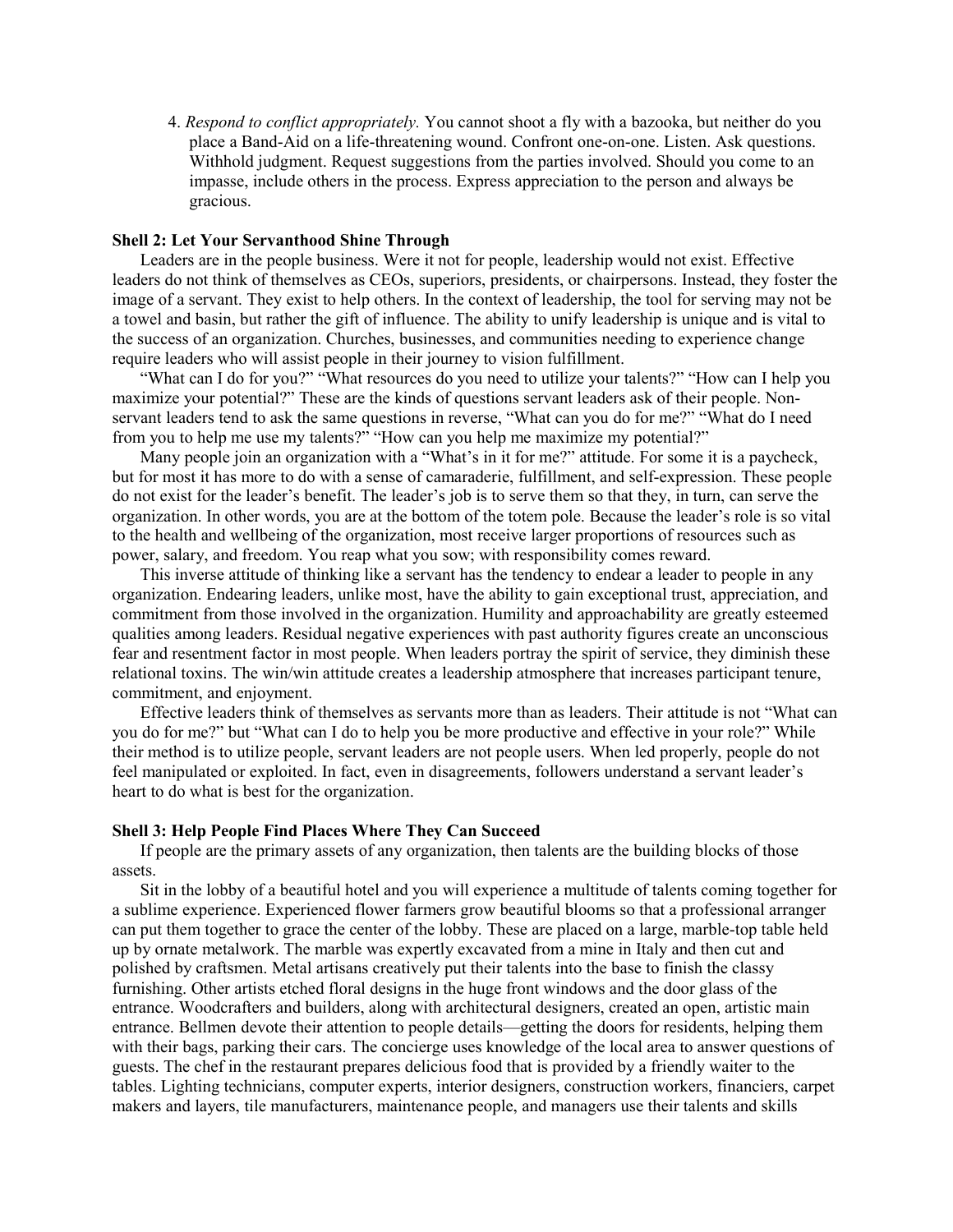together to make one tiny section of the universe a delightful experience. This cooperation is a microcosm of any effective organization. No one could do it alone. All can do it together, using their unique talents.

An organizational guru once said that the purpose of an organization is to maximize people's strengths and minimize their weaknesses. In order for this to occur, effective leaders employ the ABCs of leadership:

**A**nalyze the assets of the organization. Before connecting people with positions, the leader must understand what kind of talent is needed to improve the organization. A great leader surveys the organization and its assets and then recruits the necessary talent.

**B**ecome people focused. Study the strengths of your personnel. What do they do well? What do they naturally do better than most? The answers to these questions reflect areas where they will enjoy participation, bringing both skill and attitude assets. Do not worry about improving weaknesses unless they steal from their strengths.

**C**onnect talent with obvious needs. Talented people placed properly will bring about organizational success. The excellent leader searches for talented employees and matches their talent with the needs of the organization.

# **Shell 4: Make Goal Achievement Enjoyable**

*"Enjoyable"? The word smacks of kids playing on jungle gyms at recess, not of adults pursuing serious organizational goals. What does "enjoyable" have to do with achievement? Pretty soon you'll start using the word "fun."* Similar thoughts may go through the minds of typical leaders, but atypical leaders—the ones who are loved and who are also productive—learn the secret element of success: making organizational life enjoyable. Effective leaders take fun seriously. This includes the use of appropriate humor, laughter in meetings, team-building in and out of the office, personal notes, personalized gifts, spontaneous activities, and courteous frivolity. Team leaders, like parents, sometimes have a difficult time knowing how much levity to induce into a team. Some members are already predisposed to make work or ministry into a leisure activity, just as others are prone to segregate work from any form of fun. COORGO

BY INTENTIONALLY CULTIVAT NG AN ATMOSPHERE WHERE GOAL ACHIEVEMENT IS ENJOYABLE , LEADERS PROVIDE INTANGIBLE BENEFITS THAT SUPERSEDE MERE MONETARY ONES.

**BOOT** 

With so many work and time options available, exceptional leaders should accentuate the amenities of serving under their supervision. By intentionally cultivating an atmosphere where goal achievement is enjoyable, they provide intangible benefits that supersede mere monetary ones. Here are a few examples:

- *Community building:* Community is all but lost in twenty-first-century American society. Due to mobility, corporate mergers, and takeovers, depletion of the nuclear family, brain drain within smaller towns and cross-cultural realities, people today are experiencing mass loneliness. By intentionally creating community within a team, the leader increases communication possibilities. Community building comes via sharing personal anecdotes at meetings, scheduling non-work socials, and scheduling off-site retreats that include relationship building.
- *Monotony breakers:* Hire someone to come in and do five-minute back/shoulder massages for the administrative assistant pool. Take the staff for a cup of coffee or for a catered picnic lunch at a nearby park. Interrupt work to tell a funny story. These are means of reducing tension, revitalizing energy, and creating an atmosphere where people wonder, *What's going to happen next?* Curiosity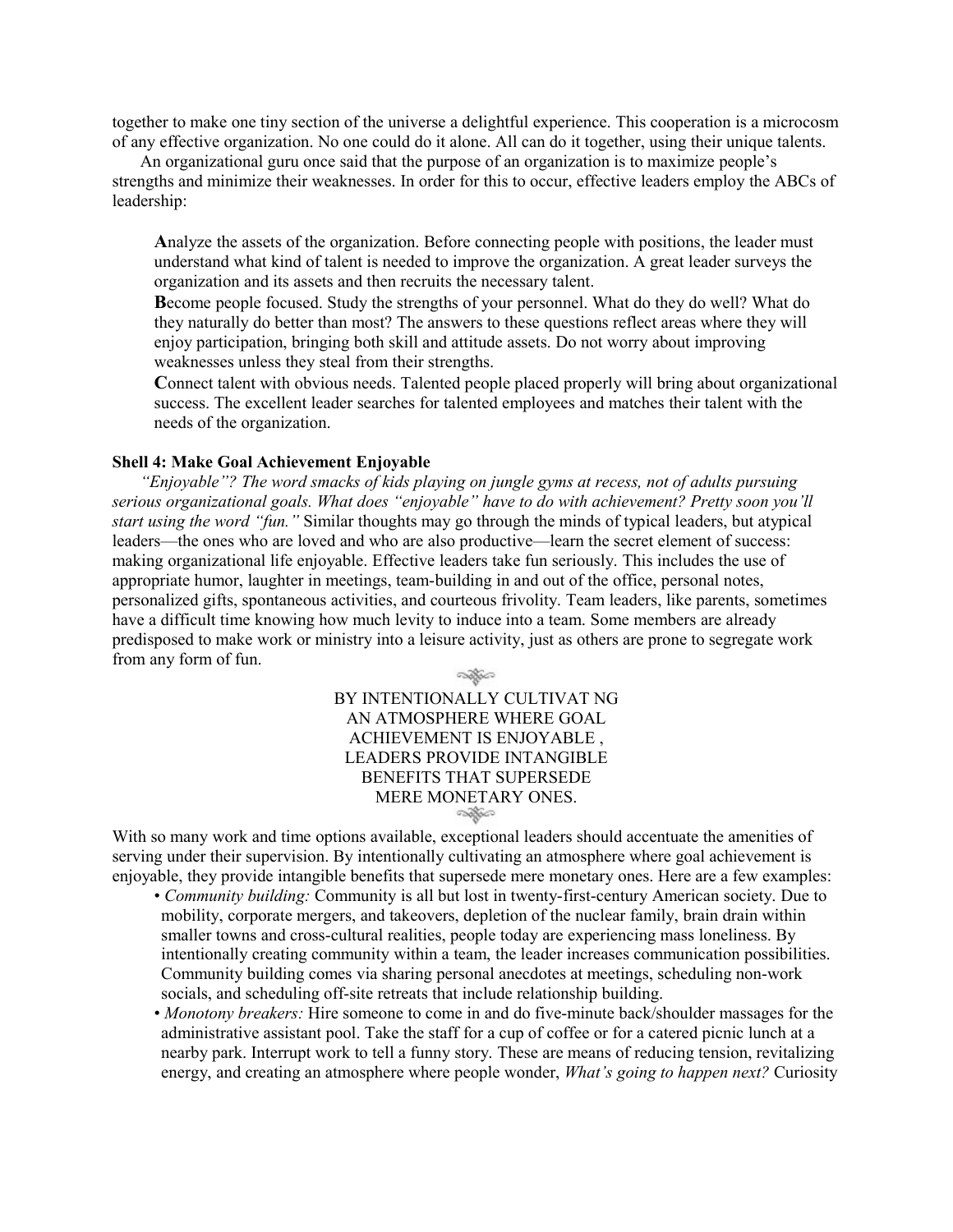extends attention. Anticipation increases hope. These emotional endorphins catalyze joy in goal achievement.

- *Spontaneous creativity training:* Watching a film clip, discussing an intriguing current event, or reading an inspirational selection—which may or may not have anything to do with the meeting agenda itself—are ways to engage interaction and awaken imagination. Providing practical lessons and creating group discussion can create joy amidst potentially mundane situations; not to mention the redeeming value of continuing education. The key is making sure there is a bridge to how this may relate to the productivity. Learning and growing are rewarding activities that people appreciate.
- *Use a little humor:* Nothing can engage or alienate people as quickly as humor. The best leaders laugh at themselves. Laughing at someone else's expense and introducing sexual and ethnic comedy are alienators. The consistent use of smiles, laughter, wholesome jokes, cartoons, and silly articles are wonderful ways to crack a smile and decorate a work environment with joy. Lighten up. Even during the most stressful meetings and projects, appropriate humor will significantly improve attitudes.

# **Shell 5: Take Good Care of the Team**

Are you people oriented or task oriented? Everyone has a preference. High achievers tend to be task oriented, because they focus on the work at hand. The best leaders tend to be 60 to 70 percent task oriented, but know how and when to focus on people. The weakness of many leaders is an overemphasis on task.

Superior leaders have an array of people skills in their toolbox. It is very important in an enduring task-oriented organization to implement a superior people orientation. The paramount need is to care for people as individuals. Every employee is more than just his or her job. Considering the complexity of the people you lead is essential in conveying your care for them. Do you know a basic history of those in your sphere of influence? Do you know the names of their spouses, children, and close friends? What are their hot buttons, pet peeves, weaknesses, and strengths? What are their significant dates: birthday, anniversary, loss of a parent, divorce, or joining the organization?

Each person has a variety of windows into his or her life. Knowing what these are allows a leader to make significant headway into really knowing that person. Sending a card, a personal note, an individualized reward, or thoughtful email are vehicles to convey care. Picking up a soccer magazine at the grocery store because a team member's son loves the sport, passing on a complimentary email, and leaving a smiley face sticky note are all means of saying "I care."

The most effective and perhaps most taxing leadership skill is that of listening. For the task-oriented person, there is a strong, albeit unconscious, sense that spending time listening is an ineffective and wasted activity. Task-oriented people are doers. They conduct meetings if it is important to accomplishment but rarely as a caring activity. That is why leaders who are overly task oriented often create leadership environments that are known to use people. Even though these leaders are known as productive, company turnover and criticism run high.

Ask people to think of leaders they know who have significantly impacted their lives, and chances are high you will hear stories of those who communicated care. Effective leaders go beyond the call of duty by employing methods such as sending flowers for a personal loss or celebration and providing time off during a difficult time. Such daily interactions are ways to genuinely say, "I care for you as a person."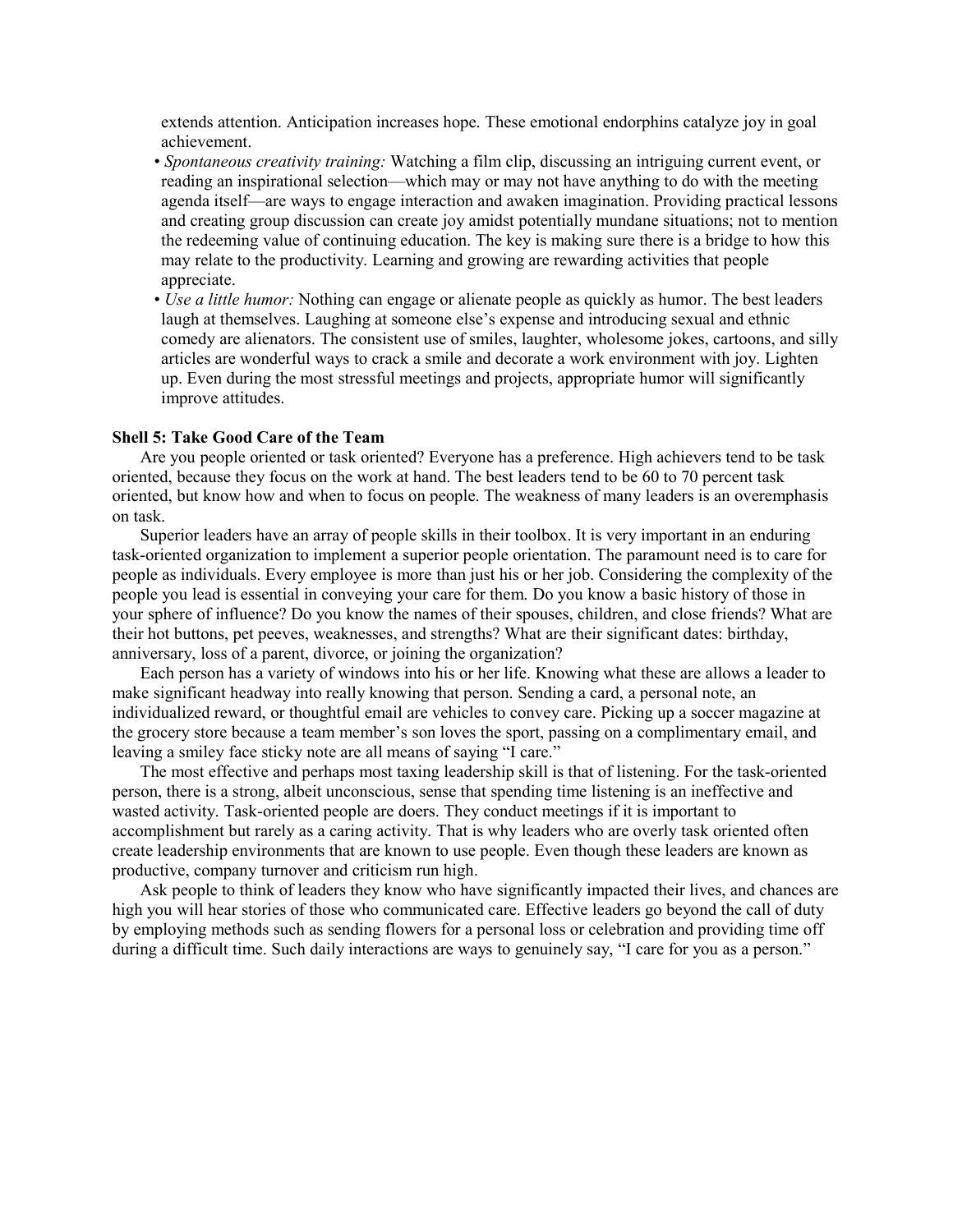# CHAPTER 5 **THE LEADER'S MODEL**

*Learning How to Get Integrity from Your People*

<span id="page-30-0"></span>**THE** next Saturday, as Tim climbed the stairs to Paul's deck, he noticed Paul walking toward his chair. Paul winced as he sat down.

"Are you okay?" Tim asked.

"Oh, just the pain of a full season of living. I can't complain," Paul said with a sigh and a smile. "It's good to see you. How did your week go?"

"Well, it was pretty full. I've spent a lot of between-meeting and before-bedtime moments thinking about the principles we discussed last week. Your ideas are really changing the way I think about leadership. Funny, my wife says she can even see a difference in the way I treat her and the kids."

"That happens," Paul said. "Effective leaders are more effective in all they do, not just leading. It has a lot to do with maturity. People who are task driven without love can make money and gain recognition, but most folk don't like to be around them."

"I'm discovering that to lead well has a lot to do with getting beyond myself," Tim said.

"That's good. Superior leading is really about service, isn't it? When people enjoy following your leadership, you know you are doing it right. So are we ready to unpack the fourth point of the star?" Paul asked, pointing toward the starfish on the sun-bleached cottage wall.

As the sunlight pierced the morning dawn, Tim pulled out his tablet. "We're good to go," he responded.

"Great. The fourth point has to do with a strategic area where leadership often gets hung up. It's the character of the leader," Paul explained. "The character of a leader is equivalent to the materials of a vehicle, whether you make it out of tin, plastic, steel, alloy, or fiberglass. When you use cheap materials, you'll get a car that falls apart in a short time. Every follower needs a solid leadership model."

"Sounds like the fable of the three little pigs. You know: the straw, stick, and brick houses," Tim said.

"That's good. In that analogy, the big bad wolf might be difficult decisions, peer pressure, temptation, or any of a number of stress factors. Stress tends to reveal character. Who you are when no one is looking will affect the way you lead," Paul explained.

"Character seems kind of old-fashioned and passé," Tim said. "I mean, recent political leaders' escapades didn't seem to take away from their popularity. Why is character an important issue?"

"Character is who you are, not just what you do. Leaders are social artists. Their influence transcends what they do and how they solve problems. Their actions and attitudes influence and model leadership," Paul explained.

"Can you give me examples?" Tim asked.

"Sure. What makes you think a person, any person, who adopts one value system at home will significantly change those values when in public or in a work environment? Would you hire someone you knew had stolen from his parents, cheated on his wife, and yelled at his kids? What makes you think that person would be honest, committed, and relational at work?"

"Well, I guess he might, because the conditions are different," Tim explained.

"Perhaps, but probably not. Given the right conditions, that person is apt to resort to his core value system, good or bad. I grew up on a farm in the Midwest where there were cattle paths. The paths were often not straight but curved unpredictably through the grass and weeds to a water hole. While these paths were not direct, the cows preferred them, because they were familiar, worn, and unencumbered. The moral and ethical decisions we make reflect our character. They are equivalent to the cow paths. We resort to these patterns because they are familiar or habitual. You cannot separate a leader from his character if you are to assume predictable behavior. Followers place their trust in a leader who models integrity."

"Where do you think a leader's character hinders leadership most often?" Tim asked.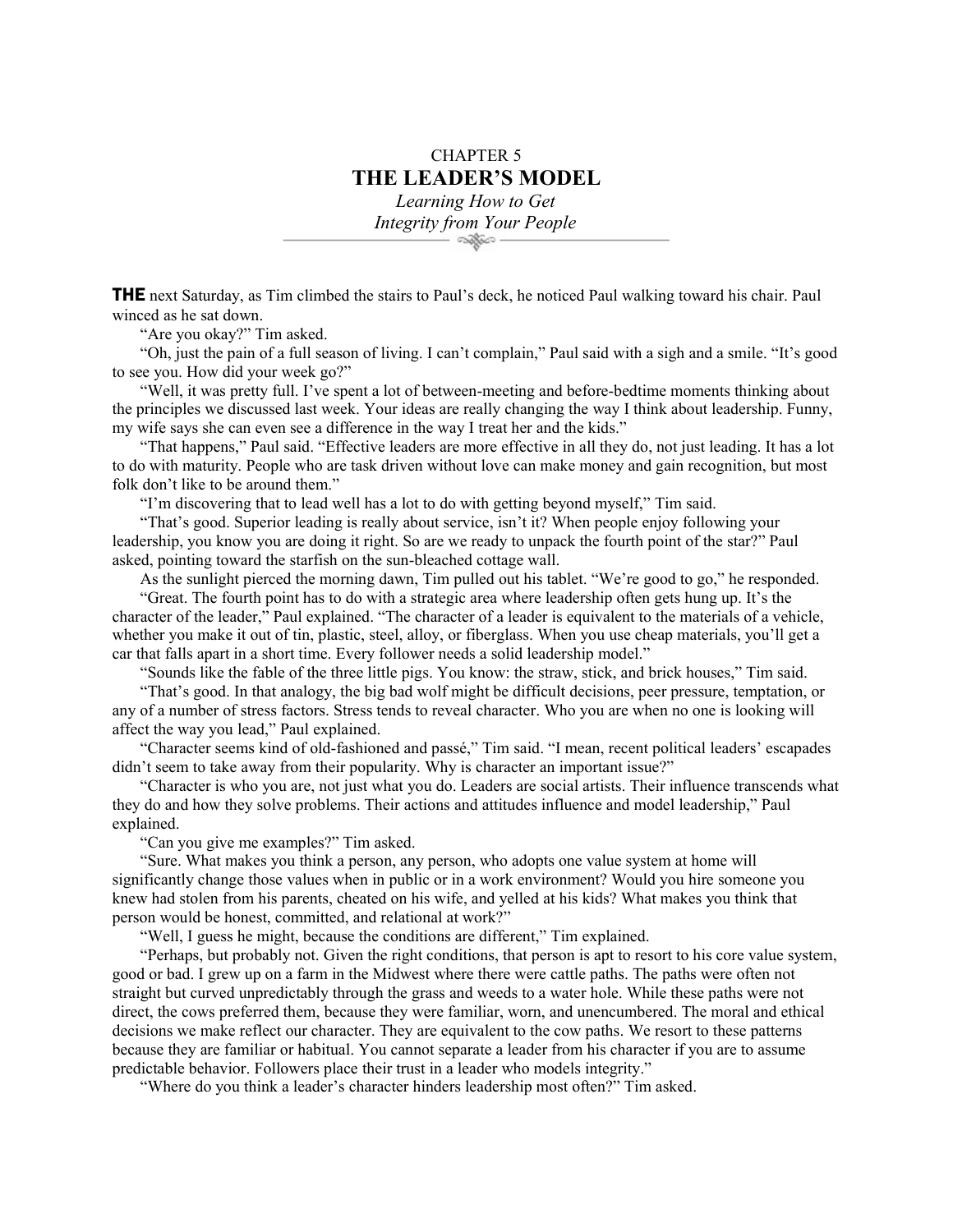"The most common is compromising in order to achieve. Because the ultimate goal of leadership is some sort of group task accomplishment, leaders with character issues will tend to take shortcuts and pursue questionable solutions if they're expedient. While short-term gains can be had, enduring leadership requires the moral and ethical high road. You can look at history if you want proof."

"So, you're saying that nice guys finish first," Tim summed.

"I'm saying that people of character finish best," Paul said. "When you compromise here and there in terms of values, morals, and ethics, you run the risk of losing the respect of those who follow you; and you endanger the outcome. Our creator designed us to function according to certain enduring principles, many of which have to do with our character."

"So why is a leader's character more important than a follower's?" Tim asked.

"Primarily because leaders influence those who follow and usually make more and broader decisions, which impact the whole process. Influence is akin to an amplifier that increases the perceptions of who we are. Small character defects become more pronounced when we are placed in leadership positions."

"But what if you don't want the pressure of being a role model for others?" Tim said.

"Then don't become a leader! Society needs role models. That is how each generation learns how to behave. If we do not provide an example others should model, we should voluntarily resign roles we have as leaders."

"I'm not sure if I like that kind of pressure to perform. I don't feel comfortable with the idea that my team is watching me in terms of my character," Tim admitted.

"Well, they are. An organization tends to become like its leader. If you are loving, there will be love within the ranks. If you are honest, dishonesty will not be tolerated. If you are lazy, team members won't work hard. If you cut corners and look the other way when indiscretions occur, your followers will probably do the same," Paul said.

"Have you ever met a perfect model?" Tim asked.

"Character and perfection are different matters," Paul explained. "Character is about striving for the high road. It is equally about ad- mitting and recognizing our imperfections and yet not using them to excuse our behaviors. Character is about humility and repentance when necessary."

"So why is it so many leaders who do so much good end up going wrong? Why are there so many crashand-burn stories out there?" Tim asked.

"Pressure reveals flaws, defects, and cracks in our character. When leaders don't maintain substantial moral margins, they are apt to make poor choices when stressed. Leaders need policies and people that will keep them from facing compromising choices alone. Maintaining fences between neighbors is a good idea. It keeps cows out of their corn and dogs from biting their children. Sexual affairs, inappropriate talk, deception, and under-the-table deals hamstring leaders left and right. When you avoid accountability, pursue unwholesome alliances, and fail to nurture your value system, you are headed for a fall," Paul explained.

"Do you think leaders are more or less prone to character defects?" Tim asked.

"Well, I think many leaders have high character because it's an important part of leadership. Without strong character, leaders can easily disqualify themselves for the role. But at the same time, power and influence tend to make us believe we are invincible—that we don't need to be held accountable. This kind of narcissistic belief is a definite liability for those who lead. Character dangers within leading are real, which is why leaders should pursue their roles with respect and a healthy degree of trepidation," Paul said.

"So why does the character of the leader hinder leadership?" Tim asked.

"As you can see, we keep going back to the same principle. Leadership is a natural social process that wants to happen. But to remove the logjams, we need to focus our attention on leader issues more than organizational matters. When a person lacking in character is setting policy, making people decisions, and serving as an organizational role model, these character flaws will hinder leadership from happening as it should. People inside the organization will tend to withhold trust and/or replicate what they see. People outside the organization will avoid strong alliances and question doing business with such an entity."

"Okay, so what about the well-known leaders who were notorious for being womanizers or brutal bosses? Why did their character flaws not hinder their leading?" Tim asked.

"In many cases, when you take a closer look at their lives, you'll discover problems created by these character issues. We must also admit to the complexities of leadership. Sometimes mediocre people succeed simply because they find themselves in the right place at the right time. Their success has more to do with luck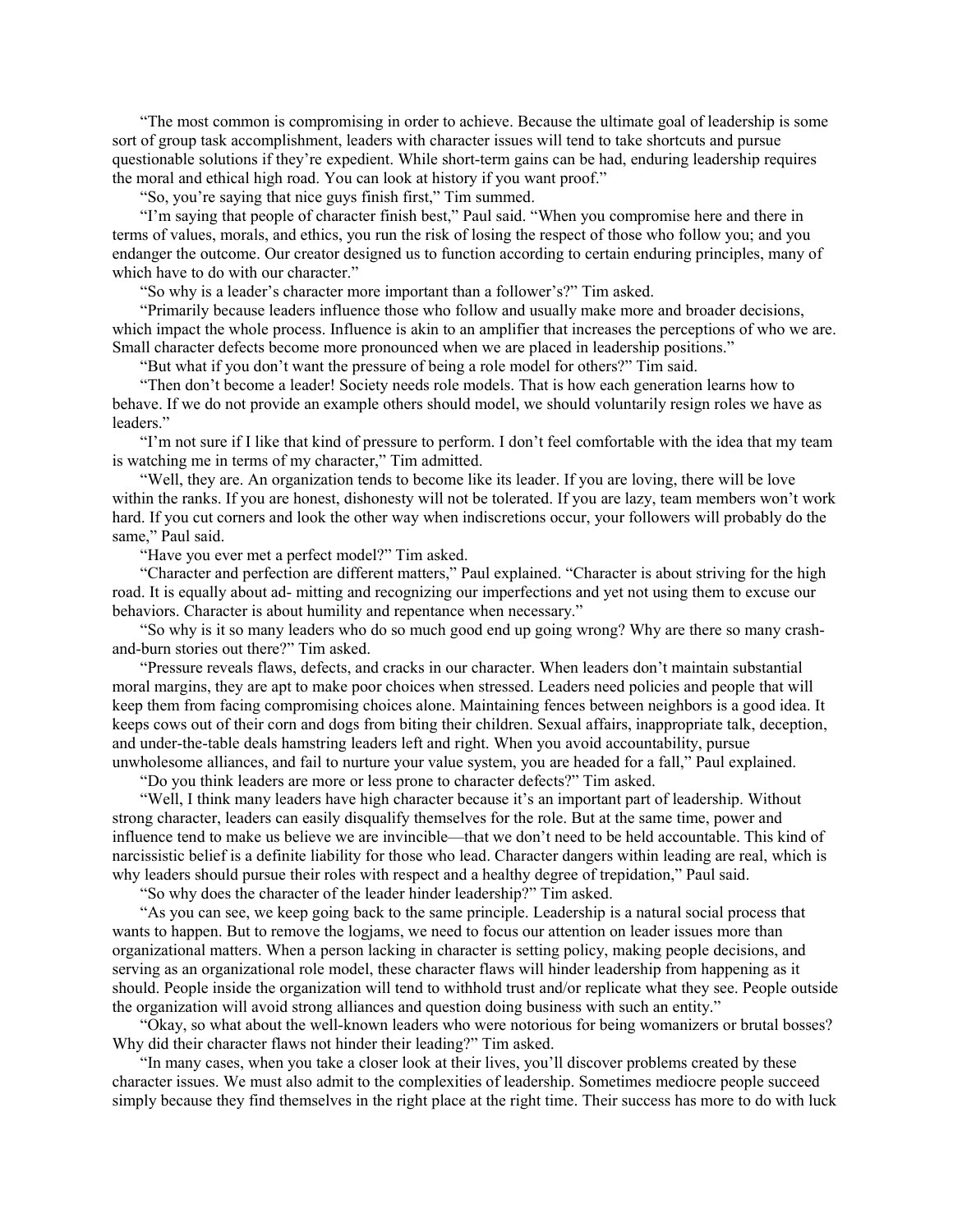than ability. I'd speculate that some leaders are effective in spite of their character flaws, not because of them." Paul mused, "I wonder what these same people might have accomplished had they been people of strong character."

Tim stood up, stretched, and shook hands with his white-haired mentor. After saying good-bye, he started down the beach toward his cottage. Tim stopped to pick up trash from the beach and then talked out loud to himself about becoming a good leadership model for his coworkers.

# SHELLS FROM THE MENTOR'S BASKET

#### **Shell 1: Establish an Accountability Flow**

Effective leaders know that weak points exist in all organizations and people. Therefore, they take conscientious actions to fortify those flawed places by arranging accountability safeguards. Superior leaders seek to surround themselves with an accountability system that helps them avoid character failure. This practice in and of itself is a sign of strength versus weakness. A major character flaw is to believe oneself to be above failure and immune to the temptations other leaders face. Here are three common systems which can provide accountable safety boundaries:

- 1. *Peers*: Leaders are often lonely because they are unable to share many of their challenges with anyone else in their organization. Intentionally seeking out peers, professionals from other organizations, or people in a church or Bible study group is a way to stay grounded. Reciprocal accountability is essential.
- 2. *Practices:* Establish rules and standards that are both moral and ethical—ideals that help organizational members to avoid trouble. Set clear standards for accountability of time, money, behavior with the opposite sex, travel, and meeting protocol. These rules should apply to the actions of the leader as well as anyone else on the team. Establish structures that provide appropriate reward and penalty.
- 3. *Feedback:* Many leaders fail when they ignore input from staff, customers, or team members. Spending time listening to good feedback can reduce exposure to temptations that have befallen many leaders. By surrounding oneself with yes people or those who stand to lose by raising accountability questions, leaders often sabotage themselves and the organizations they lead.

## **Shell 2: Establish Personal Values and Beliefs**

Leaders respond to morally gray areas best when they have pre-established their value system. One popular belief system assumes everything is relative; that truth does not exist, and situations determine one's response. This is unreliable and risky for someone whose decisions influence other people. Leaders need to concentrate on establishing a personal standard for living.

In a world where converging values create daily conflict, it is crucial for strong leaders to be clear on what they believe. Internal stress will be greatly reduced if predetermined values of what you will and will not do are bolted down in advance of the storm. Nurturing values is important, because unattended character, like raw dirt, tends to erode with the elements of time. Studying the Bible, meditating, and being in fellowship with people who have good morals will foster strong character.

People tend to reflect the character of their leaders. They rarely rise above the leader's morality and ethics. Leaders influence policy, reflect values, and provide a model for others. Who you are will determine what you do.

Excellent leaders realize it is their responsibility to make sure that values and beliefs are put into practice within the organization.

While it's true that a leader cannot impose personal standards on the people within their organization, they must understand the importance of establishing dos and don'ts based on moral and spiritual values.

#### **Shell 3: Always Take the High Road**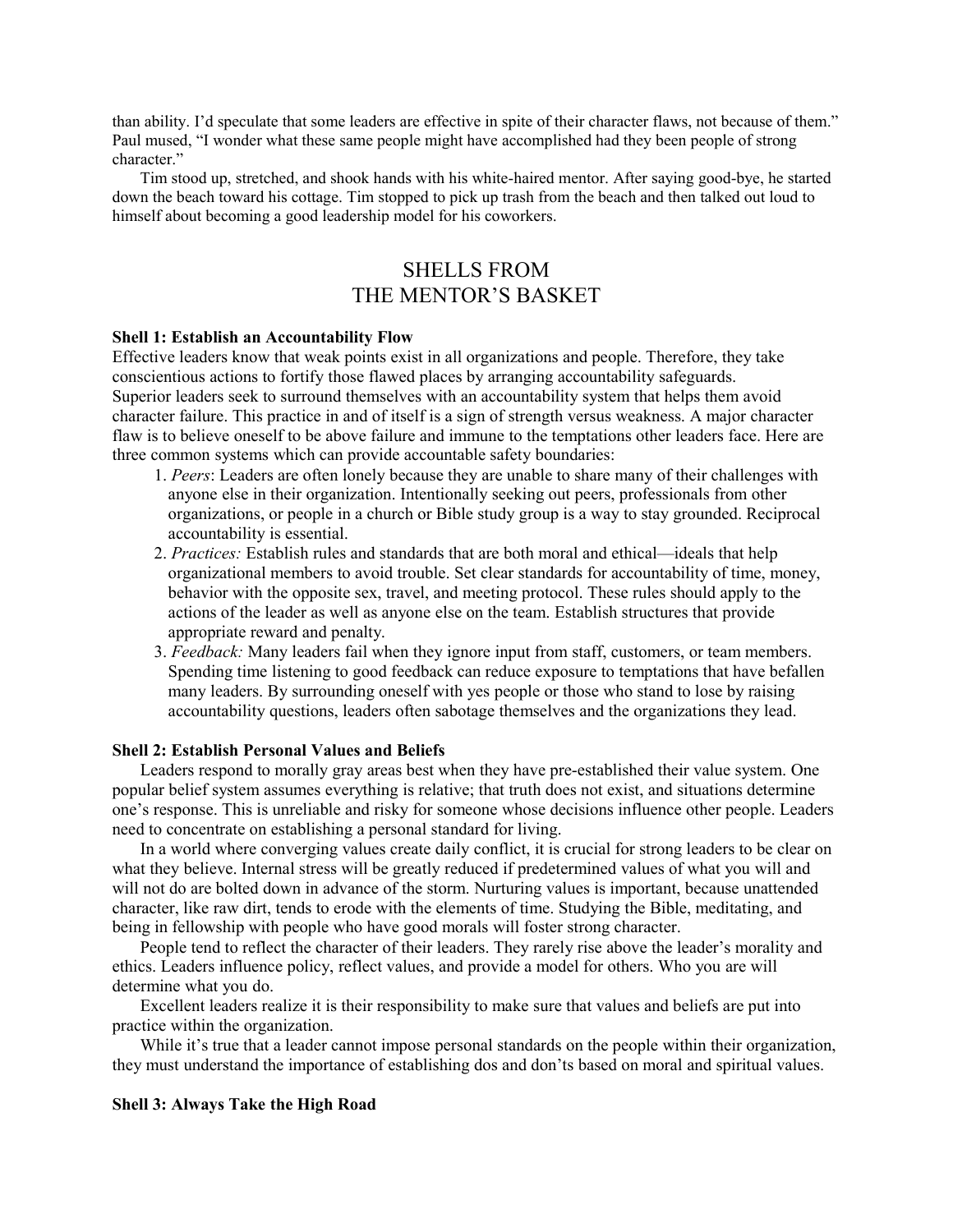Leaders must read moral road maps. They look for landmarks that keep them on the ethical high road. This is an imperative for all leaders, because they establish the moral climate of their organizations. If you want to get the caboose to the station, the engine must go past the train platform. What may be okay for others is not okay for you. An organization will not rise above the character model of its leaders. People emulate what they see. Exceptional leaders behave differently.

Moral lizards change their colors to fit the situation. Self-esteem, reputation, and sense of pride will dissipate with every character compromise. Leaders without strong moral codes are eventually left to the side. Exceptions exist, where followers endure a lessthan- wholesome leader in exchange for rewards, but effective leaders practice what they preach.

If in doubt, take the high road. Give people your best; treat people with class. Always be kind, and go for what is right more than what is expedient or profitable. The ends do not always justify the means. "What good is it for someone to gain the whole world, and yet lose or forfeit their very self?" (Luke 9:25).

To take the high road, superior leaders adopt a code of ethics. The Bible is the highest standard for making decisions that have moral and ethical implications. The ability to know and draw upon this godly wisdom requires tenacity. Peers, subordinates, and superiors may make fun of it, try to influence against it, and urge you to pursue compromise; but don't do it. Do what's right. Swim upstream!

#### **Shell 4: Do Not Be Proud of Your Humility**

When you begin to believe your own press releases, you are in trouble. Perhaps the greatest single danger a leader faces regarding character comes in the area of pride, which attacks our moral immune system. Leaders are dealers in power. "Powerless leader" is an oxymoron. Unfortunately, craving power is at the root of most human evil. It makes or breaks people. Power is an infectious virus, seeking to infiltrate any weak point in our character. Scripture says that "the love of money is a root of all kinds of evil" (1) Timothy 6:10), but money is merely a power resource.



Imagine power as a radioactive isotope, able to invisibly invade the life of anyone who comes into contact with it. Just as a nuclear engineer wears safety equipment, effective leaders don protective actions and attitudes that reduce the risk of ego contamination. Consider the following three ways to remain humble:

- 1. *Keep your perspectives healthy*. The naked emperor was duped to believe that his royal blood allowed him to see clothes that were invisible to others. As he walked through the streets in his skivvies (or less), no one but an innocent child said anything for fear of being punished. When we punish those who question our decisions, bring negative feedback, or hold us accountable, we are putting on the "emperor's new clothes."
- 2. *Maintain a spirit of meekness*. By meekness, we do not mean a melancholy, pessimistic attitude. This meekness, or brokenness, reflects the taming of the soul. Humus is fertile soil that has been enriched by decaying living things. When we die to our own selfish ambitions, our souls become enriched. The manure that happens through the course of life and leading should not be thrown away, because it is valuable as fertilizer. Humility is a sign of an enriched heart. When we allow the nay-saying, betraying, struggles, and failures to keep us humble, we avoid the danger of success going to our heads.
- 3. *Nurture an attitude of gratitude.* Effective leaders understand the importance of saying thanks on a continual basis. The words *thanksgiving* and *grace* are in the same Greek word family. To say grace before a meal is to thank God for providing food to eat. People who recognize their need for grace tend to be gracious people. Leaders are most vulnerable to pride when they forget where they have come from and how they arrived at the door of success. Do not be like the man who was honored in a small town for his humility. The whole town turned out to celebrate a day in his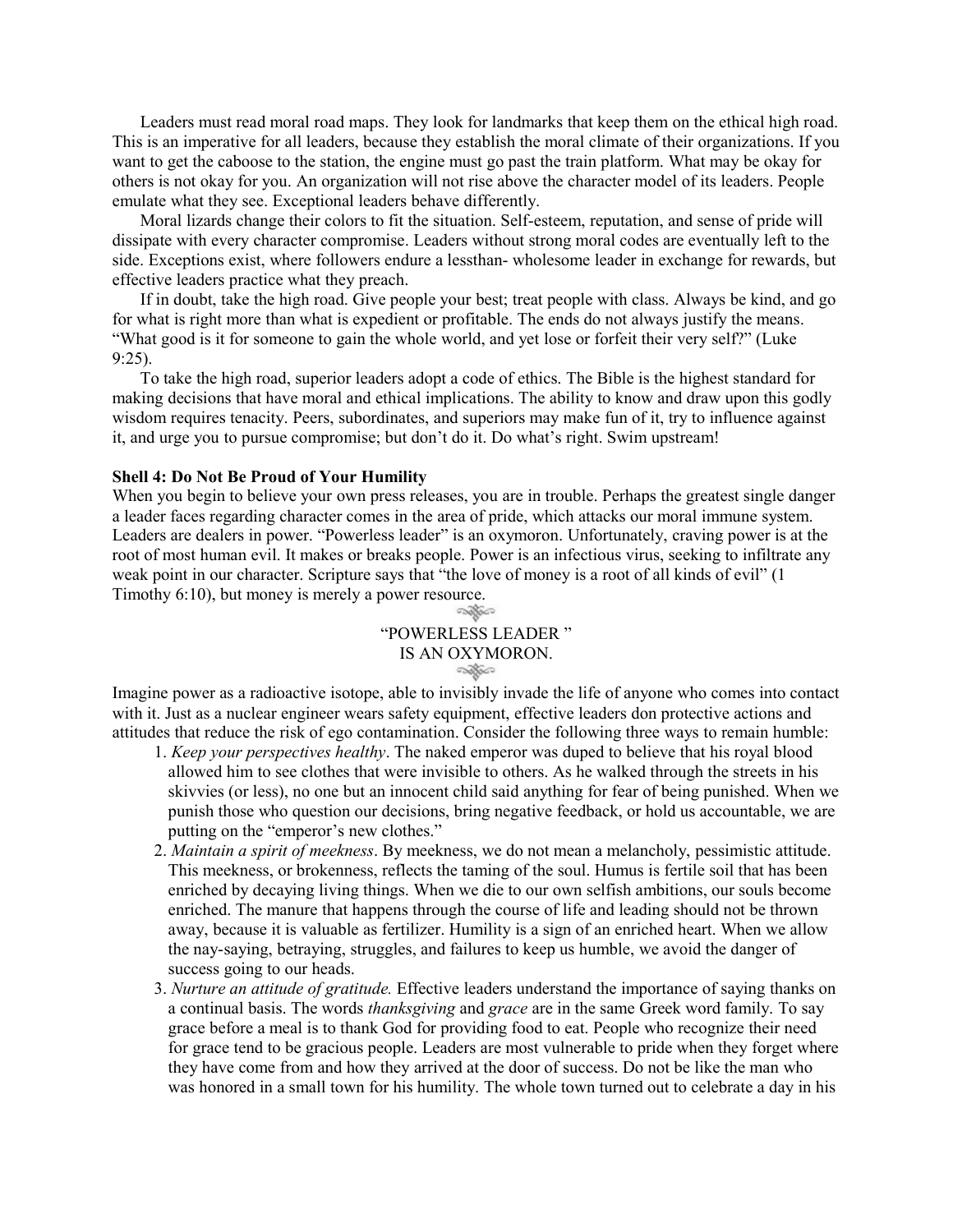honor. He was given a badge that read "Most Humble Man in Town." Unfortunately, when he started wearing the badge every day, they took it away from him!

Like a turtle on top of a fence post, exceptional leaders remember and appreciate those who helped them on the way to the top!

## **Shell 5: Persevere Until the End**

Instant character can't be cooked up in a microwave. All leaders must take responsibility for who they are from the inside out. The challenges of leading make leaders either tender or brittle over time, depending on how they react to problems.

Study the lives of great leaders and you will find something most have in common: they have overcome insurmountable problems in life. Whether they have faced health issues, childhood struggles, betrayal, setbacks, or organizational defeats, every effective leader has been an overcomer. Excellent leaders never run from the opportunity to grow. Remember, the tests of life season your concrete and strengthen your mettle.

A wild stallion must be broken before it can be enjoyed by its owner as a riding companion. Blazing trails together, enjoying the views, and keeping the cattle fed and corralled are only options if the horse has been tamed. Leaders, by nature, are stallions. They grow through seasons of personal challenge. When we are broken in the right place, our souls are transformed. We mature, becoming wiser and more confident. When we respond poorly to times of brokenness, we become bitter, defeated, angry people. The world is full of wounded people who gave up without growing from adversity.

Good character is manufactured during the tough times of life. When problems come, do not curse them—bless them! Do not rehearse your wound in order to gain pity from others and excuse a bad attitude. Rather, reverse your wound. Allow it to make you into a person who understands pain. Superior leaders are overcomers— they persevere to the very end!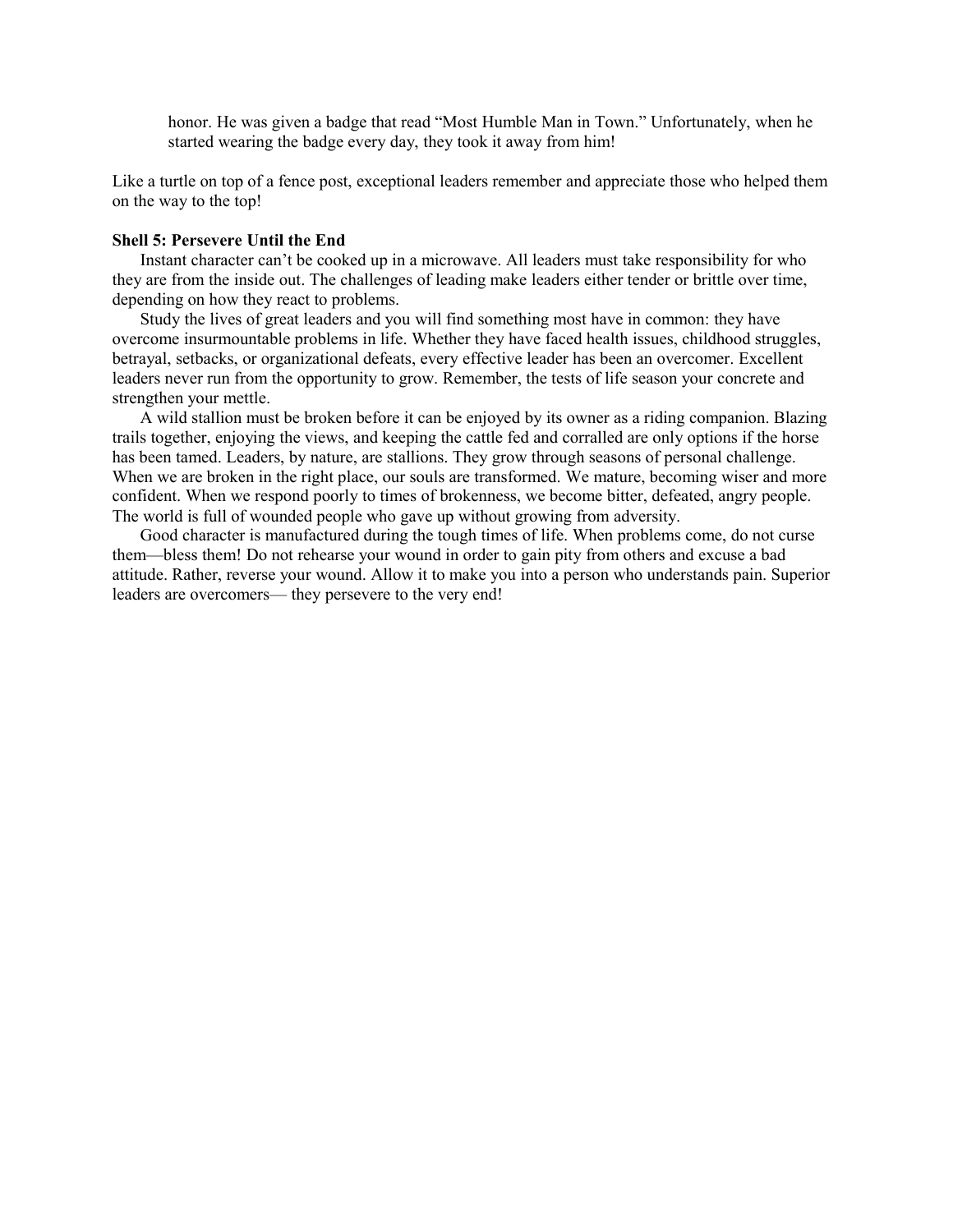# <span id="page-35-0"></span>CHAPTER 6 **THE LEADER'S MISSION** *Learning to Lead As a Whole Person*

**TIM'S** job was changing, because he had begun to apply what he had discovered from his talks with Paul. On this Saturday morning, the coastal fog was thick, but the air was warm. As Tim headed to his meeting, he sipped his coffee and reminisced about the previous month of Saturday mornings with his newfound friend. Each meeting seemed to be a heaven-sent appointment, and the unhurried discussions provided opportunity to gather feedback and share dreams.

As Tim approached Paul's house, he caught a glimpse of his mentor. Surprisingly, Paul was standing at the railing of his deck.

"Hello and good morning, my young friend. And how has your week gone?" Paul asked.

"It's been great," Tim exclaimed. Bounding up the stairs, he said, "You're looking chipper today."

"Yes," Paul said, "I'm moving a little slowly, but I feel pretty strong. It's easy to thank God for good days at my age. Have a seat and let's get started. The Lord made the starfish with five legs, which means we only have one more area to discuss concerning effective leading." With the ocean roaring in the background, the men glanced at the starfish on the cottage wall one last time.

"I've been enjoying these talks so much," Tim said, "I'm tempted to graft in another appendage or two." They chuckled.

"I've enjoyed our times as well," Paul said. "It's an honor to be asked to invest in the life of another person, especially one with the gift of leading. You see, your investment has the potential of paying off in large proportions."

"The honor is mine," Tim said. "I can't tell you how much I've learned from you this last month. I know I could never afford the professional coaching you've given me. Thanks so much."

"Mutual honor results when two people respectfully serve each other. I've served you with the wisdom that I've gleaned after years of leading. And you've served me by listening and applying what you've learned," Paul said. "Life is too short to be less than humble; too long to be less than gracious. Someone once said that a contented man does not measure the good that has been done to him but the good that he has done. Let's talk about the fifth area of leading."

"All right," Tim said. "I've been pretty curious to know what that area is."

"Well, the fifth area where leaders hang up in the leadership process hasn't received much attention in the past. It has to do with the soul of the leader," Paul said.

Tim stopped taking notes and looked up. "What did you say?"

"I said that the fifth point of that starfish represents the leader's soul. Twenty-first-century leading is returning to the realization that everyone is physical, mental, social, and spiritual. Most leaders now acknowledge the presence and power of God in our universe," Paul explained.

"So how does a leader's soul interfere with leadership? I've always thought a person should separate his spiritual self from his public self," Tim explained. "At least that's what most people seem to do."

Paul ran his fingers through his thinning hair and said, "Tim, I know what you mean, but it's not possible, considering that our spiritual core influences everything we do. Spirituality is like fuel to the automobile. The soul is the power plant that energizes the leader. If leaders are influential in empowering and guiding others, how important do you think it is that a leader learn to be able to discern between godly and human influences?"

"So how does a lack of spirituality retard the leadership process?" Tim asked.

"When you rely solely on human wisdom, personal power, and discernment, you are inhibiting your potential for leading. This, in turn, detracts from the capacity of the leadership process," Paul explained.

"Where do leaders fail the most in terms of spirituality?" Tim inquired.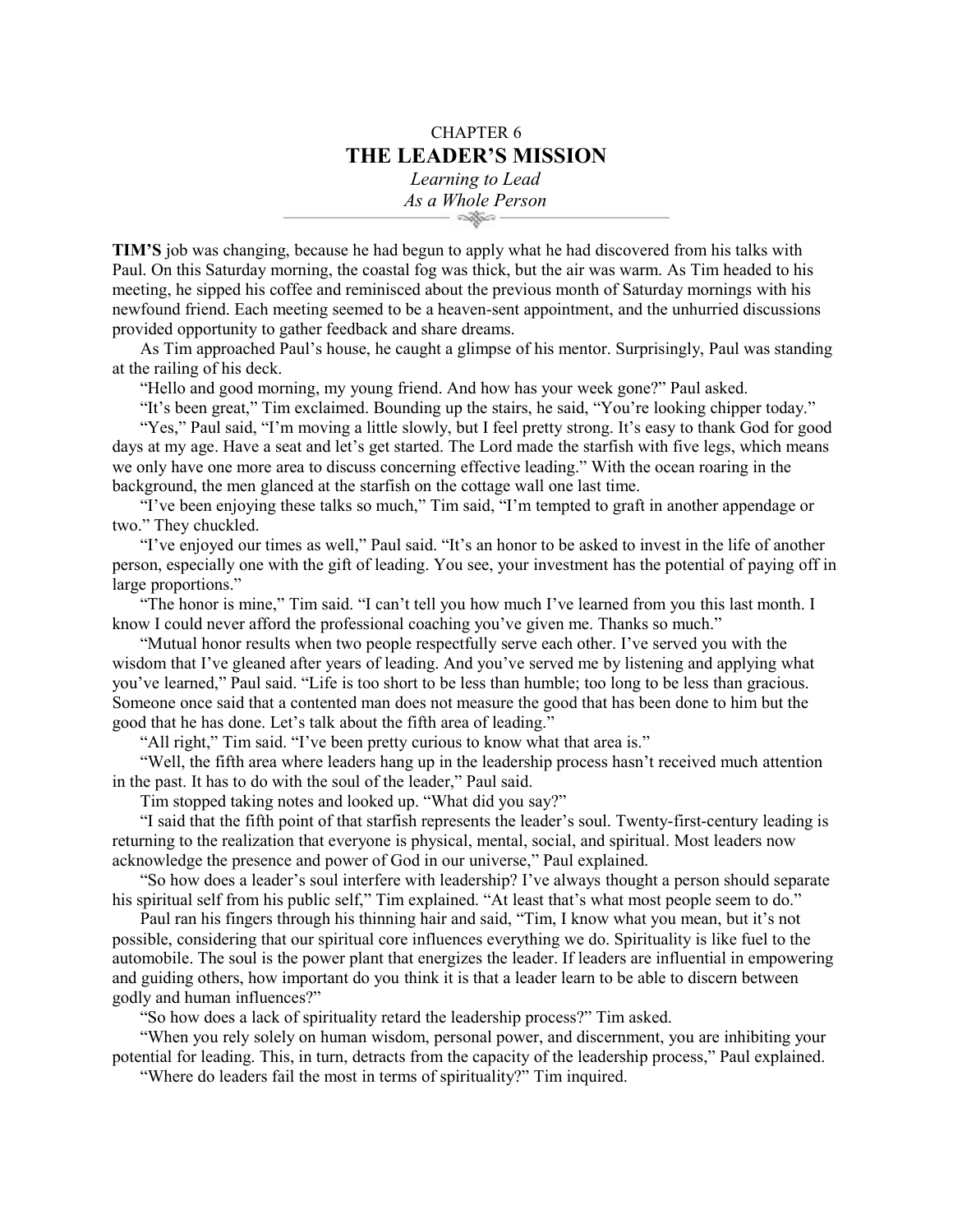"Very simply stated," Paul replied, "leaders fail when they ignore their need for supernatural empowerment."

"What causes us to ignore God?" Tim asked. Paul paused before he responded, "As I stated previously, leaders are dealers in power. According to the Word of God, the downfall of humanity came when people pursued power. People seem to want to control their lives. It's been a shortcoming ever since Adam and Eve."

"How do leaders fall into this trap?" Tim asked.

"Leaders are human. They have a tendency to operate within their own power. A power-crazed leader will lead people astray. In the pursuit of power, he or she forgets the soul. Therefore, the leader's first mission is taking care of his or her own soul."

Tim leaned back in his chair and said, "But if I do not separate my personal spirituality from my leading, won't people think of me more as a priest or a pastor? I'm a leader to lead, not preach!"

"Tim, if you ever divorce what you do from your soul, then your spirituality doesn't amount to much, does it?" Paul explained. "People will understand who you are by how you communicate your mission. If you lead with God's guidance and power in your life, whether you're a president, pastor, politician, or corporate executive, people will recognize the difference."

"But I keep going back to all the people in history who had little sense of God or, at least, did not comply to His ways, yet they were revered as great leaders," Tim said. "What difference does it really make?"

Paul responded, "The fact that people have been great leaders without God is not a premise for godless leading. When you separate leading from the soul, you end up relying on human values versus the ageless truths regarding God's power and guidance. Our value system is vital to how and where we lead. Throughout history, leaders with corrupt, self-centered, and ungodly values have caused immeasurable pain and suffering to humanity. People are too precious to be placed in the hands of leaders who rely solely on their own wisdom, motives, and power. Life is too valuable to be handled poorly. The gift you've received needs to be handled responsibly."

"So where does a leader go for this kind of wisdom?" Tim asked.

 "Everyone must have a place to go to gain the values by which he or she lives. I've found that the most dependable ones are explained in the Bible. Don't expect it to work if you edit it or water it down. Take it as a whole and use it. Time has a way of proving truths, and the Bible is the best-tested spiritual guide in history," Paul said.

"There's another main reason why a leader needs to be in touch with his soul, as well as plugged in to the all-powerful, all-wise God," Paul continued.

"What's that?" Tim asked.

"Because, leadership is about people. The people you lead have souls as well. They are God's sheep, like you, lost or found. They have the image of their all-loving creator, regardless of any beliefs or actions they portray. People cannot ignore their need for spirituality. It impacts their values, motivations, decision making, and attitudes. The beauty of twenty-first-century leading is that we are experiencing a second Renaissance, an awakening of our spiritual side. You don't think that God would give you gifts and opportunities to impact the lives of people without touching their souls, do you? Eternity is written into all of us. As a leader, you have a unique ability to influence people. You must not waste the opportunity to merge your faith with your leading," Paul said.

Tim laughed nervously, "I've never really taken the spiritual side of life seriously as a leader. The way you explain it makes so much sense. How do I apply what you're telling me? What should I do to become more spiritual in my leading?"

"Since our relationship with God is not a cookbook recipe, it's probably not wise to think of it in terms of a how-to list," Paul explained. "Perhaps the most important point is to understand your motivation. Do you come to God in obedience or for some selfish motive? Next, pursue God's power. You can't possibly utilize power that you don't possess. When you limit God to a mere religious practice or set of beliefs, you render sterile His place in your life. You will need to spend time with God in prayer.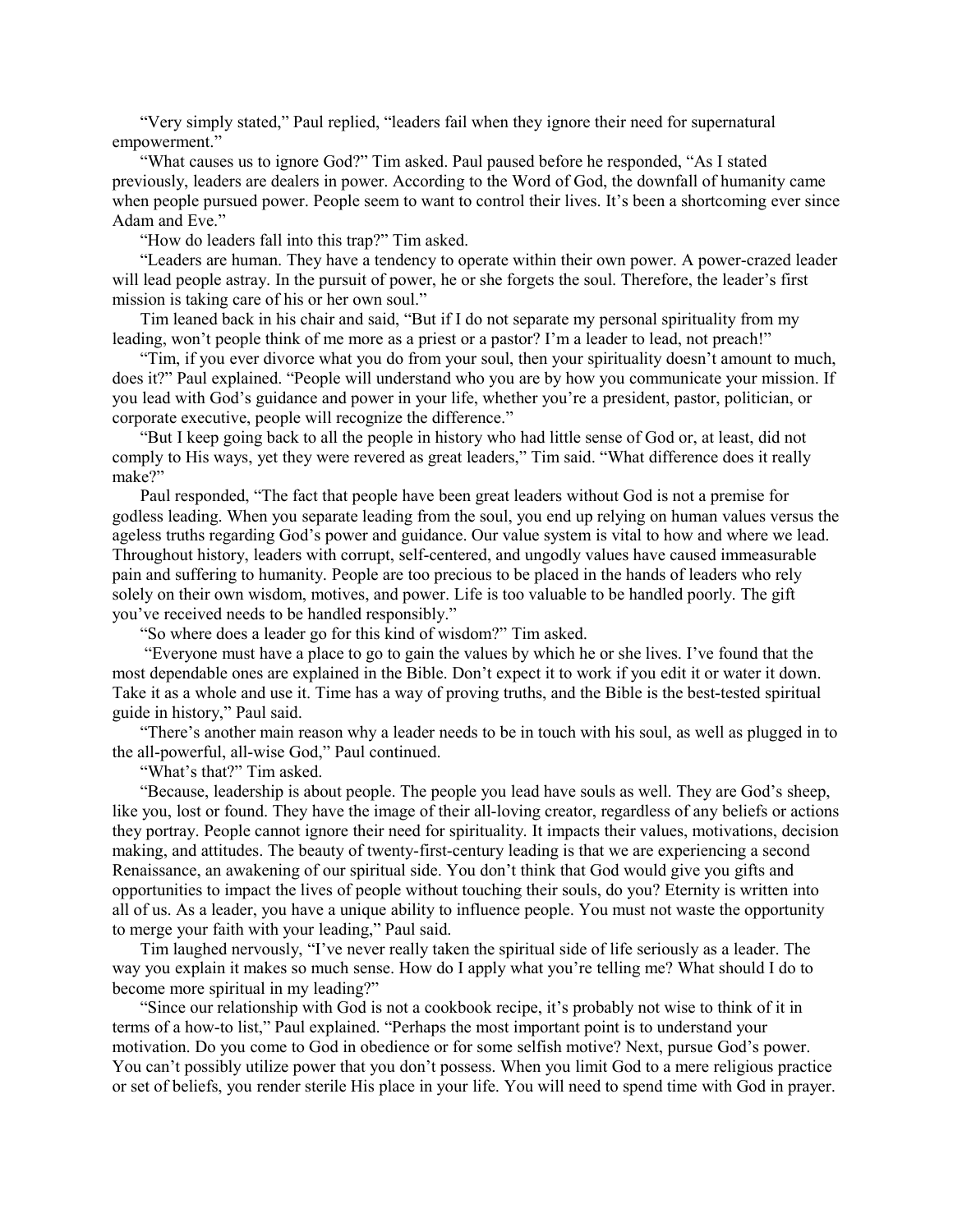Read the Bible, and ask those who understand and live by it to help you in your spiritual journey. We need one another, and, most of all, God himself, to achieve vibrant spirituality."

"Funny, I used to go to church for my wife and kids because I thought it was good for me personally. I never really considered how it might impact my leading," Tim admitted.

"Most leaders don't understand its importance. That's why there are so few leaders who endure over the long haul. Very few finish without a crash-and-burn story. The role of God in your life is not just a church-oriented segment. He has the ability to transform the way you lead. Jesus used His divine power to literally transform civilization. His marvelous power source is available to help people like us do far more than we could ever accomplish by our own devices, no matter how dedicated, smart, or talented we might be," Paul said.

"I'm going to make it my mission to take care of my soul," Tim said. "It is obvious I haven't scratched the surface on becoming the leader God wants me to be. I'm sure my lack of spirituality has slowed my leadership in many areas. I plan to change my ways immediately."

A sense of finality overwhelmed Tim as he gave Paul a strong hug and said farewell. Somehow Tim sensed this would be his last leadership lesson from his mentor. Later that night, while seated on the deck of their beach house, Tim shared his new insights about leadership with his wife. With a full moon glistening in the background, Tim gently took her hand and prayed a prayer asking God's help to turn his back on his selfish goals and to pursue whatever God had for him instead. He committed to make it his mission to always take care of his soul.

# SHELLS FROM THE MENTOR'S BASKET

#### **Shell 1: Watch Over Your Soul**

At the core of every person is a spiritual soul. This epicenter represents the middle of our personage, influencing our values, relational skills, attitudes, actions, and decision making. When leaders take care of their souls, they become spiritually authentic. When transformed people lead, chances significantly increase for them to bring about transformation in people and organizations.

Effective leaders must lead in four directions: downward, upward, lateral, and inward. While most leadership books focus on downward leading—overseeing those below you in the organizational flowchart—that is only a small percentage of leadership effectiveness. Just as important is upward leading. Listening, responding to, and influencing superiors is important too, whether through reports, board members, powerful staff members, or stockholders. Lateral leading has to do with negotiating with peers, fellow team members, and organizational equals. Vying for resources and working together requires political savvy. But effective leaders also understand the need to go inward and watch over their souls. When a leader fails to take care of the spiritual, the entire organization will feel the ill effects.

Making the soul our first mission is essential to becoming a resource for others. Physical, mental, emotional, and spiritual dimensions are each vital to the developing of the whole person. If you are hollow spiritually, it will become evident in your leading. You will lack the inner power, peace, and guidance that only God can bring, not to mention divine wisdom that surpasses mortal smarts. Stories abound of great men and women who relied solely on their own abilities, only to become sidetracked and manipulated by others and by their own skewed perceptions. Perhaps most importantly for a leader, keeping your soul centered on God provides a healthy perspective. Spiritual development is about maximizing all the potential that is available to humankind, including that which transcends mere humanity.

Taking time to study Scripture and to meditate and set aside moments for solitude are all vital regimens for effective leading. You cannot reach your potential with a shriveled soul. Feeding, exercising, and nurturing your own spiritual life enables you to do the same for others. Sometimes it's overt and occasionally it's covert, but you always bring spiritual wisdom and energy into the decisions, meetings, and daily interactions within your organization. People will notice. They will sense something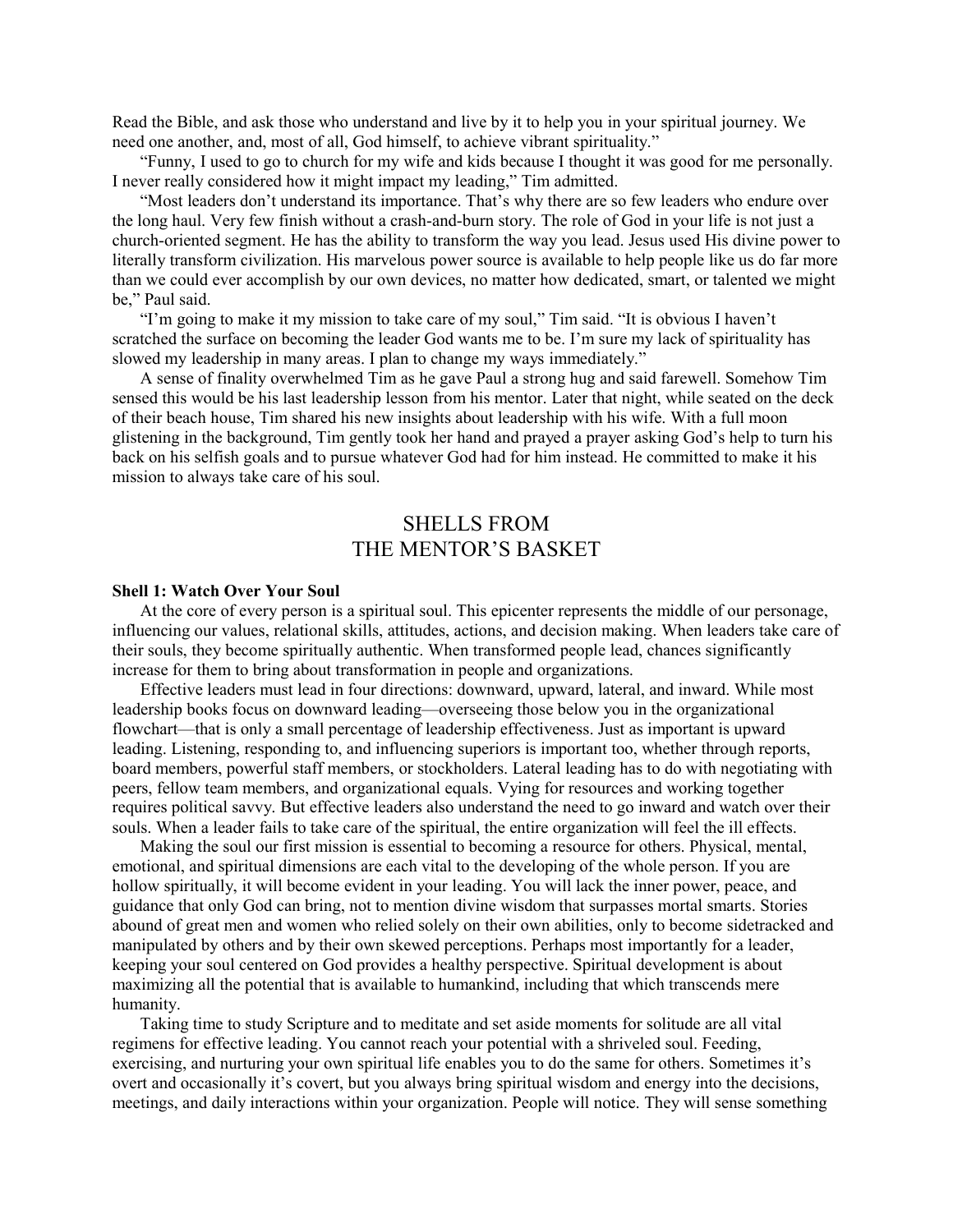different about the way you lead from those who rely solely on a keen mind or a quick wit. Some may think it is because you "got religion," but religion often lacks spiritual authenticity and power. Genuine soul growth has to do with developing a personal relationship with Jesus Christ.

# **Shell 2: Follow the Jesus Model and Join a Small Group**

Regardless of your religious preference or spiritual bias, you cannot deny the monumental impact Jesus has made upon civilization throughout history. Ironically, His leading only lasted approximately three years. He never led an army or organized anything resembling a corporate flowchart. Jesus never wrote a book or traveled more than a few miles from His birthplace. Yet more has been spoken and written about this man than anyone else in history.

If you study the methodology of His work, you either describe it as supremely lucky, sheer genius, or divinely blessed. Most of Jesus' activity took place in a small group of 12. The secret behind groups of 4 to 12 meeting consistently for personal growth and support has been discovered by many throughout the ages. Perhaps the most significant benefit is personal responsibility. Putting ourselves in charge of our own soul growth is akin to putting the fox in charge of the chicken coop. The world has little room or patience for people who are self-righteous and oblivious to their own needs. Joining a small group will constantly remind you of your need for God and others. We cannot do it alone.

The main reason people avoid small groups for spiritual growth, prayer, Bible study, and mutual accountability is that they do not want to be responsible for spiritual development. They do not want people to know them, to see any weaknesses, or to nudge them out of their spiritual comfort zones. Most people are blinded to their needs for growth because they avoid situations where they will be forced to see and deal with their inadequacies. We can bluff others in public settings, but we cannot do so for very long in effective small groups.

The challenge of leaders is to find small-group members who will not only challenge them spiritually but who are also safe to be around. Meeting with superiors or subordinates can be politically dangerous and can thwart group process. Meeting with peers can create a competitive atmosphere, unless the peers are from outside the organization or field. The bottom line is that leaders need to either seek out or create small-group involvement where they are most likely to benefit spiritually. Faith-based groups are places to dialogue about Sunday sermons, books, or truth applications. There is nothing like a well-led small group for the purpose of enhancing spiritual growth. While it is no substitute for personal time with God and corporate worship, the small group is the best proven vehicle for enhancing spiritual growth. Exceptional leaders get involved in small groups for the purpose of developing themselves as people. Developed people develop people best.

#### **Shell 3: Use the Bible as a Spiritual Guide**

Sailors have their north star, timekeepers their Greenwich Mean Time, and carpenters their tape measures. Every trade has its go to instrument that provides direction, consistency, and guidance. Morality has to do with how we deal with people and our creator. Because leaders are inherently in the people business, they need a guide for understanding values, morality, and spirituality. While many timetested principles exist, those contained in the Bible provide a perfect place to start. The Bible offers all the basic necessities for fleshing out the details, which is a responsibility of leaders.

Leaders become the conscience for the organizations they lead. If they lack a systematic approach to right and wrong, people tend to gravitate to the lowest common denominator. If stealing is okay in certain situations, then people will steal. If lying seems justified in a given context, then deceit becomes the norm. When love is not valued, people will gossip, bicker, fight, and mistrust one an- other. When this happens, teamwork will usually become nonexistent. The founding fathers of America understood the need for moral and spiritual guidelines that superseded their own wisdom. A commonly adopted guide to provide direction for how we treat people and property was needed.

That is why we see so many inscriptions from the Bible on our old government buildings. Our early leaders knew what many of us have yet to learn: There cannot be a value-free society. You cannot live civilly and have laws that elevate the value of life without some sort of moral guide. Divorce God-given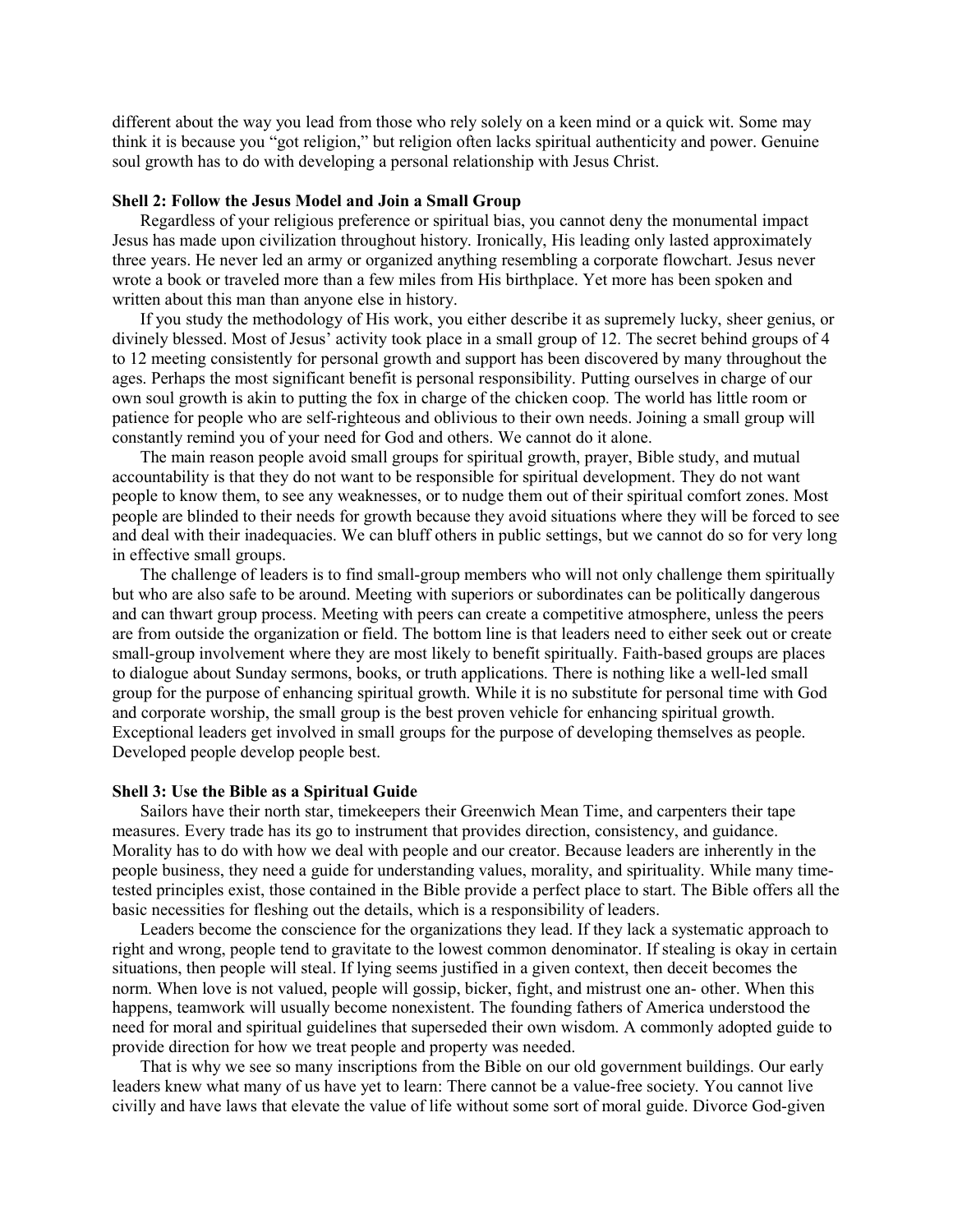values from any society and you wreck families, bankrupt organizations, and lead a culture into chaos. Any strong society must acknowledge some formal moral guide on which to establish its values, which, in turn, results in good everyday decisions.

adjos

# WHILE EXCELLENT LEADERS NEED NOT BE THEOLOGIANS, BECOMING FAMILIAR WITH THE BIBLE IS CRUCIAL TO MAXIMUM LEADERSHIP.

While excellent leaders need not be theologians, becoming familiar with the Bible is crucial to maximum leadership. If you want to lead with your whole being, you must include your soul. You cannot lead spiritually without a system for spiritual growth.

Take Bible study seriously. Make your own notes in the margins of your Bible as you read and listen to sermons. Listen to well-respected speakers and read books with classic Christian themes. Effective leaders recognize the need to use the Bible as a spiritual guide for the purpose of becoming well rounded.

Here are some superb books to choose from as you develop this important aspect of your leadership potential:

- *Mere Christianity* by C. S. Lewis
- *More than a Carpenter* by Josh McDowell
- *What the Bible Is All About* by Henrietta Mears
- *The Case for Christianity* by Lee Strobel
- *Victory over the Darkness* by Neil T. Anderson
- *The Pursuit of God* by A. W. Tozer
- *How to Be a Christian Without Being Religious* by Fritz Ridenour
- *Orthodoxy* by G. K. Chesterton
- *Prayer* by O. Hallesby
- *The Practice of the Presence of God* by Brother Lawrence
- *No Wonder They Call Him the Savior* by Max Lucado
- *Confessions* by St. Augustine
- *The Cost of Discipleship* by Dietrich Bonhoeffer
- *Disappointment with God* by Philip Yancey
- *My Utmost for His Highest* by Oswald Chambers
- *Fasting for Spiritual Breakthrough* by Elmer Towns
- • *The Cycle of Victorious Living* by Earl and Hazel Lee

## **Shell 4: Participate in a Vibrant Faith Community**

Participating in a vibrant faith community is different from "going to church." Religious institutions abound, but many do not have the sort of spiritual energy and authentic focus on God that justifies significant involvement. Sitting through a religious service just to get your ticket punched is not a good use of your time. Do your homework. Seek out a place where you can sense the spiritual energy, where the Bible is clearly communicated in ways you can relate to it. Look for people who exude an attitude that would make you want to invite your friends, family, and work associates to spend time with them.

Forget about finding the perfect congregation, pastor, or staff. They do not exist. As someone once said, "If you found the perfect church, you'd ruin it by attending." Rather, pick a place that provides consistent, challenging soul growth. Get involved in a place of service; do not just spectate. Effective leaders do not try to lead all the time. They also submit, learn, serve, and choose to be good followers. This is the sort of soul-development activity that you need if you are to lead spiritually. Just as leaders need people and develop organizations, so faith grows best in the context of relationships and group worship.

Lone Ranger God-followers rarely amount to much spiritually. They do not have the stamina to make it through the temptations and tough times. It's similar to why you can find so much slightly used home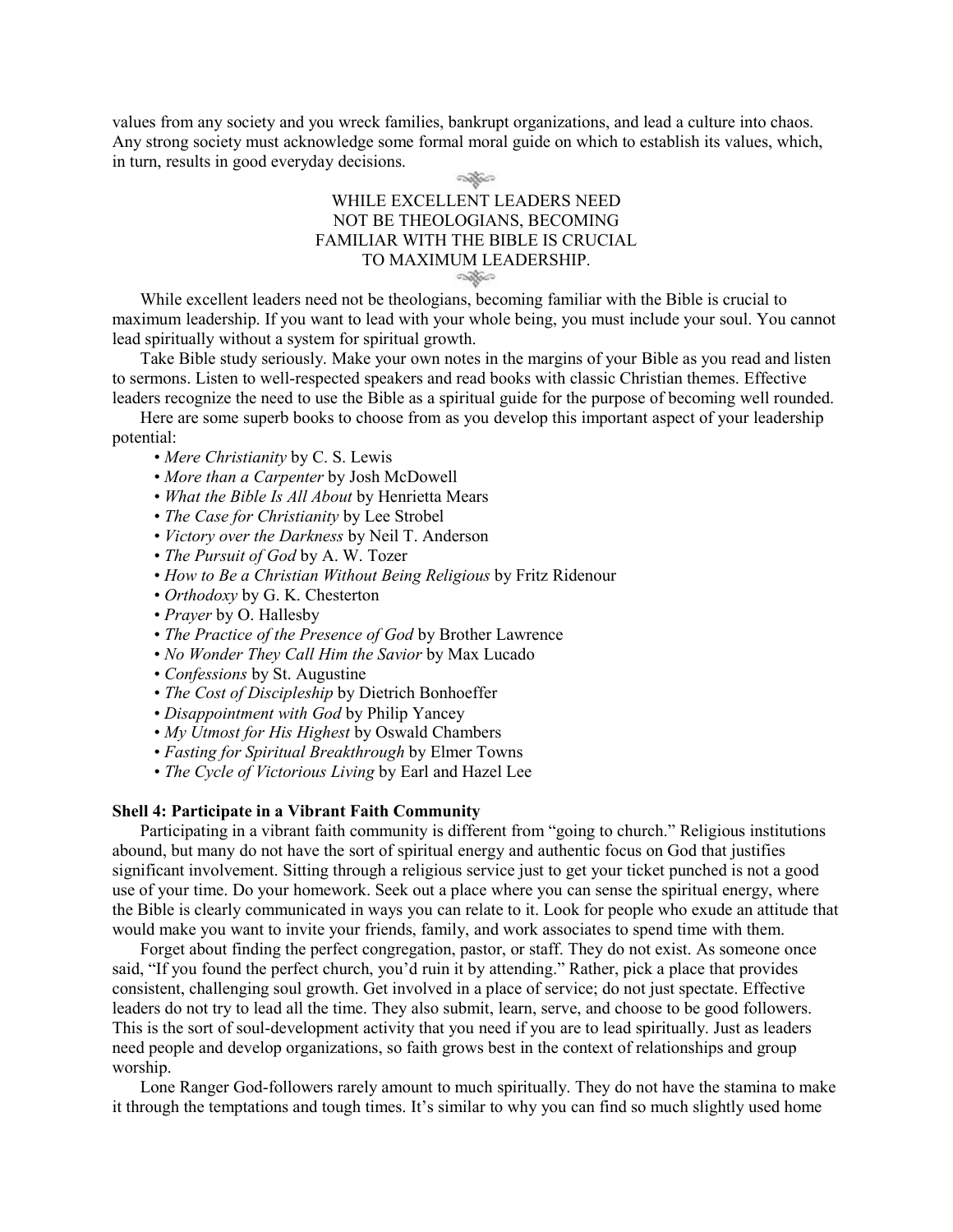exercise equipment at garage sales. The very oldest social organization is the local parish, where people of faith gather together because of the one thing they all hold dear: their need for a God connection. Do not underestimate the importance of spiritual discipline. Make it your mission. Work your soul, just as you exercise your body, mind, and talents. Lazy employees make poor team members; lazy parishioners make lousy faith communities. Spiritual fruit does not just happen—it has to be cultivated.

At the same time you nurture your soul through active involvement in a faith community, affirm that kind of behavior in those you lead. The best team members are growing, whole, spiritually dynamic people. When God works in the lives of other team members, it creates a positive energy throughout the entire team. Attitude improves and complaining decreases. Honesty is enhanced and deceptiveness is reduced. Instead of gossip and slander, love and forgiveness become characteristic of internal relations, which any leader knows is a plus in terms of esprit de corps. People without inner peace find difficulty in maintaining peace in their relationships. Morality, self-esteem, and relationship issues improve.

#### **Shell 5: Minister to the Souls of Team Members**

The twenty-first century is being led by people who appreciate the spiritual dimension of their lives and with growing concern want to live and work around organizations that do not deny this aspect of their being. Therefore, if you are to be effective in leading in our current age, you must think of yourself as a minister more than ever before. It is Christ's leadership in a life rather than a clergy certificate that makes someone able to minister to others. With so much family dysfunction, personal problems, and moral damage in society, leaders cannot pretend that people check these things at the door when they get involved in organizational matters. Leaders must care for the souls as well as the emotional and relational needs of the people they lead.

This care must be genuine; otherwise, it amounts to little more than organizational prostitution: valuing people based simply on their talents, skills, or abilities, disregarding what gives them true value as humans. Every person is made in the image of God. Every team member is a person with dreams, feelings, and fears. Pretending these do not exist or ignoring them as outside the bounds of your leadership will limit your entire team's potential. Thus, for the sake of the organization, exceptional leaders elevate concern for the whole person. While most organizations are not dedicated solely to spiritual development, leaders must work hard not to diminish the value of a living person as a spiritual being.

Leaders, specifically, must see themselves as God's agents, designed to dispense grace where it is needed. Standing up for the underdogs, choosing the moral high road, and taking time to care for the needs of people are examples of establishing an atmosphere where spirituality is deemed valuable. Pray for those you lead; lift them up to God. At appropriate times, let your teammates know that you are praying for them. When people feel as though you care for them as individuals rather than just organizational cogs, they will grow in their respect, dedication, and enthusiasm. While these are not the primary reasons that superior leaders care for people, they are desirable by-products.

Spiritual leaders need not be preachy Bible-thumpers. The last thing most people want is to be forcefed religion. But do not overreact to these negative stereotypes so much that you leave a spiritual void within your leading. The creator of the universe has endowed you with abilities and opportunities to represent Him among those you lead. Your responsibility is significant. Do not take it lightly. You are ordained to influence others, and part of that power is spiritual in nature. Go, Reverend Leader.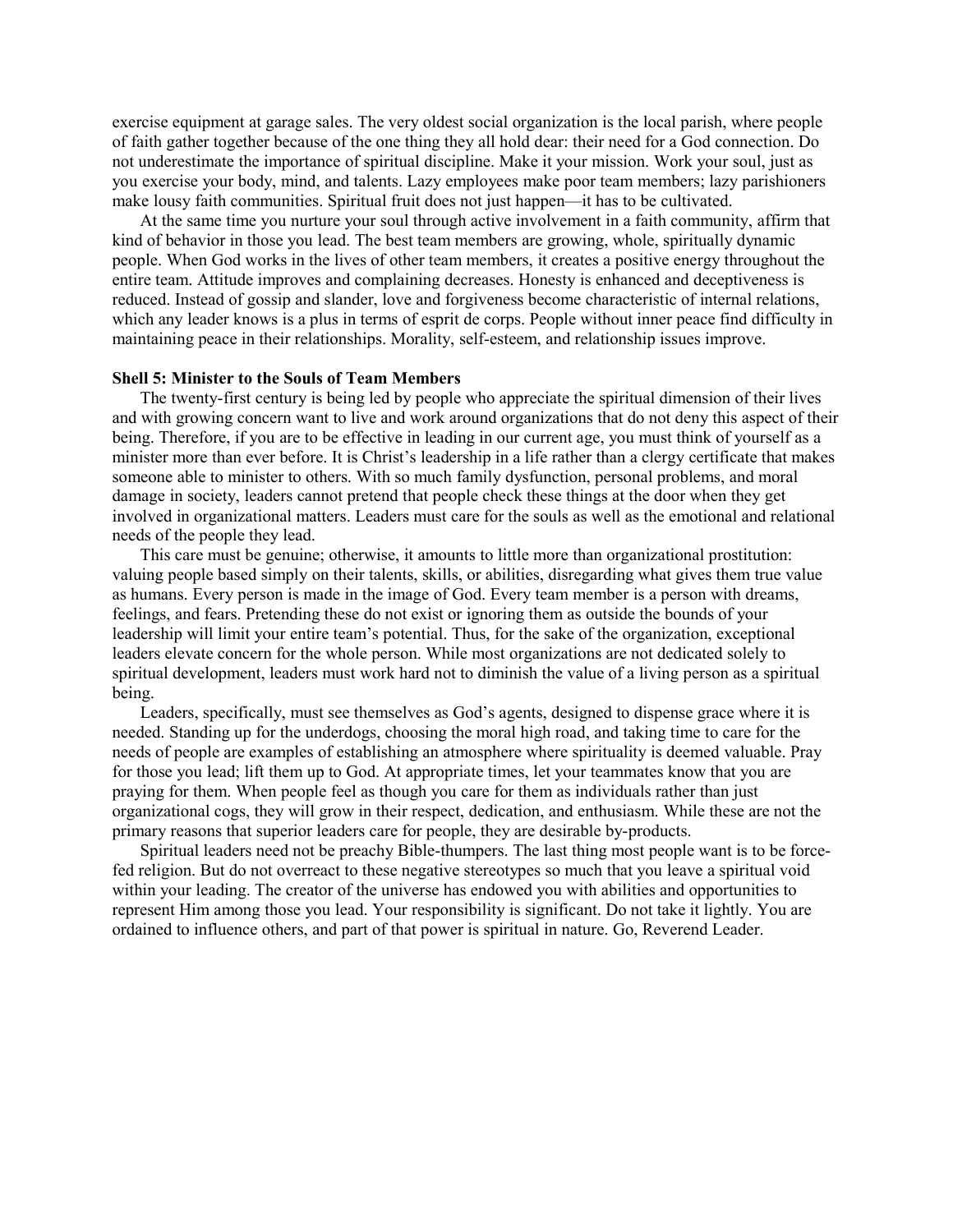# <span id="page-41-0"></span>CHAPTER 7 **THE LEADER'S MESSAGE** *Learning Where to Look for Answers*

**EVEN** though Paul had finished explaining the areas of effective leading, Tim was excited to see his friend again. His son's sports schedule had required his family to miss a weekend at the beach. Tim arose early on the next Saturday morning, poured his mug of coffee, and went for a walk beside the ocean. As he neared Paul's house, he looked up to see an empty chair where his friend had perched each morning. He could not remember a time on his walks when Paul was not on his deck enjoying the morning sights and sounds of the beach.

Tim walked up to the landing at the bottom of the stairs near the deck. "Paul, you there?" he called. Tim climbed the stairs to the deck. The blinds were closed. He knocked on the door and called out, "Paul, it's Tim. Are you here?" Glancing to his right he noticed the large starfish that Paul had hung on the wall for their talk times.

Tim knocked a little louder, "Paul, are you home?"

"Hello," a female voice called.

Tim turned around. A woman stood on the white sand by the house next to Paul's cottage. "Good morning," Tim said. "I was looking for Paul, the man who lives here."

The woman said, "Oh, I'm so sorry. You must not have heard."

"Heard what?" Tim asked.

"Paul passed away last week," she said.

Tim fought back the tears as he moved from the deck toward the woman. "What . . . what happened?" Tim asked.

"Well," the woman explained, "Paul had been battling a brain tumor for the last year or so. He was getting pretty weak the last couple of months, but I guess complications set in and he went quickly."

"Wow, I was just with him a couple of weeks ago. We've spent the last five Saturdays talking. He seemed so vibrant," Tim said.

"He was a very sweet and a very intelligent man," the woman said. "You must be the young friend that Paul told me about before he was taken to the hospital. I would come over and check on Paul a couple times a day. Before he took a turn for the worst, he gave me an envelope and asked me to give it to a new friend he had met, named Tim."

"That's my name," he said.

"Let me get it for you." The woman disappeared inside her house next door and returned with a manila envelope. "Tim" had been printed on the front with a large black marker. The woman handed it to Tim, who was now standing on the edge of her beach deck.

"Thank you," Tim said. "I still can't believe it. I never knew Paul was that sick. I assumed he might be ailing from something, but he never told me about his illness."

"He wouldn't," the woman said. "I'm so sorry you didn't know, but Paul was a scrapper and he rarely ever complained. Even when he did, he did it in a jovial manner. He was one of those rare, special souls you get the pleasure of meeting in life. I'm sorry I have to be the one to tell you the news. His family came this week to take away his things. Your envelope is all I have."

"Well, thanks so very much. I'm sure Paul appreciated all the help you gave him," Tim said.

"It was my privilege," the woman said.

Tim walked away from the house, looking up one more time at the starfish on the wall, clutching the envelope with his name on it. He strolled very slowly toward his house. Even though he had only met Paul a short time ago, he felt as if he had known him for years. The depth of Paul's wisdom and the intensity of his beliefs made him feel that way. Tim could not believe Paul was gone. He was sad that he would not have an opportunity to see him and tell him how much he appreciated the mentoring.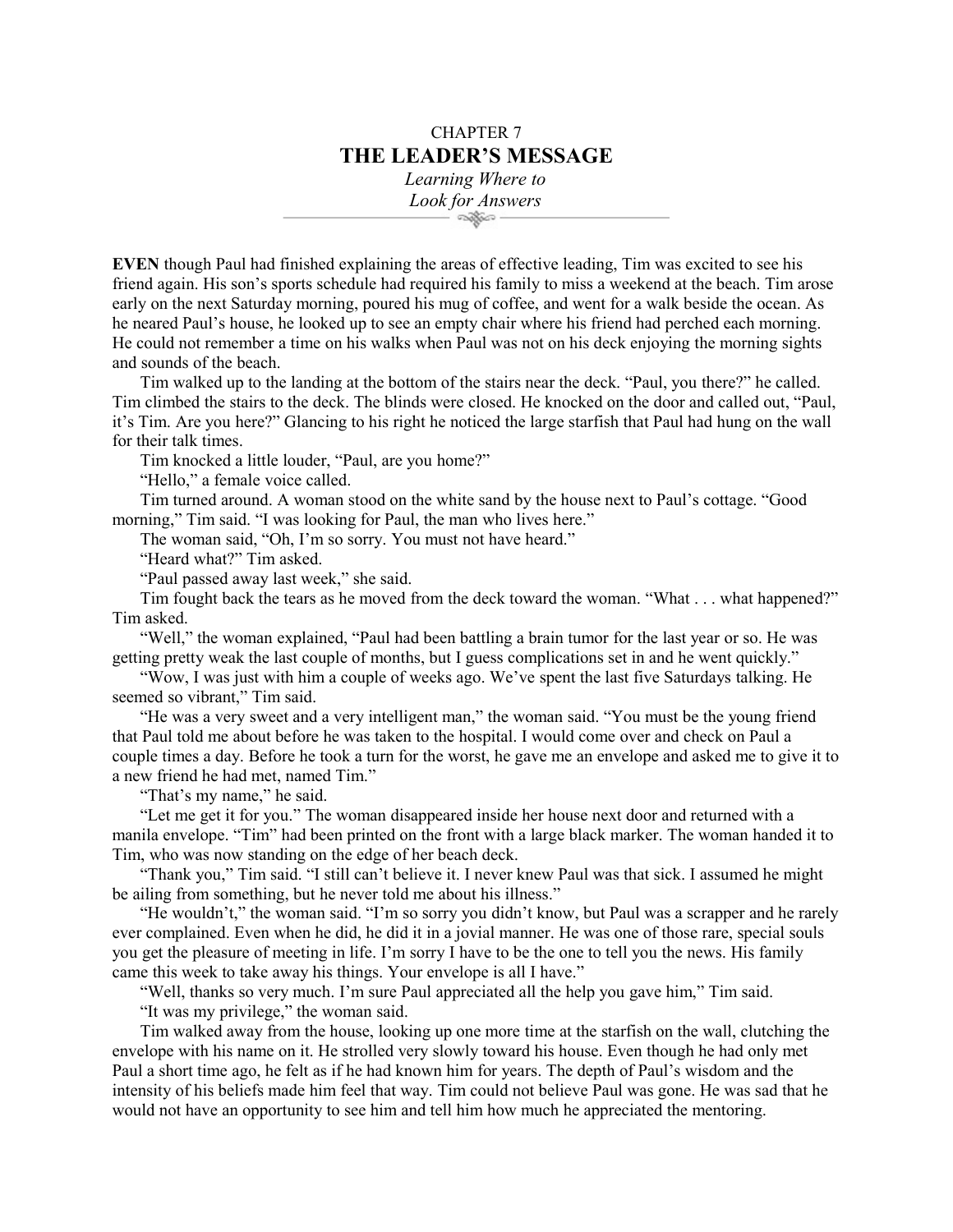Tim approached his rented beach house and sat down on the sand. Leaning against the retaining wall with his coffee mug in his left hand, he stared at the waves as they crashed one after the other onto the shore. The seagulls flew overhead and birds chirped in the trees. Time seemed to stand still.

Carefully he looked at the envelope. The contents felt like a book, thick and heavy. He slowly slid his finger into the end of the tab and ripped open the seal. Tipping the end, he reached inside and grabbed the contents. He pulled out a thin black leather book that looked like a Bible. He held up the envelope and peered inside. That was all. He looked at the spine of the book, *Holy Bible*. Why had Paul given him a Bible?

Tim noticed a card sticking out of the top of the book. He put his finger on the card and flipped open the Bible. Instantly smiling, he observed that the card was a photo of a starfish lying on the seashore. He turned it over. In shaky letters, Paul had written a message: *I believe in you, Tim. You're already on the way to becoming a highly effective leader. See you in eternity. —Paul.* Tears welled up in Tim's eyes as he held the book and looked at the postcard.

Looking down at the open Bible, Tim noted where the card had been placed. The title read 1 Timothy. Chapter 1 began,

Paul, an apostle of Christ Jesus by the command of God our Savior and of Christ Jesus our hope, to Timothy my true son in the faith: Grace, mercy and peace from God the Father and Christ Jesus our Lord. (Vv. 1-2)

Tim began to turn the pages. He stopped. Two pages later was a passage that had been highlighted. He read the passage aloud.

Don't let anyone look down on you because you are young, but set an example for the believers in speech, in conduct, in love, in faith and in purity. Until I come, devote yourself to the public reading of Scripture, to preaching and to teaching. Do not neglect your gift, which was given you through prophecy when the body of elders laid their hands on you. Be diligent in these matters; give yourself wholly to them, so that everyone may see your progress. Watch your life and doctrine closely. Persevere in them, because if you do, you will save both yourself and your hearers. (1 Timothy 4:12-16)

Tim closed the Bible and looked at the horizon. "Paul?" he whispered with a smile. "I'll see you again in eternity, my friend. But until then, I'll do my best to be a godly leader and a person of excellence."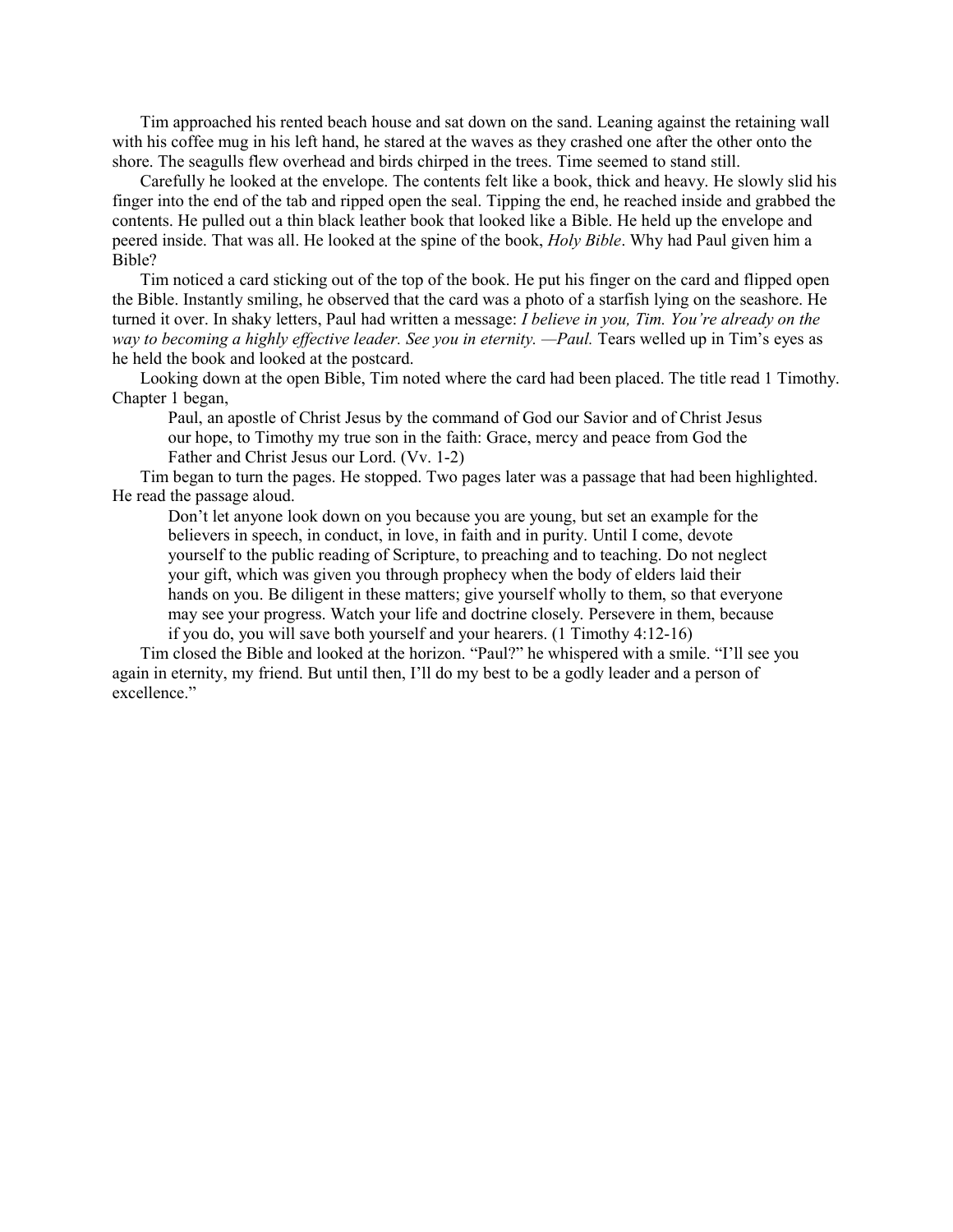# **FINAL WORD**

**THE** writer of this book has had the privilege of observing these principles of leadership at every level, from Main Street business owners to national political and sports leaders. His ultimate model for leading is Jesus, who "did not come to be served, but to serve, and to give his life as a ransom for many" (Mark 10:45). In order to be the kind of leader described in this book, develop a personal relationship with God through His Son, the historical, biblical Jesus. It's as simple as ABC.

- **A**cknowledge your need to make things right with God. "For all have sinned and fall short of the glory of God" (Romans 3:23). Sin is defined as moral or spiritual failure of any kind, separating us all from a holy God.
- **B**elieve that Jesus Christ died to pay the price for you. "Yet to all who received him, to those who believed in his name, he gave the right to become children of God" (John 1:12). His death did what no amount of good deeds could ever do—pay the price necessary to provide us with forgiveness from God and access to Him.
- **C**onfess your faith in Jesus Christ as the one leader of your life. "That if you declare with your mouth, 'Jesus is Lord,' and believe in your heart that God raised him from the dead, you will be saved" (Romans 10:9).

*Dear God, I need you. I know that I am not right with you. Please forgive my moral and spiritual failure. I believe that your Son, Jesus, came to die for me, paying the price of my sin with His own life all because of your great love for me. I now turn from my self-led life and invite you to be my leader. Amen.*